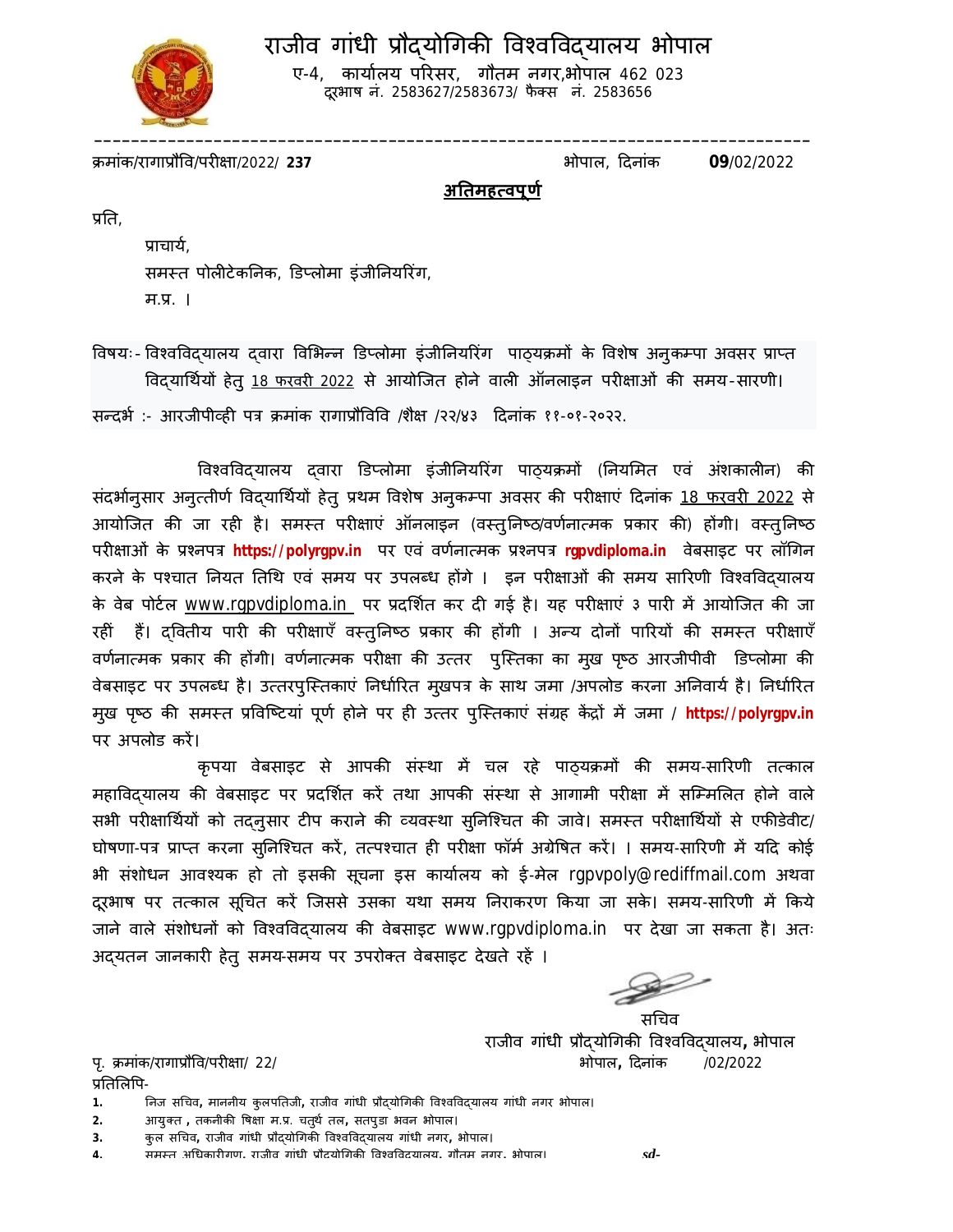*TIME TABLE FOR DIPLOMA ENGINEERING ONLINE EXAMINATIONS - FEB - 2021 (For NFT Candidates Only)*

COURSE CODE & NAME : **A01 - APPLIED VIDEOGRAPHY And System: SEMESTER** SYSTEM: **SEMESTER** 

| <b>Date</b> | Day  | Time                         |                |                |                  |      | <b>Subject Name &amp; Paper Type</b><br>Shift Sub.Code Paper code |                  |
|-------------|------|------------------------------|----------------|----------------|------------------|------|-------------------------------------------------------------------|------------------|
|             |      |                              | <b>3RD SEM</b> |                | <b>CGPA-2012</b> |      | <b>GRADING</b>                                                    |                  |
| 21/02/2022  |      | Mon 08.00 A.M. - 11.00 A.M.  |                |                | 301              | 6587 | Motion Picture Camera & Technique- I                              |                  |
| 23/02/2022  |      | Wed 08.00 A.M. - 11.00 A.M.  |                |                | 302              | 6588 | Motion Picture Lighting, Techniques & Application                 |                  |
| 25/02/2022  | Frid | 08.00 A.M. - 11.00 A.M       |                |                | 303              | 6589 | <b>Script Writing</b>                                             |                  |
| 28/02/2022  |      | Mon 08.00 A.M. - 11.00 A.M   |                |                | 304              | 6590 | Programme Production (basics)                                     |                  |
|             |      |                              | <b>4TH SEM</b> |                | <b>CGPA-2012</b> |      | <b>GRADING</b>                                                    |                  |
| 19/02/2022  |      | Satu 08.00 A.M. - 11.00 A.M. |                |                | 401              | 6591 | Motion Picture Technology: Cinema                                 |                  |
| 22/02/2022  |      | Tue 08.00 A.M. - 11.00 A.M   |                |                | 402              | 6592 | Sound Recording Technology                                        |                  |
| 24/02/2022  |      | Thur 08.00 A.M. - 11.00 A.M. |                |                | 403              | 6593 | Screen Direction                                                  |                  |
| 26/02/2022  |      | Satu 08.00 A.M. - 11.00 A.M. |                |                | 404              | 6594 | Post Production                                                   |                  |
|             |      |                              | 5TH SEM        |                | <b>CGPA-2012</b> |      | <b>GRADING</b>                                                    |                  |
| 18/02/2022  |      | Frid 12.00 - 02.00 P.M.      |                | 2              | 502              | 6596 | <b>ENG</b> And EFP Techniques                                     | (Objective Type) |
| 21/02/2022  |      | Mon 12.00 - 02.00 P.M.       |                | 2              | 503              | 6597 | <b>Production Formats</b>                                         | (Objective Type) |
| 24/02/2022  |      | Thur 12.00 - 02.00P.M.       |                | $\overline{2}$ | 504              | 6598 | Production Management                                             | (Objective Type) |
| 26/02/2022  |      | Satu 12.00 - 02.00 P.M.      |                | 2              | 501              | 6595 | <b>Advance Editing</b>                                            | (Objective Type) |

 $\rightarrow$ 

**Secretary Rajiv Gandhi Proudyogiki Vishwavidyalaya Bhopal** Bhopal, dated 08/02/2022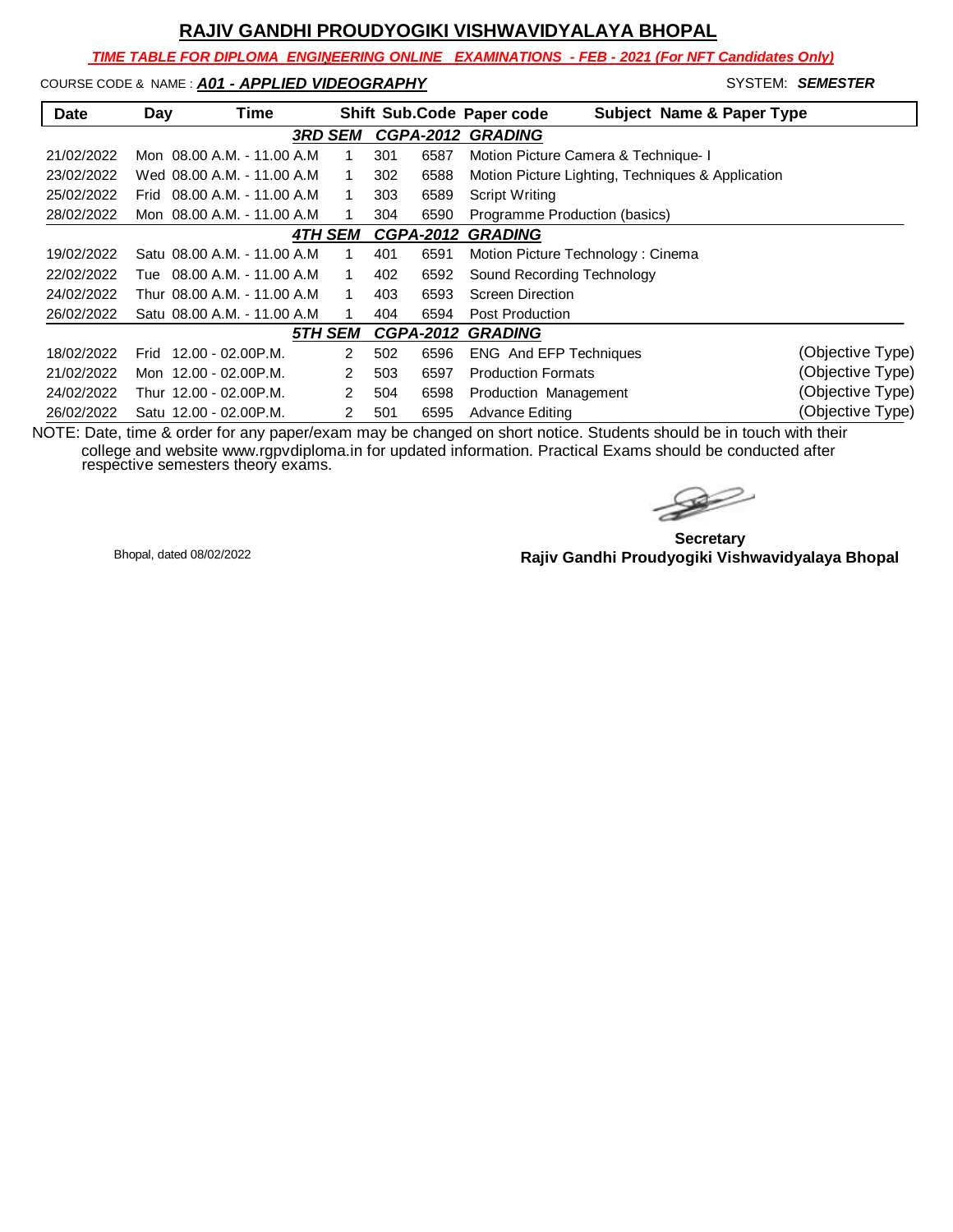*TIME TABLE FOR DIPLOMA ENGINEERING ONLINE EXAMINATIONS - FEB - 2021 (For NFT Candidates Only)*

#### COURSE CODE & NAME : **A03 - AUTOMOBILE ENGG.** And the state of the state of the system: **SEMESTER**

| <b>Date</b> | Day  | Time                         |                |     |                  | Shift Sub.Code Paper code<br><b>Subject Name &amp; Paper Type</b> |                  |
|-------------|------|------------------------------|----------------|-----|------------------|-------------------------------------------------------------------|------------------|
|             |      |                              | <b>3RD SEM</b> |     |                  | <b>CGPA-2012 GRADING</b>                                          |                  |
| 21/02/2022  |      | Mon 08.00 A.M. - 11.00 A.M.  | $\mathbf{1}$   | 303 | 6271             | <b>Automotive Engine-I</b>                                        |                  |
| 22/02/2022  |      | Tue 08.00 A.M. - 11.00 A.M.  | 1              | 301 | 6250             | <b>Material Technology</b>                                        |                  |
| 23/02/2022  |      | Wed 08.00 A.M. - 11.00 A.M   | 1              | 302 | 6270             | Automotive Chassis-I                                              |                  |
| 24/02/2022  |      | Thur 08.00 A.M. - 11.00 A.M  | 1              | 304 | 6252             | Mechanical Drafting & AutoCAD                                     |                  |
| 04/03/2022  | Frid | 08.00 A.M. - 11.00 A.M       | 1              | 305 | 6272             | Strength of Materials & Mechanics of Machines                     |                  |
|             |      |                              | <b>4TH SEM</b> |     | <b>CGPA-2012</b> | <b>GRADING</b>                                                    |                  |
| 18/02/2022  | Frid | 08.00 A.M. - 11.00 A.M       | 1              | 401 | 6251             | <b>Manufacturing Processes</b>                                    |                  |
| 19/02/2022  |      | Satu 08.00 A.M. - 11.00 A.M. | 1              | 402 | 6273             | Automotive Engine-II                                              |                  |
| 25/02/2022  |      | Frid 08.00 A.M. - 11.00 A.M. | 1              | 403 | 6274             | Automotive Chasis-II                                              |                  |
| 26/02/2022  |      | Satu 08.00 A.M. - 11.00 A.M. | $\mathbf{1}$   | 404 | 6275             | Automotive Business & Motor trade                                 |                  |
| 02/03/2022  |      | Wed 12.00 - 02.00 P.M.       | 2              | 411 | 6046             | Entrepreneurship                                                  | (Objective Type) |
| 02/03/2022  |      | Wed 12.00 - 02.00P.M.        | 2              | 412 | 5181             | Marketing Management                                              | (Objective Type) |
|             |      |                              | 5TH SEM        |     | <b>CGPA-2012</b> | <b>GRADING</b>                                                    |                  |
| 19/02/2022  |      | Satu 12.00 - 02.00 P.M.      | $\overline{2}$ | 502 | 6277             | Automotive Electrical and Electronics                             | (Objective Type) |
| 22/02/2022  |      | Tue 12.00 - 02.00 P.M.       | $\overline{2}$ | 503 | 6278             | Automotive Maintenance Service and Repairs                        | (Objective Type) |
| 24/02/2022  |      | Thur 12.00 - 02.00P.M.       | 2              | 505 | 6261             | <b>Industrial Engineering</b>                                     | (Objective Type) |
| 25/02/2022  |      | Frid 12.00 - 02.00 P.M.      | 2              | 501 | 6276             | Automotive Design and Drafting                                    | (Objective Type) |
| 28/02/2022  |      | Mon 12.00 - 02.00 P.M.       | $\overline{2}$ | 504 | 6279             | Hydraulic and Pneumatic Control System                            | (Objective Type) |
|             |      |                              | 6TH SEM        |     | <b>CGPA-2012</b> | <b>GRADING</b>                                                    |                  |
| 18/02/2022  | Frid | $12.00 - 02.00$ P.M.         | 2              | 611 | 6280             | Automotive Legislation                                            | (Objective Type) |
| 18/02/2022  | Frid | 12.00 - 02.00P.M.            | 2              | 612 | 6281             | Special Vehicle Equipments                                        | (Objective Type) |
| 21/02/2022  |      | Mon 12.00 - 02.00P.M.        | 2              | 621 | 6283             | Vehicle Air Conditioning                                          | (Objective Type) |
| 21/02/2022  |      | Mon 12.00 - 02.00P.M.        | 2              | 622 | 6284             | Fuels & Lubricants                                                | (Objective Type) |
| 26/02/2022  |      | Satu 12.00 - 02.00P.M.       | $\overline{2}$ | 602 | 6282             | <b>Vehicle Emission Control</b>                                   | (Objective Type) |

 $\rightarrow$ 

**Secretary Rajiv Gandhi Proudyogiki Vishwavidyalaya Bhopal** Bhopal, dated 08/02/2022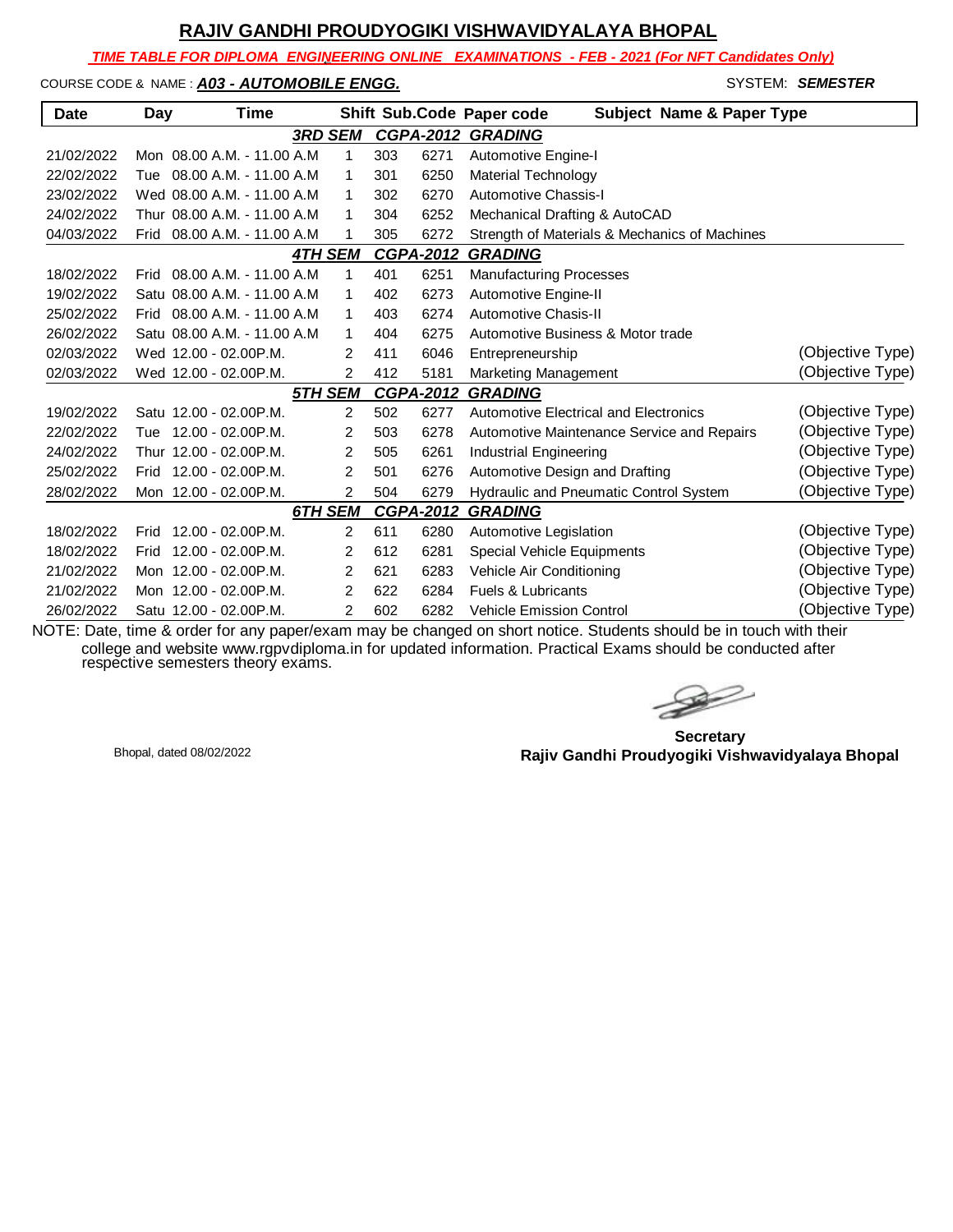*TIME TABLE FOR DIPLOMA ENGINEERING ONLINE EXAMINATIONS - FEB - 2021 (For NFT Candidates Only)*

#### COURSE CODE & NAME : *A05 - ARCHITECTURE & INTERIOR DESIGN* - SYSTEM: *SEMESTER*

| <b>Date</b> | Day  | Time                         |                |   |                  |      | <b>Subject Name &amp; Paper Type</b><br>Shift Sub.Code Paper code |
|-------------|------|------------------------------|----------------|---|------------------|------|-------------------------------------------------------------------|
|             |      |                              | 3RD SEM        |   |                  |      | <b>CGPA-2012 GRADING</b>                                          |
| 23/02/2022  |      | Wed 08.00 A.M. - 11.00 A.M   |                | 1 | 305              | 5139 | Surveying & Levelling                                             |
| 03/03/2022  |      | Thur 08.00 A.M. - 11.00 A.M  |                | 1 | 301              | 5136 | Design-II                                                         |
| 04/03/2022  | Frid | 08.00 A.M. - 11.00 A.M       |                | 1 | 302              | 5137 | <b>Building Materials &amp; Construction-III</b>                  |
| 05/03/2022  |      | Satu 08.00 A.M. - 11.00 A.M. |                | 1 | 304              | 5138 | <b>History of Architecture</b>                                    |
|             |      |                              | 4TH SEM        |   | <b>CGPA-2012</b> |      | <b>GRADING</b>                                                    |
| 24/02/2022  |      | Thur 08.00 A.M. - 11.00 A.M. |                | 1 | 402              | 5141 | Building Materials & Construction-IV                              |
| 25/02/2022  | Frid | 08.00 A.M. - 11.00 A.M       |                | 1 | 403              | 5142 | <b>Estimating &amp; Costing</b>                                   |
| 26/02/2022  |      | Satu 08.00 A.M. - 11.00 A.M. |                | 1 | 401              | 5140 | Design-III                                                        |
| 02/03/2022  |      | Wed 08.00 A.M. - 11.00 A.M   |                | 1 | 404              | 5143 | <b>Building Services-I</b>                                        |
|             |      |                              | 5TH SEM        |   | <b>CGPA-2012</b> |      | <b>GRADING</b>                                                    |
| 19/02/2022  |      | Satu 08.00 A.M. - 11.00 A.M. |                | 1 | 501              | 5144 | Design- IV (Landscape & Urban Design)                             |
| 21/02/2022  |      | Mon 08.00 A.M. - 11.00 A.M   |                | 1 | 502              | 5145 | Furniture Design & Detailing                                      |
| 22/02/2022  | Tue  | 08.00 A.M. - 11.00 A.M       |                | 1 | 504              | 5147 | <b>Building Services-II</b>                                       |
| 28/02/2022  |      | Mon 08.00 A.M. - 11.00 A.M   |                | 1 | 503              | 5146 | Specification Writing                                             |
|             |      |                              | <b>6TH SEM</b> |   | <b>CGPA-2012</b> |      | <b>GRADING</b>                                                    |
| 18/02/2022  | Frid | 08.00 A.M. - 11.00 A.M       |                | 1 | 611              | 5148 | Env. Planning & Landscape Design                                  |
| 26/02/2022  |      | Satu 12.00 - 02.00 P.M.      |                | 2 | 612              | 5149 | (Objective Type)<br>Env.Science - Buildings & Energy              |

 $\mathbb{Z}$ 

**Secretary Rajiv Gandhi Proudyogiki Vishwavidyalaya Bhopal** Bhopal, dated 08/02/2022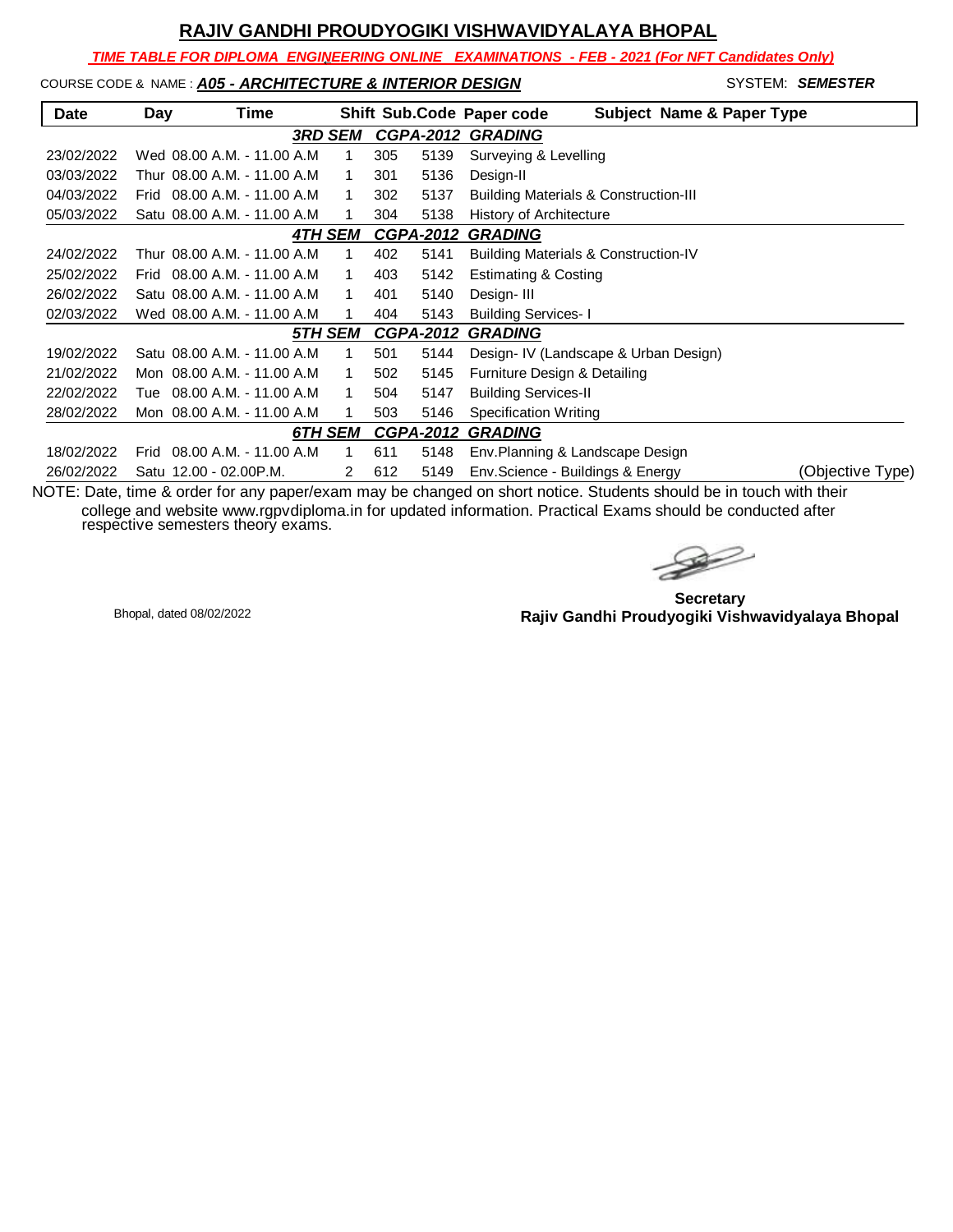*TIME TABLE FOR DIPLOMA ENGINEERING ONLINE EXAMINATIONS - FEB - 2021 (For NFT Candidates Only)*

# COURSE CODE & NAME : **A06 - ARCHITECTURAL ASSISTANTSHIP** SYSTEM: **SEMESTER**

| Date       | Day  | Time                         |                |                |                  |      | <b>Subject Name &amp; Paper Type</b><br>Shift Sub.Code Paper code |                  |
|------------|------|------------------------------|----------------|----------------|------------------|------|-------------------------------------------------------------------|------------------|
|            |      |                              |                |                |                  |      |                                                                   |                  |
|            |      |                              | <b>3RD SEM</b> |                |                  |      | <b>CGPA-2012 GRADING</b>                                          |                  |
| 21/02/2022 |      | Mon 08.00 A.M. - 11.00 A.M.  |                | 1              | 301              | 6100 | Architectural Design-I                                            |                  |
| 24/02/2022 |      | Thur 08.00 A.M. - 11.00 A.M  |                | 1              | 302              | 6101 | <b>Building Construction-II</b>                                   |                  |
| 26/02/2022 |      | Satu 08.00 A.M. - 11.00 A.M. |                | 1              | 304              | 6102 | <b>Basics of Structure</b>                                        |                  |
| 02/03/2022 |      | Wed 08.00 A.M. - 11.00 A.M.  |                | 1              | 305              | 5143 | <b>Building Services-I</b>                                        |                  |
|            |      |                              | <b>4TH SEM</b> |                | <b>CGPA-2012</b> |      | <b>GRADING</b>                                                    |                  |
| 18/02/2022 | Frid | $08.00 A.M. - 11.00 A.M$     |                | 1              | 401              | 6103 | Architectural Design-II                                           |                  |
| 19/02/2022 |      | Satu 08.00 A.M. - 11.00 A.M. |                | 1              | 402              | 6104 | <b>Advance Construction</b>                                       |                  |
| 22/02/2022 |      | Tue 08.00 A.M. - 11.00 A.M   |                | 1              | 405              | 5147 | <b>Building Services-II</b>                                       |                  |
| 23/02/2022 |      | Wed 08.00 A.M. - 11.00 A.M.  |                | 1              | 404              | 5139 | Serveying and Levelling                                           |                  |
|            |      |                              | 5TH SEM        |                | <b>CGPA-2012</b> |      | <b>GRADING</b>                                                    |                  |
| 18/02/2022 | Frid | 12.00 - 02.00P.M.            |                | $\overline{2}$ | 504              | 6107 | Quantity Surveying and Estimating                                 | (Objective Type) |
| 22/02/2022 | Tue  | 12.00 - 02.00P.M.            |                | 2              | 505              | 6108 | Interior Design                                                   | (Objective Type) |
| 24/02/2022 |      | Thur 12.00 - 02.00P.M.       |                | 2              | 501              | 6105 | Architectural Design - III                                        | (Objective Type) |
| 28/02/2022 |      | Mon 12.00 - 02.00 P.M.       |                | 2              | 503              | 6106 | Specifications                                                    | (Objective Type) |
|            |      |                              | 6TH SEM        |                | <b>CGPA-2012</b> |      | <b>GRADING</b>                                                    |                  |
| 19/02/2022 |      | Satu 12.00 - 02.00P.M.       |                | 2              | 613              | 6111 | Elements of Landscape Architecture                                | (Objective Type) |
| 21/02/2022 |      | Mon 12.00 - 02.00 P.M.       |                | 2              | 612              | 6110 | Element of Urban Development                                      | (Objective Type) |
| 23/02/2022 |      | Wed 12.00 - 02.00 P.M.       |                | 2              | 603              | 6109 | <b>Professional Practice</b>                                      | (Objective Type) |
| 26/02/2022 |      | Satu 12.00 - 02.00 P.M.      |                | 2              | 611              | 5149 | Environmental Science Building & Energy                           | (Objective Type) |

 $\rightarrow$ 

**Secretary Rajiv Gandhi Proudyogiki Vishwavidyalaya Bhopal** Bhopal, dated 08/02/2022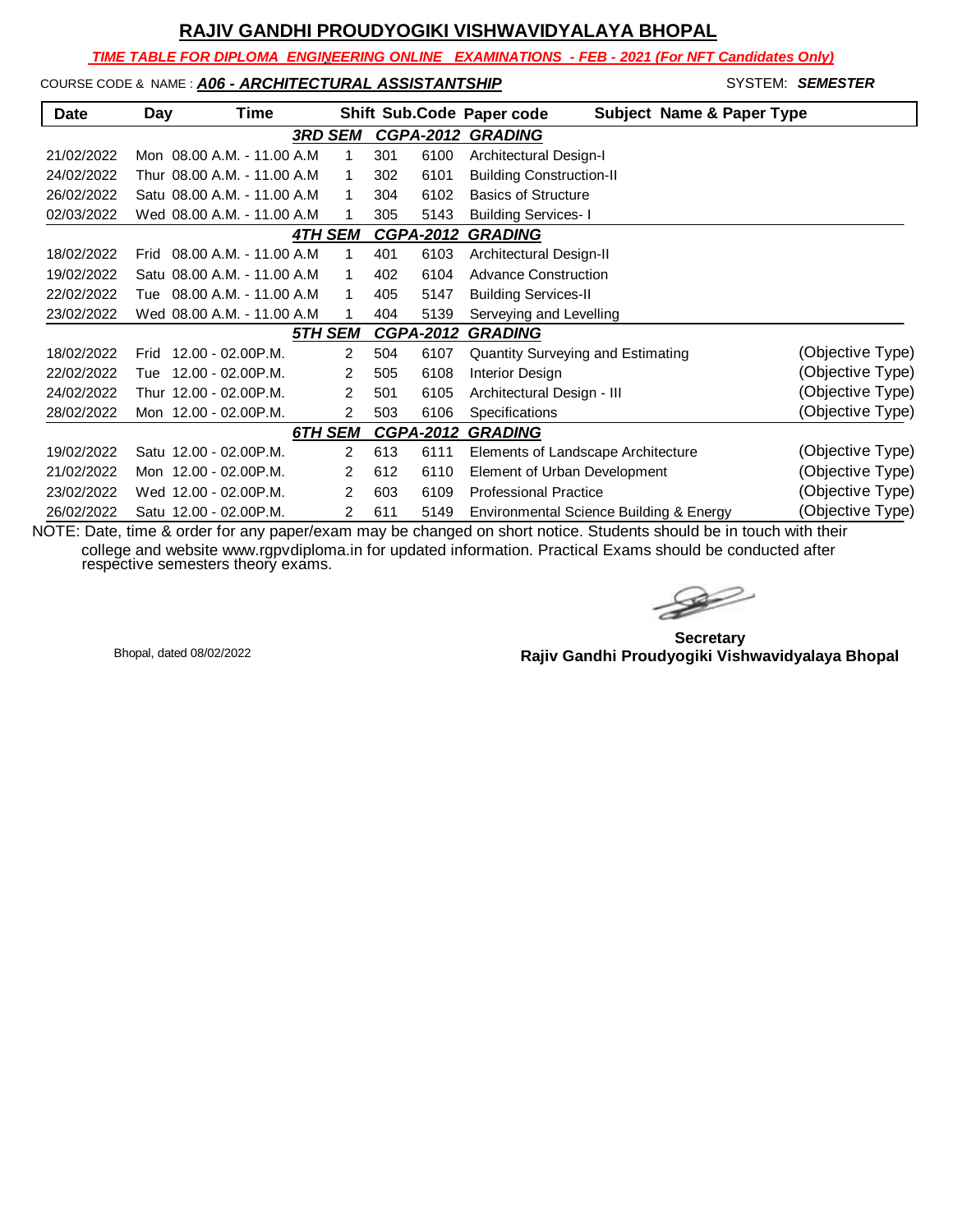*TIME TABLE FOR DIPLOMA ENGINEERING ONLINE EXAMINATIONS - FEB - 2021 (For NFT Candidates Only)*

# COURSE CODE & NAME : *B01 - BEAUTY CULTURE & COSMETOLOGY* SYSTEM: **SEMESTER**

| <b>Date</b> | Day  | Time                         |                |                |             | Shift Sub.Code Paper code                | <b>Subject Name &amp; Paper Type</b> |                  |
|-------------|------|------------------------------|----------------|----------------|-------------|------------------------------------------|--------------------------------------|------------------|
|             |      |                              | <b>1ST SEM</b> |                |             | <b>REVISED NONGRADING</b>                |                                      |                  |
| 19/02/2022  |      | Satu 08.00 A.M. - 11.00 A.M  |                | 1              | 102<br>1102 | Anatomy And Physiology                   |                                      |                  |
| 22/02/2022  | Tue  | 08.00 A.M. - 11.00 A.M       |                | 1              | 1103<br>103 | Cosmetic Chemistry - I                   |                                      |                  |
| 24/02/2022  |      | Thur 08.00 A.M. - 11.00 A.M  |                | 1              | 104<br>1104 | Beauty Culture - I                       |                                      |                  |
| 26/02/2022  |      | Satu 08.00 A.M. - 11.00 A.M. |                |                | 101<br>1101 | <b>Communication Technique</b>           |                                      |                  |
|             |      |                              | <b>2ND SEM</b> |                |             | <b>REVISED NONGRADING</b>                |                                      |                  |
| 18/02/2022  | Frid | 08.00 A.M. - 11.00 A.M.      |                | 1              | 201<br>1105 | <b>Personality Development</b>           |                                      |                  |
| 21/02/2022  |      | Mon 08.00 A.M. - 11.00 A.M   |                | 1              | 202<br>1106 | Body Perfection And Yoga - I             |                                      |                  |
| 23/02/2022  |      | Wed 08.00 A.M. - 11.00 A.M.  |                | $\mathbf{1}$   | 203<br>1107 | <b>Ditetics</b>                          |                                      |                  |
| 25/02/2022  | Frid | 08.00 A.M. - 11.00 A.M.      |                | 1              | 1108<br>204 | Hair Dressing - I                        |                                      |                  |
|             |      |                              | <b>3RD SEM</b> |                |             | <b>REVISED NONGRADING</b>                |                                      |                  |
| 18/02/2022  | Frid | 12.00 - 02.00P.M.            |                | 2              | 302<br>1110 | <b>Beauty Culture-II</b>                 |                                      | (Objective Type) |
| 21/02/2022  |      | Mon 12.00 - 02.00 P.M.       |                | 2              | 303<br>1111 | Body Perfection And Yoga-II              |                                      | (Objective Type) |
| 26/02/2022  |      | Satu 12.00 - 02.00 P.M.      |                | 2              | 1109<br>301 | Cosmetic Chemistry - II                  |                                      | (Objective Type) |
|             |      |                              | <b>4TH SEM</b> |                |             | <b>REVISED NONGRADING</b>                |                                      |                  |
| 19/02/2022  |      | Satu 12.00 - 02.00 P.M.      |                | $\overline{2}$ | 402<br>1113 | Common Disorders Of Skin                 |                                      | (Objective Type) |
| 22/02/2022  | Tue  | 12.00 - 02.00P.M.            |                | $\overline{2}$ | 403<br>1114 | <b>Energy Application In Cosmetology</b> |                                      | (Objective Type) |
| 23/02/2022  |      | Wed 12.00 - 02.00P.M.        |                | 2              | 1115<br>404 | Hair Dressing - II                       |                                      | (Objective Type) |
| 25/02/2022  | Frid | 12.00 - 02.00P.M.            |                | 2              | 401<br>1112 | Business Management & Entrepreneurship   |                                      | (Objective Type) |

 $\rightarrow$ 

**Secretary Rajiv Gandhi Proudyogiki Vishwavidyalaya Bhopal** Bhopal, dated 08/02/2022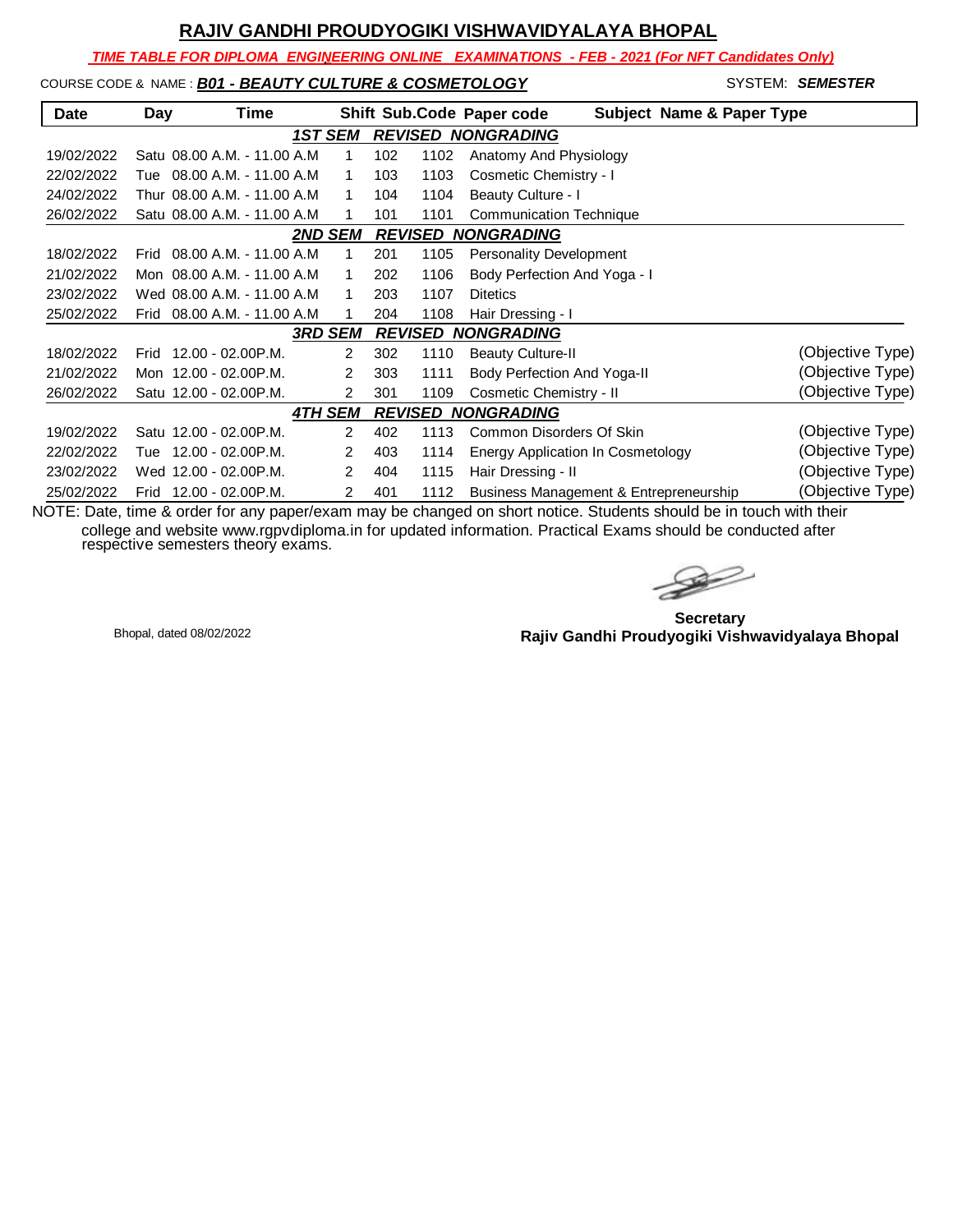*TIME TABLE FOR DIPLOMA ENGINEERING ONLINE EXAMINATIONS - FEB - 2021 (For NFT Candidates Only)*

#### COURSE CODE & NAME : **CO1 - CEMENT TECHNOLOGY SYSTEM: SEMESTER**

| <b>Date</b> | Day  | Time                         |                |     |                  | <b>Subject Name &amp; Paper Type</b><br>Shift Sub.Code Paper code |                  |
|-------------|------|------------------------------|----------------|-----|------------------|-------------------------------------------------------------------|------------------|
|             |      | <b>3RD SEM</b>               |                |     | <b>CGPA-2012</b> | <b>GRADING</b>                                                    |                  |
| 18/02/2022  | Frid | 08.00 A.M. - 11.00 A.M       | 1              | 301 | 5022             | <b>Business Communication</b>                                     |                  |
| 21/02/2022  |      | Mon 08.00 A.M. - 11.00 A.M.  | 1              | 302 | 6301             | General Mech. Engg. in Cement Technology                          |                  |
| 23/02/2022  |      | Wed 08.00 A.M. - 11.00 A.M.  | 1              | 303 | 6302             | <b>Cement Chemistry</b>                                           |                  |
| 25/02/2022  | Frid | 08.00 A.M. - 11.00 A.M.      | 1              | 305 | 6303             | <b>Mechanical Drafting</b>                                        |                  |
| 28/02/2022  |      | Mon 08.00 A.M. - 11.00 A.M   | 1              | 304 | 6253             | <b>Strength of Materials</b>                                      |                  |
|             |      | <b>4TH SEM</b>               |                |     | <b>CGPA-2012</b> | <b>GRADING</b>                                                    |                  |
| 19/02/2022  |      | Satu 08.00 A.M. - 11.00 A.M  | 1              | 401 | 6063             | <b>Basic Electrical and Electronics</b>                           |                  |
| 22/02/2022  |      | Tue 08.00 A.M. - 11.00 A.M.  | 1              | 402 | 6304             | <b>Fluid Mechanics</b>                                            |                  |
| 24/02/2022  |      | Thur 08.00 A.M. - 11.00 A.M. | 1              | 403 | 6305             | <b>Cement Concrete Technology</b>                                 |                  |
| 26/02/2022  |      | Satu 08.00 A.M. - 11.00 A.M. | 1              | 404 | 6306             | Unit Operation-I                                                  |                  |
| 02/03/2022  |      | Wed 12.00 - 02.00 P.M.       | 2              | 411 | 6046             | Entrepreneurship                                                  | (Objective Type) |
| 02/03/2022  |      | Wed 12.00 - 02.00 P.M.       | 2              | 412 | 5181             | Marketing Management                                              | (Objective Type) |
|             |      | 5TH SEM                      |                |     | <b>CGPA-2012</b> | <b>GRADING</b>                                                    |                  |
| 19/02/2022  |      | Satu 12.00 - 02.00 P.M.      | 2              | 502 | 6308             | <b>Computers in Cement Processing</b>                             | (Objective Type) |
| 22/02/2022  | Tue  | 12.00 - 02.00P.M.            | 2              | 503 | 6309             | Instrumentation and Control                                       | (Objective Type) |
| 23/02/2022  |      | Wed 12.00 - 02.00 P.M.       | 2              | 504 | 6310             | <b>Heat and Mass Transfer</b>                                     | (Objective Type) |
| 24/02/2022  |      | Thur 12.00 - 02.00P.M.       | 2              | 505 | 6311             | Energy Management                                                 | (Objective Type) |
| 25/02/2022  |      | Frid 12.00 - 02.00 P.M.      | $\overline{2}$ | 501 | 6307             | Unit Operation - II                                               | (Objective Type) |
|             |      | 6TH SEM                      |                |     | <b>CGPA-2012</b> | <b>GRADING</b>                                                    |                  |
| 18/02/2022  | Frid | 12.00 - 02.00P.M.            | $\overline{2}$ | 602 | 6313             | Plant Management                                                  | (Objective Type) |
| 21/02/2022  |      | Mon 12.00 - 02.00 P.M.       | 2              | 603 | 6314             | Cement Plant Maintenance And Safety                               | (Objective Type) |
| 26/02/2022  |      | Satu 12.00 - 02.00 P.M.      | 2              | 601 | 6312             | <b>Building Material And Quality Control</b>                      | (Objective Type) |

 $\rightarrow$ 

**Secretary Rajiv Gandhi Proudyogiki Vishwavidyalaya Bhopal** Bhopal, dated 08/02/2022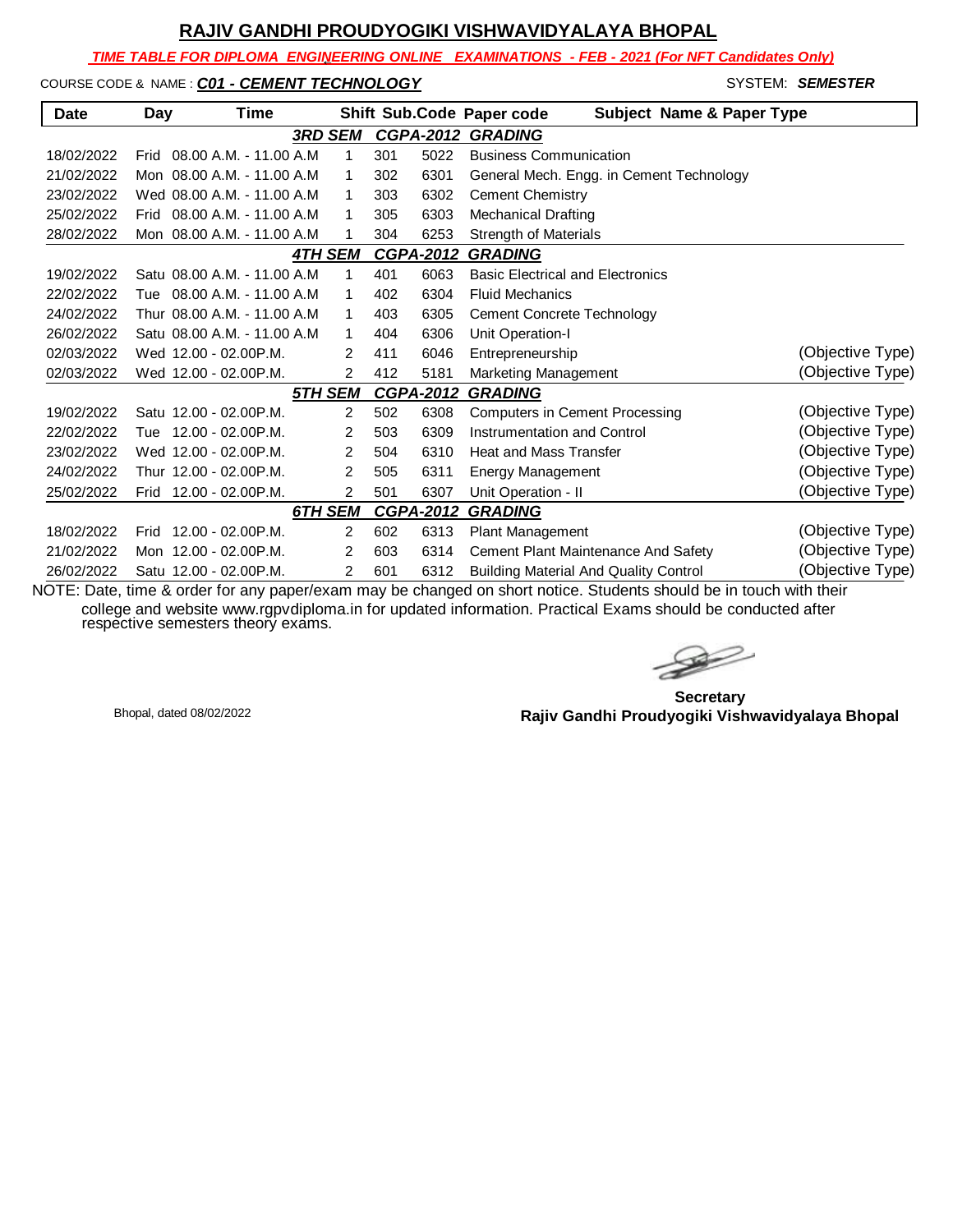*TIME TABLE FOR DIPLOMA ENGINEERING ONLINE EXAMINATIONS - FEB - 2021 (For NFT Candidates Only)*

COURSE CODE & NAME : **CO2 - CHEMICAL ENGG.** And the state of the system: **Semester** 

| <b>Date</b>         | Day | Time                         |                |     |                  | Shift Sub.Code Paper code<br><b>Subject Name &amp; Paper Type</b> |                  |
|---------------------|-----|------------------------------|----------------|-----|------------------|-------------------------------------------------------------------|------------------|
|                     |     |                              | <b>3RD SEM</b> |     |                  | <b>CGPA-2012 GRADING</b>                                          |                  |
| 19/02/2022          |     | Satu 08.00 A.M. - 11.00 A.M. | 1              | 303 | 6063             | <b>Basic Electrical and Electronics</b>                           |                  |
| 22/02/2022          |     | Tue 08.00 A.M. - 11.00 A.M   | 1              | 301 | 6061             | Inorganic Process Technology                                      |                  |
| 24/02/2022          |     | Thur 08.00 A.M. - 11.00 A.M. | 1              | 302 | 6062             | Introduction to Chemical Engineering                              |                  |
| 26/02/2022          |     | Satu 08.00 A.M. - 11.00 A.M. | 1              | 304 | 6064             | Utility Technology                                                |                  |
| 28/02/2022          |     | Mon 08.00 A.M. - 11.00 A.M.  | 1              | 305 | 6065             | <b>Industrial Process Calculation</b>                             |                  |
|                     |     |                              | <b>4TH SEM</b> |     | <b>CGPA-2012</b> | <b>GRADING</b>                                                    |                  |
| 18/02/2022          |     | Frid 08.00 A.M. - 11.00 A.M. | 1              | 401 | 6066             | Organic Process Technology                                        |                  |
| 21/02/2022          |     | Mon 08.00 A.M. - 11.00 A.M   | 1              | 402 | 6067             | <b>Fluid Flow Operation</b>                                       |                  |
| 23/02/2022          |     | Wed 08.00 A.M. - 11.00 A.M.  | $\mathbf{1}$   | 403 | 6068             | <b>Material Science</b>                                           |                  |
| 25/02/2022          |     | Frid 08.00 A.M. - 11.00 A.M. | 1              | 404 | 6069             | Plant Economics Management and Maintenance                        |                  |
| 02/03/2022          |     | Wed 12.00 - 02.00 P.M.       | 2              | 412 | 5181             | Marketing Management                                              | (Objective Type) |
| 02/03/2022          |     | Wed 12.00 - 02.00P.M.        | 2              | 411 | 6046             | Entrepreneurship                                                  | (Objective Type) |
|                     |     |                              | <b>5TH SEM</b> |     | <b>CGPA-2012</b> | <b>GRADING</b>                                                    |                  |
| 18/02/2022          |     | Frid 12.00 - 02.00P.M.       | $\overline{2}$ | 502 | 6071             | <b>Process Heat Transfer</b>                                      | (Objective Type) |
| 21/02/2022          |     | Mon 12.00 - 02.00 P.M.       | 2              | 503 | 6072             | Separation Technique - I                                          | (Objective Type) |
| 23/02/2022          |     | Wed 12.00 - 02.00P.M.        | 2              | 511 | 6074             | Oil technology                                                    | (Objective Type) |
| 23/02/2022          |     | Wed 12.00 - 02.00P.M.        | 2              | 512 | 6075             | Petrochemical Technology                                          | (Objective Type) |
| 23/02/2022          |     | Wed 12.00 - 02.00 P.M.       | 2              | 513 | 6076             | Petroleum Refinery                                                | (Objective Type) |
| 24/02/2022          |     | Thur 12.00 - 02.00P.M.       | $\overline{2}$ | 504 | 6073             | <b>Mechanical Operation</b>                                       | (Objective Type) |
| 26/02/2022          |     | Satu 12.00 - 02.00 P.M.      | $\overline{2}$ | 501 | 6070             | Chemical Engineering Thermodynamics                               | (Objective Type) |
|                     |     |                              | 6TH SEM        |     | <b>CGPA-2012</b> | <b>GRADING</b>                                                    |                  |
| 19/02/2022          |     | Satu 12.00 - 02.00 P.M.      | 2              | 602 | 6078             | Separation Technique II                                           | (Objective Type) |
| 22/02/2022          | Tue | 12.00 - 02.00P.M.            | 2              | 603 | 6079             | <b>Chemical Reaction Engineering</b>                              | (Objective Type) |
| 25/02/2022<br>--- - |     | Frid 12.00 - 02.00 P.M.      | $\overline{2}$ | 601 | 6077             | <b>Instrumentation and Process Control</b>                        | (Objective Type) |

 $\rightarrow$ 

**Secretary Rajiv Gandhi Proudyogiki Vishwavidyalaya Bhopal** Bhopal, dated 08/02/2022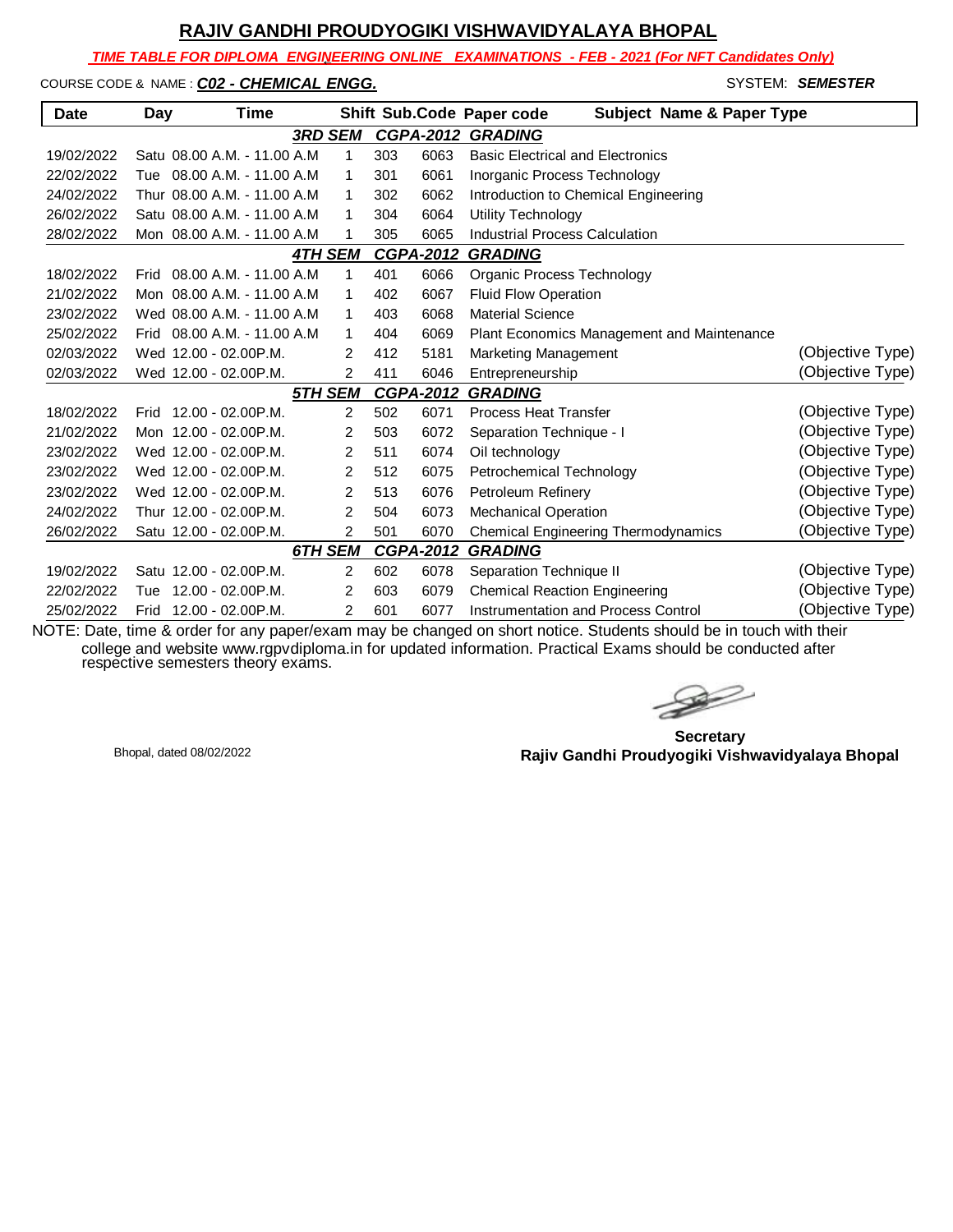*TIME TABLE FOR DIPLOMA ENGINEERING ONLINE EXAMINATIONS - FEB - 2021 (For NFT Candidates Only)*

COURSE CODE & NAME : **CO3 - CIVIL ENGINEERING** And the state of the system: **SEMESTER** 

| <b>Date</b> | Day  | Time                         |                |     |                  | <b>Subject Name &amp; Paper Type</b><br>Shift Sub.Code Paper code |                  |
|-------------|------|------------------------------|----------------|-----|------------------|-------------------------------------------------------------------|------------------|
|             |      | <b>3RD SEM</b>               |                |     | <b>CGPA-2012</b> | <b>GRADING</b>                                                    |                  |
| 19/02/2022  |      | Satu 08.00 A.M. - 11.00 A.M. | 1              | 301 | 6171             | Surveying                                                         |                  |
| 22/02/2022  | Tue  | 08.00 A.M. - 11.00 A.M       | 1              | 302 | 6172             | <b>Material Technology</b>                                        |                  |
| 24/02/2022  |      | Thur 08.00 A.M. - 11.00 A.M. | 1              | 303 | 6173             | <b>Building Construction</b>                                      |                  |
| 26/02/2022  |      | Satu 08.00 A.M. - 11.00 A.M. | 1              | 304 | 6174             | Hydraulics                                                        |                  |
| 26/02/2022  |      | Satu 12.00 - 02.00 P.M.      | 2              | 305 | 6175             | <b>Building Drawing</b>                                           | (Objective Type) |
|             |      | <b>4TH SEM</b>               |                |     | <b>CGPA-2012</b> | <b>GRADING</b>                                                    |                  |
| 21/02/2022  |      | Mon 08.00 A.M. - 11.00 A.M   | 1              | 402 | 6177             | Soil Mechanics                                                    |                  |
| 23/02/2022  |      | Wed 08.00 A.M. - 11.00 A.M   | 1              | 403 | 6178             | <b>Mechanics of Structure</b>                                     |                  |
| 25/02/2022  | Frid | 08.00 A.M. - 11.00 A.M.      | $\mathbf{1}$   | 404 | 6179             | Transportation Engg.-I                                            |                  |
| 28/02/2022  |      | Mon 08.00 A.M. - 11.00 A.M.  | 1              | 401 | 6176             | <b>Advance Surveying</b>                                          |                  |
| 02/03/2022  |      | Wed 12.00 - 02.00 P.M.       | 2              | 411 | 6046             | Entrepreneurship                                                  | (Objective Type) |
| 02/03/2022  |      | Wed 12.00 - 02.00P.M.        | $\overline{2}$ | 412 | 5181             | Marketing Management                                              | (Objective Type) |
|             |      | 5TH SEM                      |                |     | <b>CGPA-2012</b> | <b>GRADING</b>                                                    |                  |
| 18/02/2022  | Frid | 12.00 - 02.00P.M.            | 2              | 502 | 6181             | Quantity Surveying and Costing-I                                  | (Objective Type) |
| 21/02/2022  |      | Mon 12.00 - 02.00 P.M.       | 2              | 503 | 6182             | Work Organisation and Management                                  | (Objective Type) |
| 23/02/2022  |      | Wed 12.00 - 02.00 P.M.       | 2              | 505 | 6184             | SDD-I(rcc)                                                        | (Objective Type) |
| 24/02/2022  |      | Thur 12.00 - 02.00P.M.       | 2              | 504 | 6183             | <b>Transportation Engineering-II</b>                              | (Objective Type) |
| 28/02/2022  |      | Mon 12.00 - 02.00 P.M.       | 2              | 501 | 6180             | <b>Irrigation Engineering</b>                                     | (Objective Type) |
|             |      | 6TH SEM                      |                |     | <b>CGPA-2012</b> | <b>GRADING</b>                                                    |                  |
| 19/02/2022  |      | Satu 12.00 - 02.00 P.M.      | $\overline{2}$ | 602 | 6186             | $Q.S.C-II$                                                        | (Objective Type) |
| 22/02/2022  | Tue  | 12.00 - 02.00P.M.            | 2              | 603 | 6187             | S.D.D-II (Steel)                                                  | (Objective Type) |
| 25/02/2022  | Frid | 12.00 - 02.00P.M.            | 2              | 601 | 6185             | P.H.E.                                                            | (Objective Type) |

 $\rightarrow$ 

**Secretary Rajiv Gandhi Proudyogiki Vishwavidyalaya Bhopal** Bhopal, dated 08/02/2022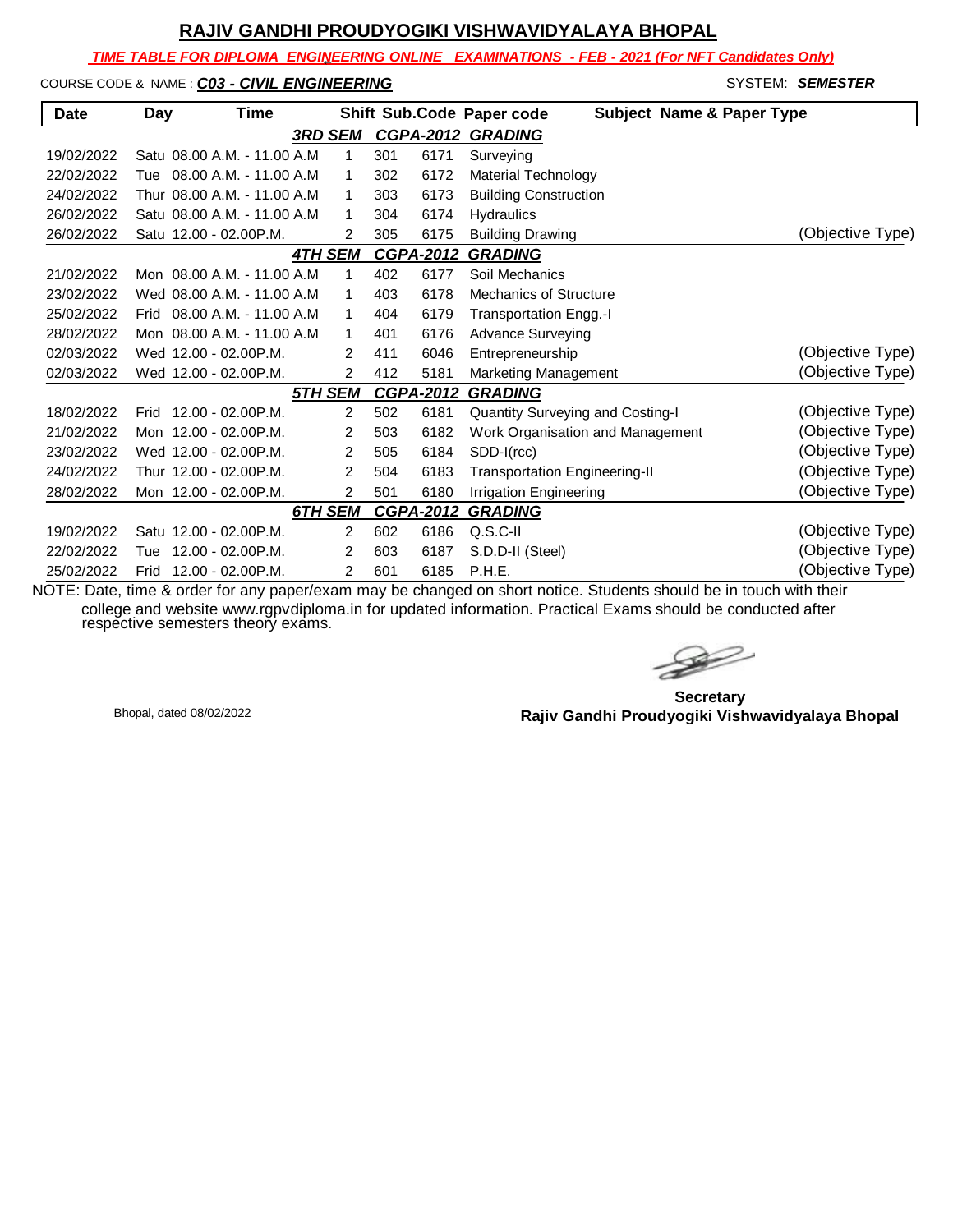*TIME TABLE FOR DIPLOMA ENGINEERING ONLINE EXAMINATIONS - FEB - 2021 (For NFT Candidates Only)*

COURSE CODE & NAME : **CO4 - COMPUTER SCIENCE** And the set of state states in the system: **SEMESTER** 

| <b>Date</b> | Day  | <b>Time</b>                  |                |     |                  | <b>Subject Name &amp; Paper Type</b><br>Shift Sub.Code Paper code |                  |
|-------------|------|------------------------------|----------------|-----|------------------|-------------------------------------------------------------------|------------------|
|             |      | <b>3RD SEM</b>               |                |     |                  | <b>CGPA-2012 GRADING</b>                                          |                  |
| 18/02/2022  | Frid | 08.00 A.M. - 11.00 A.M       | 1              | 301 | 6344             | <b>Computer Architecture</b>                                      |                  |
| 21/02/2022  |      | Mon 08.00 A.M. - 11.00 A.M   | 1              | 302 | 6345             | <b>Operating System</b>                                           |                  |
| 23/02/2022  |      | Wed 08.00 A.M. - 11.00 A.M   | 1              | 303 | 6370             | Data Communication                                                |                  |
| 25/02/2022  |      | Frid 08.00 A.M. - 11.00 A.M. | 1              | 304 | 6371             | Data structure and Algorithms                                     |                  |
|             |      | <b>4TH SEM</b>               |                |     | <b>CGPA-2012</b> | <b>GRADING</b>                                                    |                  |
| 19/02/2022  |      | Satu 08.00 A.M. - 11.00 A.M. | 1              | 401 | 6372             | <b>Computer Network</b>                                           |                  |
| 22/02/2022  |      | Tue 08.00 A.M. - 11.00 A.M   | 1              | 402 | 6373             | Database Management System                                        |                  |
| 24/02/2022  |      | Thur 08.00 A.M. - 11.00 A.M  | 1              | 403 | 6374             | Linux and Shell Programming                                       |                  |
| 26/02/2022  |      | Satu 08.00 A.M. - 11.00 A.M. | 1              | 404 | 6352             | Microprocessor & Interface                                        |                  |
| 02/03/2022  |      | Wed 12.00 - 02.00 P.M.       | 2              | 411 | 6046             | Entrepreneurship                                                  | (Objective Type) |
| 02/03/2022  |      | Wed 12.00 - 02.00P.M.        | 2              | 412 | 5181             | Marketing Management                                              | (Objective Type) |
|             |      | 5TH SEM                      |                |     | <b>CGPA-2012</b> | <b>GRADING</b>                                                    |                  |
| 19/02/2022  |      | Satu 12.00 - 02.00 P.M.      | $\overline{2}$ | 503 | 6376             | Hardware Installation and Maintenance                             | (Objective Type) |
| 22/02/2022  |      | Tue 12.00 - 02.00 P.M.       | 2              | 504 | 6377             | Software Engineering                                              | (Objective Type) |
| 23/02/2022  |      | Wed 12.00 - 02.00 P.M.       | 2              | 502 | 6375             | Java Programming                                                  | (Objective Type) |
| 24/02/2022  |      | Thur 12.00 - 02.00P.M.       | 2              | 512 | 6379             | Theory of Computation                                             | (Objective Type) |
| 25/02/2022  |      | Frid 12.00 - 02.00 P.M.      | $\overline{2}$ | 501 | 6353             | Web Technology                                                    | (Objective Type) |
| 03/03/2022  |      | Thur 12.00 - 02.00P.M.       | $\overline{2}$ | 511 | 6378             | Wireless Communication and Mobile Computing                       | (Objective Type) |
|             |      | 6TH SEM                      |                |     | <b>CGPA-2012</b> | <b>GRADING</b>                                                    |                  |
| 18/02/2022  | Frid | 12.00 - 02.00P.M.            | 2              | 611 | 6381             | Dot Net Technologies                                              | (Objective Type) |
| 18/02/2022  | Frid | $12.00 - 02.00$ P.M.         | $\overline{2}$ | 612 | 6382             | Network Security and Management                                   | (Objective Type) |
| 18/02/2022  | Frid | 12.00 - 02.00P.M.            | 2              | 613 | 6383             | Advanced Web Technology                                           | (Objective Type) |
| 21/02/2022  |      | Mon 12.00 - 02.00 P.M.       | 2              | 601 | 6380             | Computer Graphics, Multimedia & Animation                         | (Objective Type) |
| 28/02/2022  |      | Mon 12.00 - 02.00 P.M.       | 2              | 621 | 6384             | Data Mining & Warehousing                                         | (Objective Type) |
| 28/02/2022  |      | Mon 12.00 - 02.00 P.M.       | $\overline{2}$ | 622 | 6385             | Artificial Intelligence & Expert System (AI & ES)                 | (Objective Type) |

**Secretary Rajiv Gandhi Proudyogiki Vishwavidyalaya Bhopal** Bhopal, dated 08/02/2022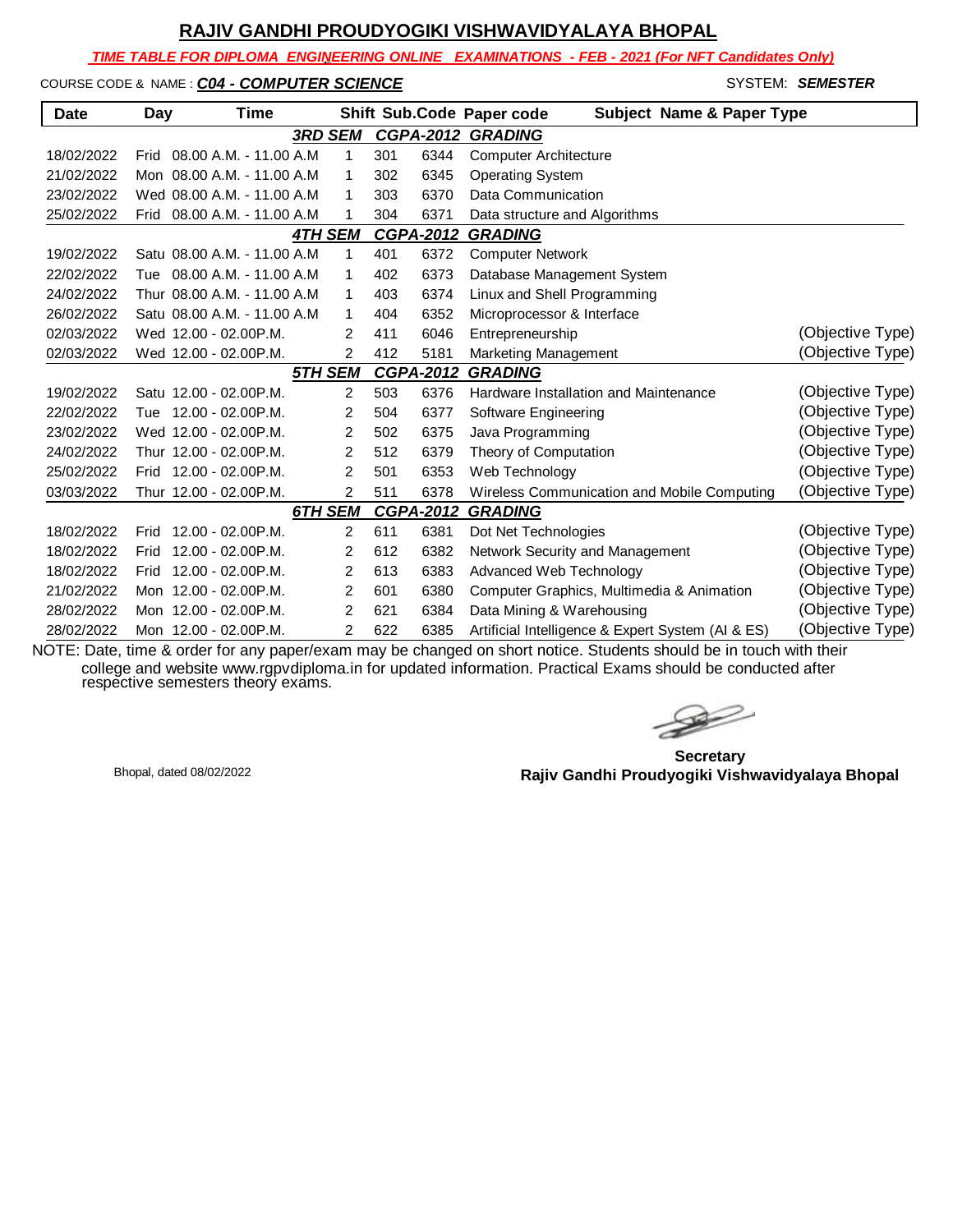*TIME TABLE FOR DIPLOMA ENGINEERING ONLINE EXAMINATIONS - FEB - 2021 (For NFT Candidates Only)*

#### COURSE CODE & NAME : **CO5 - CONSTRUCTION TECH.& MGT.** And the state of the system: **SEMESTER**

| <b>Date</b> | Day  | Time                         |                |                |     |                  | Shift Sub.Code Paper code<br><b>Subject Name &amp; Paper Type</b> |                  |
|-------------|------|------------------------------|----------------|----------------|-----|------------------|-------------------------------------------------------------------|------------------|
|             |      |                              | <b>3RD SEM</b> |                |     |                  | <b>CGPA-2012 GRADING</b>                                          |                  |
| 19/02/2022  |      | Satu 08.00 A.M. - 11.00 A.M. |                | 1              | 301 | 6171             | Surveying                                                         |                  |
| 22/02/2022  | Tue  | 08.00 A.M. - 11.00 A.M.      |                | 1              | 302 | 6172             | Material Technology                                               |                  |
| 24/02/2022  |      | Thur 08.00 A.M. - 11.00 A.M. |                | 1              | 303 | 6173             | <b>Building Construction</b>                                      |                  |
| 26/02/2022  |      | Satu 08.00 A.M. - 11.00 A.M. |                | 1              | 304 | 6174             | <b>Hydraulics</b>                                                 |                  |
| 26/02/2022  |      | Satu 12.00 - 02.00 P.M.      |                | 2              | 305 | 6175             | <b>Building Drawing</b>                                           | (Objective Type) |
|             |      |                              | <b>4TH SEM</b> |                |     | CGPA-2012        | <b>GRADING</b>                                                    |                  |
| 21/02/2022  |      | Mon 08.00 A.M. - 11.00 A.M   |                | 1              | 402 | 6177             | Soil Mechanics                                                    |                  |
| 23/02/2022  |      | Wed 08.00 A.M. - 11.00 A.M   |                | 1              | 403 | 6178             | Mechanics of Structure                                            |                  |
| 25/02/2022  | Frid | 08.00 A.M. - 11.00 A.M.      |                | 1              | 404 | 6179             | Transportation Engg.-I                                            |                  |
| 28/02/2022  |      | Mon 08.00 A.M. - 11.00 A.M   |                | 1              | 401 | 6176             | <b>Advance Surveying</b>                                          |                  |
| 02/03/2022  |      | Wed 12.00 - 02.00 P.M.       |                | $\mathcal{P}$  | 411 | 6046             | Entrepreneurship                                                  | (Objective Type) |
| 02/03/2022  |      | Wed 12.00 - 02.00 P.M.       |                | $\overline{2}$ | 412 | 5181             | Marketing Management                                              | (Objective Type) |
|             |      |                              | 5TH SEM        |                |     | <b>CGPA-2012</b> | <b>GRADING</b>                                                    |                  |
| 18/02/2022  |      | Frid 12.00 - 02.00P.M.       |                | $\overline{2}$ | 502 | 6192             | <b>Quantity Surveying and Costing</b>                             | (Objective Type) |
| 21/02/2022  |      | Mon 12.00 - 02.00 P.M.       |                | 2              | 503 | 6193             | <b>Advanced Building Construction Technology</b>                  | (Objective Type) |
| 23/02/2022  |      | Wed 12.00 - 02.00P.M.        |                | 2              | 505 | 6184             | SDD-I (rcc)                                                       | (Objective Type) |
| 24/02/2022  |      | Thur 12.00 - 02.00P.M.       |                | 2              | 504 | 6183             | <b>Transportation Engineering-II</b>                              | (Objective Type) |
| 28/02/2022  |      | Mon 12.00 - 02.00 P.M.       |                | 2              | 501 | 6191             | Irrigation Engineering and Hydraulic Structure                    | (Objective Type) |
|             |      |                              | 6TH SEM        |                |     | <b>CGPA-2012</b> | <b>GRADING</b>                                                    |                  |
| 19/02/2022  |      | Satu 12.00 - 02.00 P.M.      |                | $\overline{2}$ | 602 | 6194             | <b>Construction Planning &amp; Management</b>                     | (Objective Type) |
| 22/02/2022  | Tue  | 12.00 - 02.00P.M.            |                | 2              | 603 | 6187             | S.D.D.-II (Steel)                                                 | (Objective Type) |
| 25/02/2022  | Frid | 12.00 - 02.00P.M.            |                | $\overline{2}$ | 601 | 6185             | P.H.E.                                                            | (Objective Type) |

 $\gg$ 

**Secretary Rajiv Gandhi Proudyogiki Vishwavidyalaya Bhopal** Bhopal, dated 08/02/2022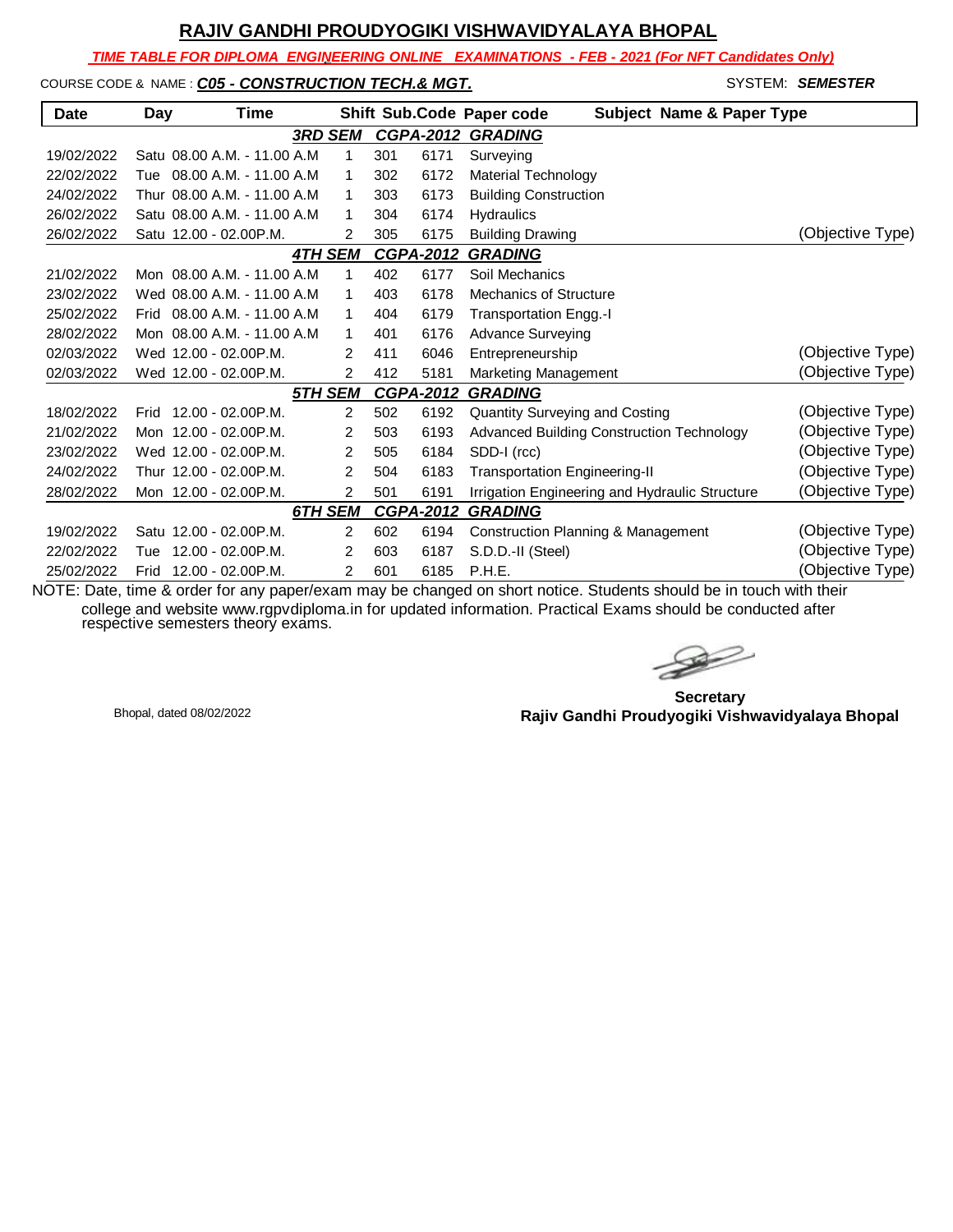*TIME TABLE FOR DIPLOMA ENGINEERING ONLINE EXAMINATIONS - FEB - 2021 (For NFT Candidates Only)*

#### COURSE CODE & NAME : *C10 - COMPUTER HARDWARE MAINTENANCE* - SYSTEM: *SEMESTER*

| <b>Date</b> | Day  | Time                         |                |                  |      | Shift Sub.Code Paper code<br><b>Subject Name &amp; Paper Type</b> |                  |
|-------------|------|------------------------------|----------------|------------------|------|-------------------------------------------------------------------|------------------|
|             |      |                              | <b>3RD SEM</b> |                  |      | <b>CGPA-2012 GRADING</b>                                          |                  |
| 18/02/2022  | Frid | 08.00 A.M. - 11.00 A.M       | 1              | 301              | 6344 | <b>Computer Architecture</b>                                      |                  |
| 21/02/2022  |      | Mon 08.00 A.M. - 11.00 A.M   | 1              | 302              | 6345 | <b>Operating System</b>                                           |                  |
| 23/02/2022  |      | Wed 08.00 A.M. - 11.00 A.M.  | 1              | 303              | 6346 | <b>Networking Essential</b>                                       |                  |
| 25/02/2022  | Frid | 08.00 A.M. - 11.00 A.M.      | 1              | 304              | 6347 | PC Assembly and Maintenance                                       |                  |
| 28/02/2022  |      | Mon 08.00 A.M. - 11.00 A.M   | 1              | 305              | 6348 | <b>Basics of Linux</b>                                            |                  |
|             |      |                              | <b>4TH SEM</b> | <b>CGPA-2012</b> |      | <b>GRADING</b>                                                    |                  |
| 19/02/2022  |      | Satu 08.00 A.M. - 11.00 A.M. | 1              | 401              | 6349 | Data Communication                                                |                  |
| 22/02/2022  |      | Tue 08.00 A.M. - 11.00 A.M.  | 1              | 402              | 6350 | Hardware Components & Devices                                     |                  |
| 24/02/2022  |      | Thur 08.00 A.M. - 11.00 A.M. | 1              | 403              | 6351 | <b>Advance Computer Network</b>                                   |                  |
| 26/02/2022  |      | Satu 08.00 A.M. - 11.00 A.M. | 1              | 404              | 6352 | Microprocessor & Interface                                        |                  |
| 02/03/2022  |      | Wed 12.00 - 02.00 P.M.       | 2              | 411              | 6046 | Enterprenuership                                                  | (Objective Type) |
| 02/03/2022  |      | Wed 12.00 - 02.00P.M.        | $\overline{2}$ | 412              | 5181 | Marketing Management                                              | (Objective Type) |
|             |      |                              | 5TH SEM        | <b>CGPA-2012</b> |      | <b>GRADING</b>                                                    |                  |
| 19/02/2022  |      | Satu 12.00 - 02.00P.M.       | $\overline{2}$ | 502              | 6354 | Network Management & Administration                               | (Objective Type) |
| 21/02/2022  |      | Mon 12.00 - 02.00 P.M.       | 2              | 504              | 6356 | Assembly Language Programming                                     | (Objective Type) |
| 22/02/2022  | Tue  | 12.00 - 02.00P.M.            | $\overline{2}$ | 503              | 6355 | Device Driver Programming                                         | (Objective Type) |
| 23/02/2022  |      | Wed 12.00 - 02.00 P.M.       | 2              | 505              | 6357 | Hardware Trouble Shooting & Maintenance                           | (Objective Type) |
| 25/02/2022  |      | Frid 12.00 - 02.00 P.M.      | $\overline{2}$ | 501              | 6353 | Web Techonology                                                   | (Objective Type) |
|             |      |                              | 6TH SEM        | <b>CGPA-2012</b> |      | <b>GRADING</b>                                                    |                  |
| 18/02/2022  | Frid | 12.00 - 02.00P.M.            | $\overline{2}$ | 603              | 6360 | Network Security & Cyber Law                                      | (Objective Type) |
| 24/02/2022  |      | Thur 12.00 - 02.00P.M.       | 2              | 602              | 6359 | Linux server Administration                                       | (Objective Type) |
| 26/02/2022  |      | Satu 12.00 - 02.00P.M.       | 2              | 601              | 6358 | <b>Network Devices Configuration</b>                              | (Objective Type) |

 $\gg$ 

**Secretary Rajiv Gandhi Proudyogiki Vishwavidyalaya Bhopal** Bhopal, dated 08/02/2022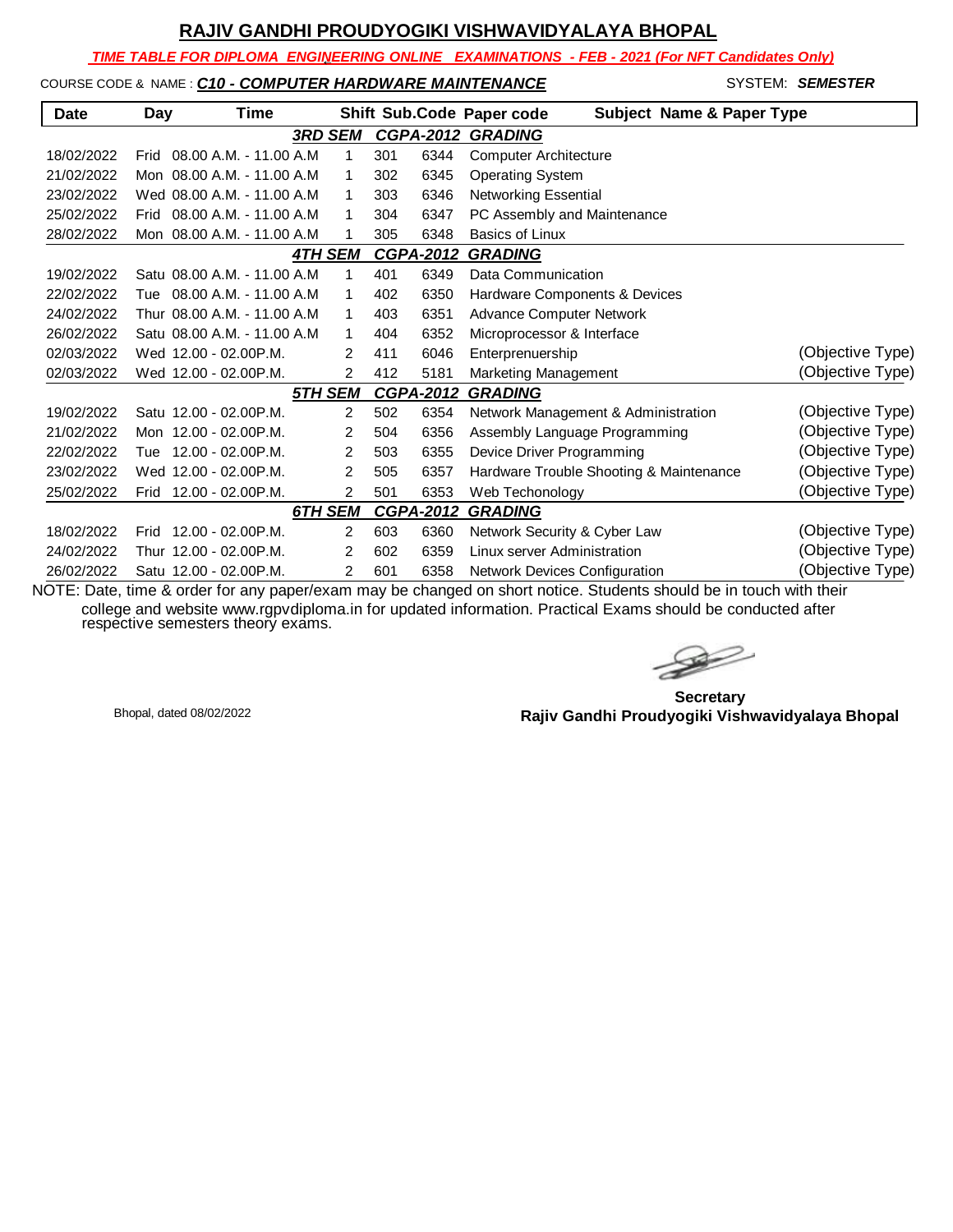*TIME TABLE FOR DIPLOMA ENGINEERING ONLINE EXAMINATIONS - FEB - 2021 (For NFT Candidates Only)*

#### COURSE CODE & NAME : *E01 - ELECTRICAL ENGINEERING* And the system: **Semester**

| <b>Date</b> | Day  | Time                         |                |                |     |                  | Shift Sub.Code Paper code<br><b>Subject Name &amp; Paper Type</b> |                  |
|-------------|------|------------------------------|----------------|----------------|-----|------------------|-------------------------------------------------------------------|------------------|
|             |      |                              | <b>3RD SEM</b> |                |     | <b>CGPA-2012</b> | <b>GRADING</b>                                                    |                  |
| 19/02/2022  |      | Satu 08.00 A.M. - 11.00 A.M. |                | 1              | 304 | 6233             | Elect.& Electronics Measurement & Measuring Instruments           |                  |
| 24/02/2022  |      | Thur 08.00 A.M. - 11.00 A.M  |                | 1              | 305 | 6234             | <b>Basic Electronics</b>                                          |                  |
| 26/02/2022  |      | Satu 08.00 A.M. - 11.00 A.M. |                | 1              | 301 | 6230             | Basic Electrical Engg. & Materials                                |                  |
| 28/02/2022  |      | Mon 08.00 A.M. - 11.00 A.M.  |                | 1              | 303 | 6232             | <b>Electrical Machines-I</b>                                      |                  |
| 28/02/2022  |      | Mon 12.00 - 02.00P.M.        |                | $\overline{2}$ | 302 | 6231             | <b>Electrical Circuits</b>                                        | (Objective Type) |
|             |      |                              | <b>4TH SEM</b> |                |     | <b>CGPA-2012</b> | <b>GRADING</b>                                                    |                  |
| 18/02/2022  |      | Frid 08.00 A.M. - 11.00 A.M. |                | 1              | 401 | 6235             | <b>Electrical Machines-II</b>                                     |                  |
| 21/02/2022  |      | Mon 08.00 A.M. - 11.00 A.M   |                | 1              | 402 | 6236             | General Mechanical Engg.                                          |                  |
| 23/02/2022  |      | Wed 08.00 A.M. - 11.00 A.M   |                | 1              | 403 | 6237             | <b>Electrical Engg. Drawing</b>                                   |                  |
| 25/02/2022  | Frid | 08.00 A.M. - 11.00 A.M.      |                | 1              | 404 | 6238             | Generation. Transmission and Distribution                         |                  |
| 02/03/2022  |      | Wed 12.00 - 02.00 P.M.       |                | 2              | 411 | 6046             | Entrepreneurship                                                  | (Objective Type) |
| 02/03/2022  |      | Wed 12.00 - 02.00P.M.        |                | $\overline{2}$ | 412 | 5181             | Marketing Management                                              | (Objective Type) |
|             |      |                              | 5TH SEM        |                |     | <b>CGPA-2012</b> | <b>GRADING</b>                                                    |                  |
| 18/02/2022  |      | Frid 12.00 - 02.00 P.M.      |                | $\overline{2}$ | 502 | 6240             | Power System Operation and Protection                             | (Objective Type) |
| 21/02/2022  |      | Mon 12.00 - 02.00P.M.        |                | 2              | 505 | 6243             | <b>Estimating and Costing</b>                                     | (Objective Type) |
| 23/02/2022  |      | Wed 12.00 - 02.00P.M.        |                | $\overline{2}$ | 503 | 6241             | Power Electronics and Application                                 | (Objective Type) |
| 24/02/2022  |      | Thur 12.00 - 02.00P.M.       |                | $\overline{2}$ | 504 | 6242             | Utilisation of Electrical Power                                   | (Objective Type) |
| 26/02/2022  |      | Satu 12.00 - 02.00 P.M.      |                | $\overline{2}$ | 501 | 6239             | Instrumentation                                                   | (Objective Type) |
|             |      |                              | <b>6TH SEM</b> |                |     | <b>CGPA-2012</b> | <b>GRADING</b>                                                    |                  |
| 19/02/2022  |      | Satu 12.00 - 02.00 P.M.      |                | $\overline{2}$ | 602 | 6245             | Installation Maintenance And Testing                              | (Objective Type) |
| 22/02/2022  | Tue  | 12.00 - 02.00P.M.            |                | 2              | 611 | 6246             | <b>Electric Traction</b>                                          | (Objective Type) |
| 22/02/2022  | Tue  | 12.00 - 02.00P.M.            |                | 2              | 612 | 6216             | Programming Logic Controller                                      | (Objective Type) |
| 25/02/2022  | Frid | 12.00 - 02.00P.M.            |                | 2              | 601 | 6244             | <b>Energy Conservation And Management</b>                         | (Objective Type) |

**Secretary Rajiv Gandhi Proudyogiki Vishwavidyalaya Bhopal** Bhopal, dated 08/02/2022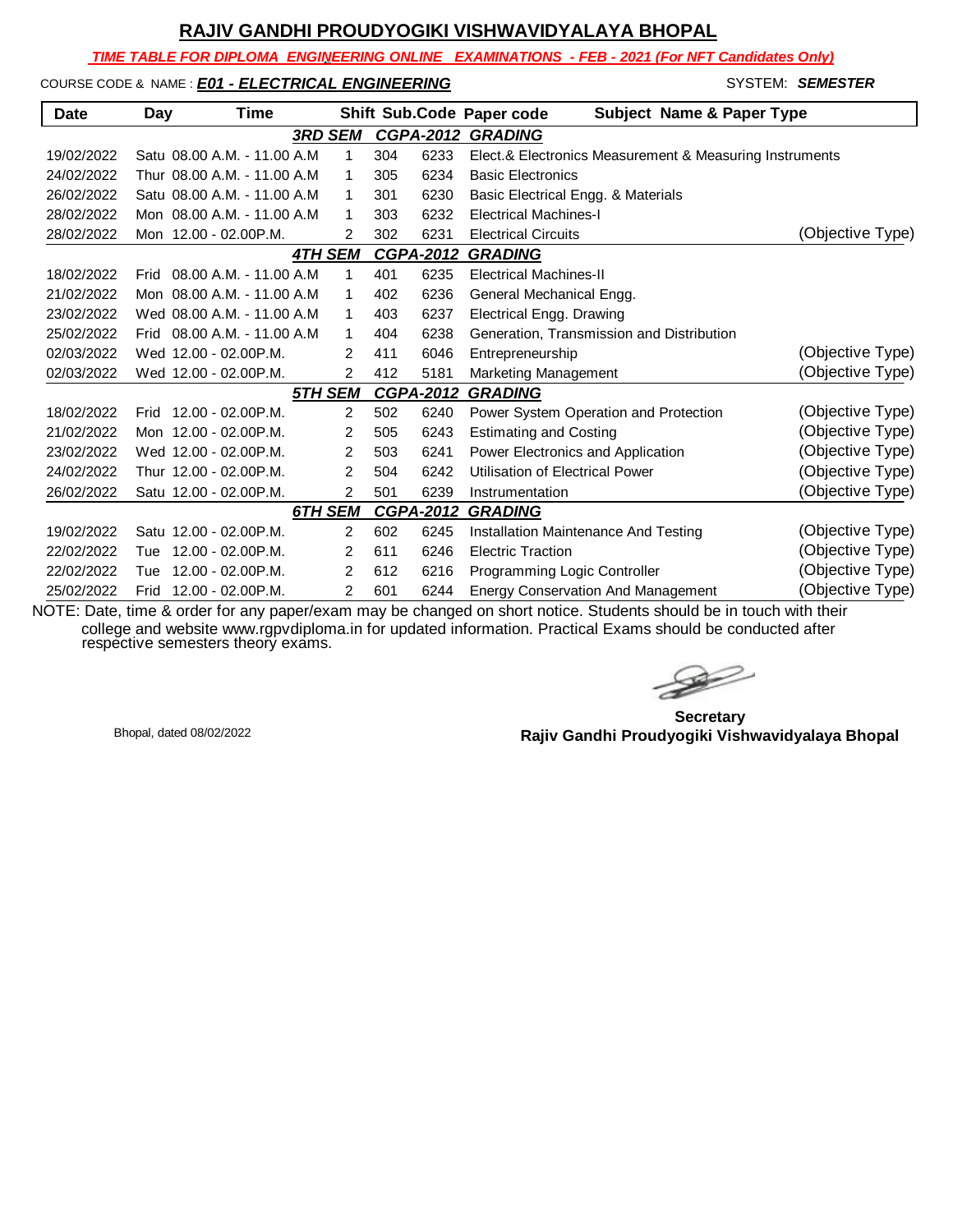*TIME TABLE FOR DIPLOMA ENGINEERING ONLINE EXAMINATIONS - FEB - 2021 (For NFT Candidates Only)*

#### COURSE CODE & NAME : **E03 - ELECTRONICS & TELE COMM. ENGG.**

| SYSTEM: SEMESTER |
|------------------|
|                  |

| <b>Date</b> | Day  | Time                         |                |     |                  | Shift Sub.Code Paper code<br><b>Subject Name &amp; Paper Type</b> |                  |
|-------------|------|------------------------------|----------------|-----|------------------|-------------------------------------------------------------------|------------------|
|             |      |                              | <b>3RD SEM</b> |     | <b>CGPA-2012</b> | <b>GRADING</b>                                                    |                  |
| 21/02/2022  |      | Mon 08.00 A.M. - 11.00 A.M.  | 1              | 302 | 6201             | <b>Electronic Devices and Circuits</b>                            |                  |
| 22/02/2022  | Tue  | 08.00 A.M. - 11.00 A.M       | $\mathbf{1}$   | 301 | 6200             | <b>Electronic Components and Material</b>                         |                  |
| 23/02/2022  |      | Wed 08.00 A.M. - 11.00 A.M   | 1              | 303 | 6202             | <b>Basic Electrical Engineering</b>                               |                  |
| 25/02/2022  | Frid | 08.00 A.M. - 11.00 A.M       | 1              | 304 | 6203             | Network Analysis                                                  |                  |
| 26/02/2022  |      | Satu 08.00 A.M. - 11.00 A.M. | 1              | 305 | 6204             | <b>Digital Electronics</b>                                        |                  |
|             |      |                              | <b>4TH SEM</b> |     | <b>CGPA-2012</b> | <b>GRADING</b>                                                    |                  |
| 19/02/2022  |      | Satu 08.00 A.M. - 11.00 A.M. | 1              | 401 | 6205             | <b>Linear Integrated Circuits</b>                                 |                  |
| 23/02/2022  |      | Wed 12.00 - 02.00 P.M.       | $\overline{2}$ | 402 | 6206             | Microprocessor and Microcontroller                                | (Objective Type) |
| 24/02/2022  |      | Thur 08.00 A.M. - 11.00 A.M  | 1              | 403 | 6207             | Electronic Measurements                                           |                  |
| 28/02/2022  |      | Mon 08.00 A.M. - 11.00 A.M   | 1              | 404 | 6208             | <b>Communication Engineering</b>                                  |                  |
| 02/03/2022  |      | Wed 12.00 - 02.00 P.M.       | $\overline{2}$ | 411 | 6046             | Enterprenuership                                                  | (Objective Type) |
| 02/03/2022  |      | Wed 12.00 - 02.00 P.M.       | $\overline{2}$ | 412 | 5181             | Marketing Management                                              | (Objective Type) |
|             |      |                              | 5TH SEM        |     | <b>CGPA-2012</b> | <b>GRADING</b>                                                    |                  |
| 19/02/2022  |      | Satu 12.00 - 02.00 P.M.      | $\overline{2}$ | 502 | 6210             | Data Communication and Networks                                   | (Objective Type) |
| 21/02/2022  |      | Mon 12.00 - 02.00 P.M.       | $\overline{2}$ | 503 | 6211             | <b>Industrial Electronics</b>                                     | (Objective Type) |
| 24/02/2022  |      | Thur 12.00 - 02.00P.M.       | $\overline{2}$ | 504 | 6212             | Antenna and Microwave Engineering                                 | (Objective Type) |
| 26/02/2022  |      | Satu 12.00 - 02.00 P.M.      | $\overline{2}$ | 501 | 6209             | Instrumentation and Control                                       | (Objective Type) |
|             |      |                              | 6TH SEM        |     | <b>CGPA-2012</b> | <b>GRADING</b>                                                    |                  |
| 18/02/2022  | Frid | 12.00 - 02.00P.M.            | $\overline{2}$ | 602 | 6214             | <b>Advanced Communication</b>                                     | (Objective Type) |
| 22/02/2022  | Tue  | $12.00 - 02.00$ P.M.         | 2              | 611 | 6215             | <b>Computer Programming</b>                                       | (Objective Type) |
| 22/02/2022  | Tue  | $12.00 - 02.00$ P.M.         | 2              | 612 | 6216             | Programmable Logic Controller                                     | (Objective Type) |
| 25/02/2022  | Frid | $12.00 - 02.00$ P.M.         | 2              | 601 | 6213             | <b>Consumer Electronics</b>                                       | (Objective Type) |

 $\rightarrow$ 

**Secretary Rajiv Gandhi Proudyogiki Vishwavidyalaya Bhopal** Bhopal, dated 08/02/2022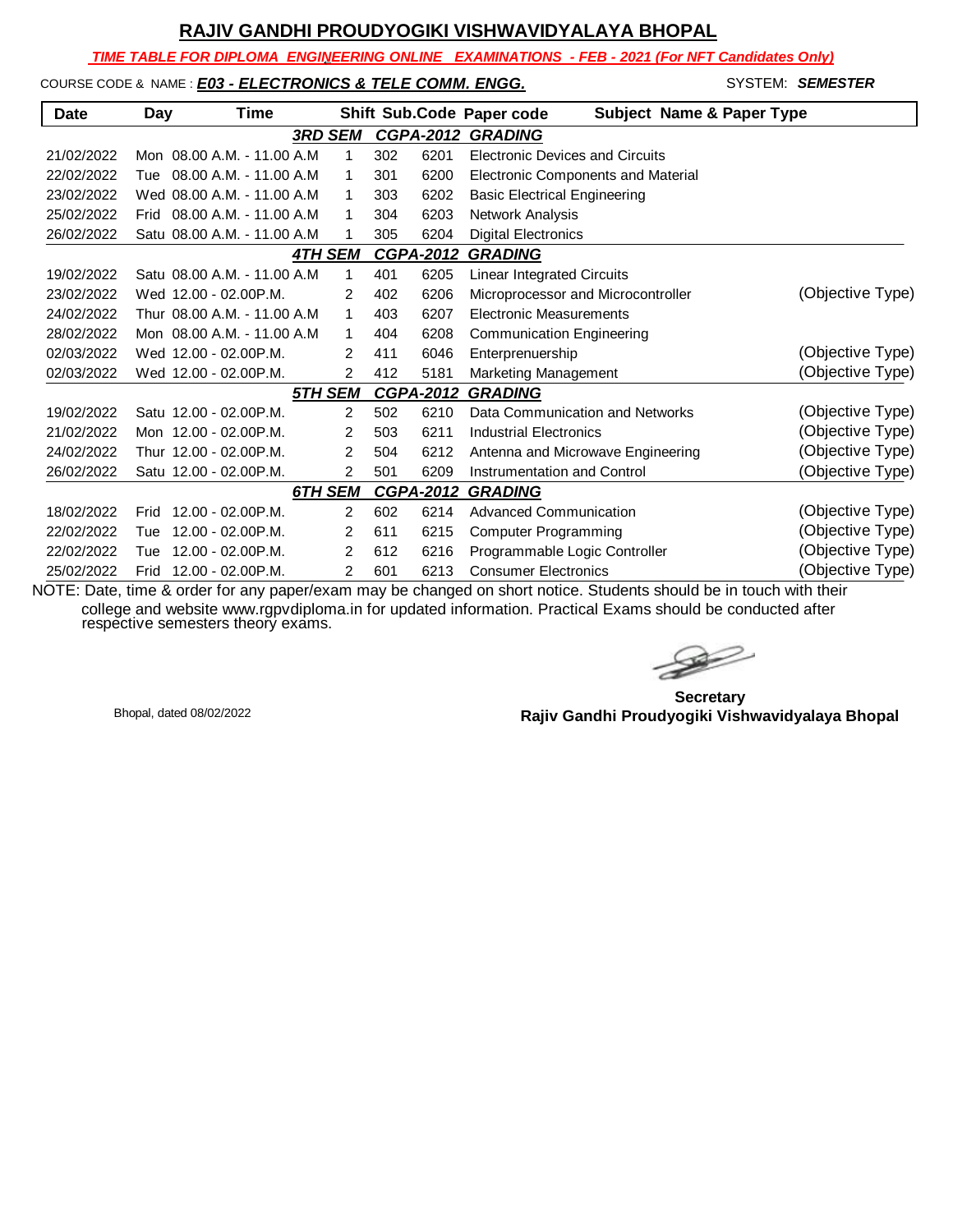*TIME TABLE FOR DIPLOMA ENGINEERING ONLINE EXAMINATIONS - FEB - 2021 (For NFT Candidates Only)*

#### COURSE CODE & NAME : *E04 - ELECTROINCS & INSTRUMENTATION* SYSTEM: SEMESTER

| <b>Date</b> | Day  | Time                         |                |     |                  | Shift Sub.Code Paper code<br><b>Subject Name &amp; Paper Type</b> |                  |
|-------------|------|------------------------------|----------------|-----|------------------|-------------------------------------------------------------------|------------------|
|             |      |                              | <b>3RD SEM</b> |     | <b>CGPA-2012</b> | <b>GRADING</b>                                                    |                  |
| 18/02/2022  | Frid | 08.00 A.M. - 11.00 A.M.      | 1              | 301 | 6620             | <b>Basic Electronics</b>                                          |                  |
| 21/02/2022  |      | Mon 08.00 A.M. - 11.00 A.M   | 1              | 303 | 6621             | Introduction to Measurements & Meas, Instruments                  |                  |
| 23/02/2022  |      | Wed 08.00 A.M. - 11.00 A.M   | 1              | 302 | 6202             | <b>Basic Electrical Engineering</b>                               |                  |
| 26/02/2022  |      | Satu 08.00 A.M. - 11.00 A.M. | 1              | 304 | 6204             | <b>Digital Electronics</b>                                        |                  |
| 28/02/2022  |      | Mon 08.00 A.M. - 11.00 A.M.  | 1              | 305 | 6341             | Programming in C                                                  |                  |
|             |      |                              | <b>4TH SEM</b> |     | <b>CGPA-2014</b> | <b>GRADING</b>                                                    |                  |
| 19/02/2022  |      | Satu 08.00 A.M. - 11.00 A.M. | 1              | 401 | 6205             | Linear Integrated Circuits                                        |                  |
| 22/02/2022  | Tue  | 08.00 A.M. - 11.00 A.M.      | 1              | 402 | 6622             | Electronic Instrumentation                                        |                  |
| 24/02/2022  |      | Thur 08.00 A.M. - 11.00 A.M. | 1              | 403 | 6623             | <b>Control Systems</b>                                            |                  |
| 25/02/2022  | Frid | 08.00 A.M. - 11.00 A.M.      | 1              | 404 | 6624             | Process Instrumentation                                           |                  |
| 02/03/2022  |      | Wed 12.00 - 02.00 P.M.       | 2              | 411 | 6046             | Enterprenuership                                                  | (Objective Type) |
| 02/03/2022  |      | Wed 12.00 - 02.00P.M.        | 2              | 412 | 5181             | Marketing Management                                              | (Objective Type) |
|             |      |                              | 5TH SEM        |     | <b>CGPA-2014</b> | <b>GRADING</b>                                                    |                  |
| 18/02/2022  | Frid | 12.00 - 02.00P.M.            | $\overline{2}$ | 503 | 6626             | <b>Process Control</b>                                            | (Objective Type) |
| 21/02/2022  |      | Mon 12.00 - 02.00 P.M.       | 2              | 502 | 6211             | <b>Industrial Electronics</b>                                     | (Objective Type) |
| 23/02/2022  |      | Wed 12.00 - 02.00 P.M.       | 2              | 505 | 6206             | Microprocessor and Microcontroller                                | (Objective Type) |
| 24/02/2022  |      | Thur 12.00 - 02.00P.M.       | 2              | 504 | 6627             | <b>Instrumentation &amp; Control</b>                              | (Objective Type) |
| 26/02/2022  |      | Satu 12.00 - 02.00 P.M.      | 2              | 501 | 6625             | <b>Communication Engineering</b>                                  | (Objective Type) |
|             |      |                              | 6TH SEM        |     | <b>CGPA-2014</b> | <b>GRADING</b>                                                    |                  |
| 19/02/2022  |      | Satu 12.00 - 02.00 P.M.      | $\overline{2}$ | 602 | 6629             | <b>Biomedical Instrumentation</b>                                 | (Objective Type) |
| 22/02/2022  | Tue  | 12.00 - 02.00P.M.            | 2              | 603 | 6630             | Programmable Logic Control & SCADA                                | (Objective Type) |
| 25/02/2022  | Frid | $12.00 - 02.00$ P.M.         | 2              | 601 | 6628             | Analytical Instrumentation                                        | (Objective Type) |

 $\gg$ 

**Secretary Rajiv Gandhi Proudyogiki Vishwavidyalaya Bhopal** Bhopal, dated 08/02/2022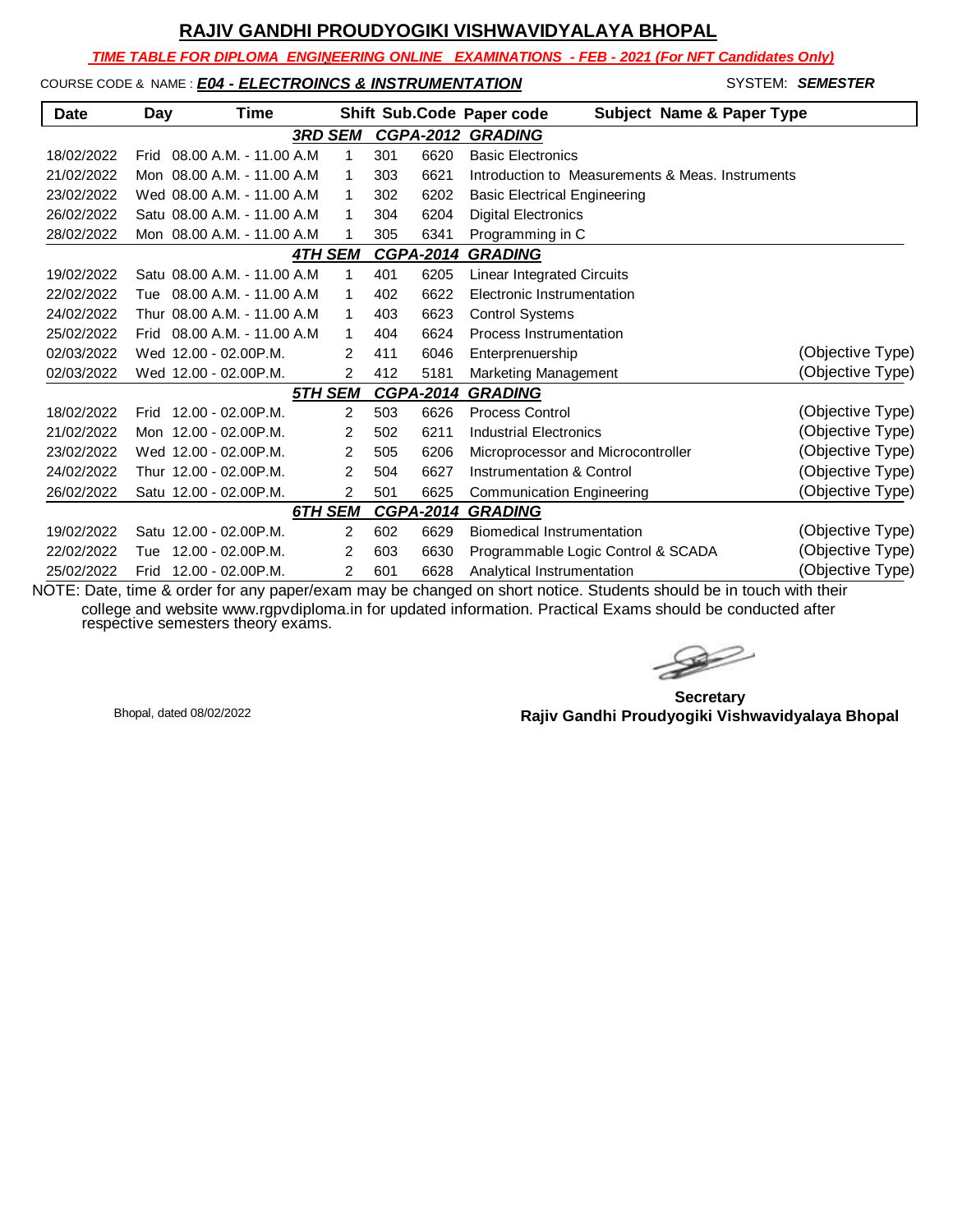*TIME TABLE FOR DIPLOMA ENGINEERING ONLINE EXAMINATIONS - FEB - 2021 (For NFT Candidates Only)*

#### COURSE CODE & NAME : *E04 - ELECTROINCS & INSTRUMENTATION* - SYSTEM: *SEMESTER*

| <b>Date</b> | Day  | Time                         |         |   |     |                  | Shift Sub.Code Paper code<br><b>Subject Name &amp; Paper Type</b> |
|-------------|------|------------------------------|---------|---|-----|------------------|-------------------------------------------------------------------|
|             |      |                              | 3rd SEM |   |     |                  | <b>CGPA-2012 GRADING/NONGRADING</b>                               |
| 19/02/2022  |      | Satu 08.00 A.M. - 11.00 A.M. |         | 1 | 301 | 0021             | Communication Skill - II                                          |
| 24/02/2022  |      | Thur 12.00. - 03.00 P.M      |         | 3 | 302 | 0039             | Engg. Maths - II                                                  |
| 25/02/2022  |      | Frid 12.00. - 03.00 P.M      |         | 3 | 303 | 0105             | <b>Basic Electronics</b>                                          |
| 26/02/2022  |      | Satu 12.00. - 03.00 P.M      |         | 3 | 304 | 1501             | <b>Electrical Engineering</b>                                     |
|             |      |                              | 4th SEM |   |     | <b>CGPA-2012</b> | <b>GRADING/NONGRADING</b>                                         |
| 18/02/2022  | Frid | 08.00 A.M. - 11.00 A.M       |         | 1 | 404 | 1503             | <b>Engineering Drawing</b>                                        |
| 28/02/2022  |      | Mon 08.00 A.M. - 11.00 A.M   |         | 1 | 401 | 0107             | Elect. & Electronics Measurement & Meas. Instruments              |
| 28/02/2022  |      | Mon 08.00 A.M. - 11.00 A.M.  |         | 1 | 402 | 0108             | <b>Mechanical Engineering</b>                                     |
| 28/02/2022  |      | Mon 12.00. - 03.00 P.M       |         | 3 | 403 | 1502             | Instrumentation - I                                               |
|             |      |                              | 5th SEM |   |     | <b>CGPA-2012</b> | <b>GRADING/NONGRADING</b>                                         |
| 19/02/2022  |      | Satu 08.00 A.M. - 11.00 A.M. |         | 1 | 501 | 1329             | <b>Digital Electronics</b>                                        |
| 21/02/2022  |      | Mon 08.00 A.M. - 11.00 A.M.  |         | 1 | 502 | 1505             | <b>Control Systems</b>                                            |
| 22/02/2022  |      | Tue  08.00 A.M. - 11.00 A.M  |         | 1 | 504 | 1507             | Microprocessor & Microcomputer Technology                         |
| 26/02/2022  |      | Satu 08.00 A.M. - 11.00 A.M. |         | 1 | 503 | 1506             | Mechanical Measurement                                            |
|             |      |                              | 6th SEM |   |     | <b>CGPA-2012</b> | <b>GRADING/NONGRADING</b>                                         |
| 21/02/2022  |      | Mon 12.00. - 03.00 P.M       |         | 3 | 603 | 1510             | Communication Engineering                                         |
| 22/02/2022  | Tue  | 08.00 A.M. - 11.00 A.M       |         | 1 | 601 | 1508             | Instrumentation-II                                                |
| 23/02/2022  |      | Wed 12.00. - 03.00 P.M       |         | 3 | 604 | 0085             | Industrial Management                                             |
| 25/02/2022  | Frid | 08.00 A.M. - 11.00 A.M       |         | 1 | 602 | 1509             | <b>Process Control</b>                                            |

NOTE: Date, time & order for any paper/exam may be changed on short notice. Students should be in touch with their college and website www.rgpvdiploma.in for updated information. Practical Exams should be conducted after respective semesters theory exams.

 $\rightarrow$ 

**Secretary Rajiv Gandhi Proudyogiki Vishwavidyalaya Bhopal** Bhopal, dated 08/02/2022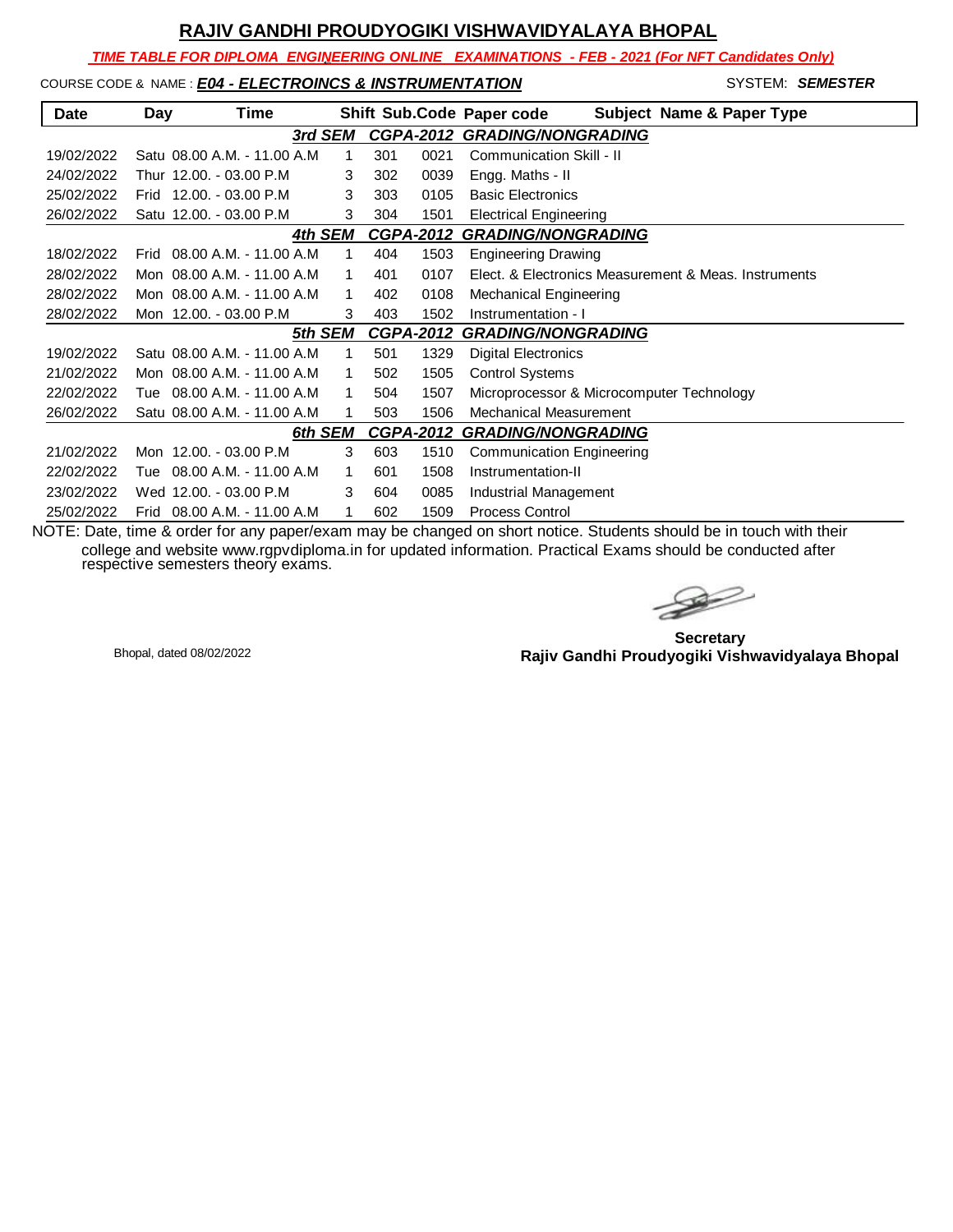*TIME TABLE FOR DIPLOMA ENGINEERING ONLINE EXAMINATIONS - FEB - 2021 (For NFT Candidates Only)*

# COURSE CODE & NAME : *E05 - ELECTRICAL & ELECTRONICS ENGG.* SYSTEM: **SEMESTER**

 $\mathsf{l}$ 

| <b>Date</b> | Day  | Time                        |                |     |                  | <b>Subject Name &amp; Paper Type</b><br>Shift Sub.Code Paper code |                  |
|-------------|------|-----------------------------|----------------|-----|------------------|-------------------------------------------------------------------|------------------|
|             |      |                             | <b>3RD SEM</b> |     |                  | <b>CGPA-2012 GRADING</b>                                          |                  |
| 19/02/2022  |      | Satu 08.00 A.M. - 11.00 A.M | 1              | 304 | 6233             | Electrical & Electronics Measurement & Measuring Instru           |                  |
| 21/02/2022  |      | Mon 08.00 A.M. - 11.00 A.M  | 1              | 302 | 6201             | <b>Electronic Devices and Circuits</b>                            |                  |
| 22/02/2022  | Tue  | 08.00 A.M. - 11.00 A.M      | 1              | 301 | 6200             | <b>Electronic Components and Material</b>                         |                  |
| 26/02/2022  |      | Satu 08.00 A.M. - 11.00 A.M | 1              | 303 | 6230             | <b>Basic Electrical Engg and Materials</b>                        |                  |
| 28/02/2022  |      | Mon 08.00 A.M. - 11.00 A.M  | 1              | 305 | 6232             | Electrical Machine - I                                            |                  |
|             |      |                             | <b>4TH SEM</b> |     | <b>CGPA-2012</b> | <b>GRADING</b>                                                    |                  |
| 18/02/2022  | Frid | 08.00 A.M. - 11.00 A.M      | 1              | 401 | 6235             | <b>Electrical Machine II</b>                                      |                  |
| 23/02/2022  |      | Wed 08.00 A.M. - 11.00 A.M  | 1              | 403 | 6401             | Digital Techniques & Applications                                 |                  |
| 24/02/2022  |      | Thur 08.00 A.M. - 11.00 A.M | 1              | 402 | 6400             | Electrical & Electronics Engg. Drawing                            |                  |
| 25/02/2022  | Frid | 08.00 A.M. - 11.00 A.M      | 1              | 404 | 6238             | <b>Generation Transmission &amp; Distribution</b>                 |                  |
| 02/03/2022  |      | Wed 12.00 - 02.00 P.M.      | 2              | 411 | 6046             | Enterprenuership                                                  | (Objective Type) |
| 02/03/2022  |      | Wed 12.00 - 02.00 P.M.      | $\overline{2}$ | 412 | 5181             | <b>Marketing Management</b>                                       | (Objective Type) |
|             |      |                             | <b>5TH SEM</b> |     | <b>CGPA-2012</b> | <b>GRADING</b>                                                    |                  |
| 18/02/2022  | Frid | 12.00 - 02.00P.M.           | $\overline{2}$ | 502 | 6402             | Network Anaylsis & Cricuits                                       | (Objective Type) |
| 19/02/2022  |      | Satu 12.00 - 02.00 P.M.     | $\overline{2}$ | 505 | 6404             | Electronics Communication Engg.                                   | (Objective Type) |
| 21/02/2022  |      | Mon 12.00 - 02.00 P.M.      | $\overline{2}$ | 503 | 6403             | Switch Gear & Protection                                          | (Objective Type) |
| 24/02/2022  |      | Thur 12.00 - 02.00P.M.      | $\overline{2}$ | 504 | 6242             | Utilization Of Electrical Power                                   | (Objective Type) |
| 26/02/2022  |      | Satu 12.00 - 02.00 P.M.     | 2              | 501 | 6239             | Instrumentation                                                   | (Objective Type) |
|             |      |                             | 6TH SEM        |     | <b>CGPA-2012</b> | <b>GRADING</b>                                                    |                  |
| 22/02/2022  | Tue  | $12.00 - 02.00$ P.M.        | $\overline{2}$ | 611 | 6215             | <b>Computer Programming</b>                                       | (Objective Type) |
| 22/02/2022  | Tue  | 12.00 - 02.00P.M.           | 2              | 612 | 6216             | Programmable Logic Controller                                     | (Objective Type) |
| 23/02/2022  |      | Wed 12.00 - 02.00 P.M.      | $\overline{2}$ | 601 | 6405             | Microprocessor and Microcontroller                                | (Objective Type) |
| 25/02/2022  | Frid | 12.00 - 02.00P.M.           | $\overline{2}$ | 603 | 6244             | <b>Energy Conservation and Management</b>                         | (Objective Type) |

**Secretary Rajiv Gandhi Proudyogiki Vishwavidyalaya Bhopal** Bhopal, dated 08/02/2022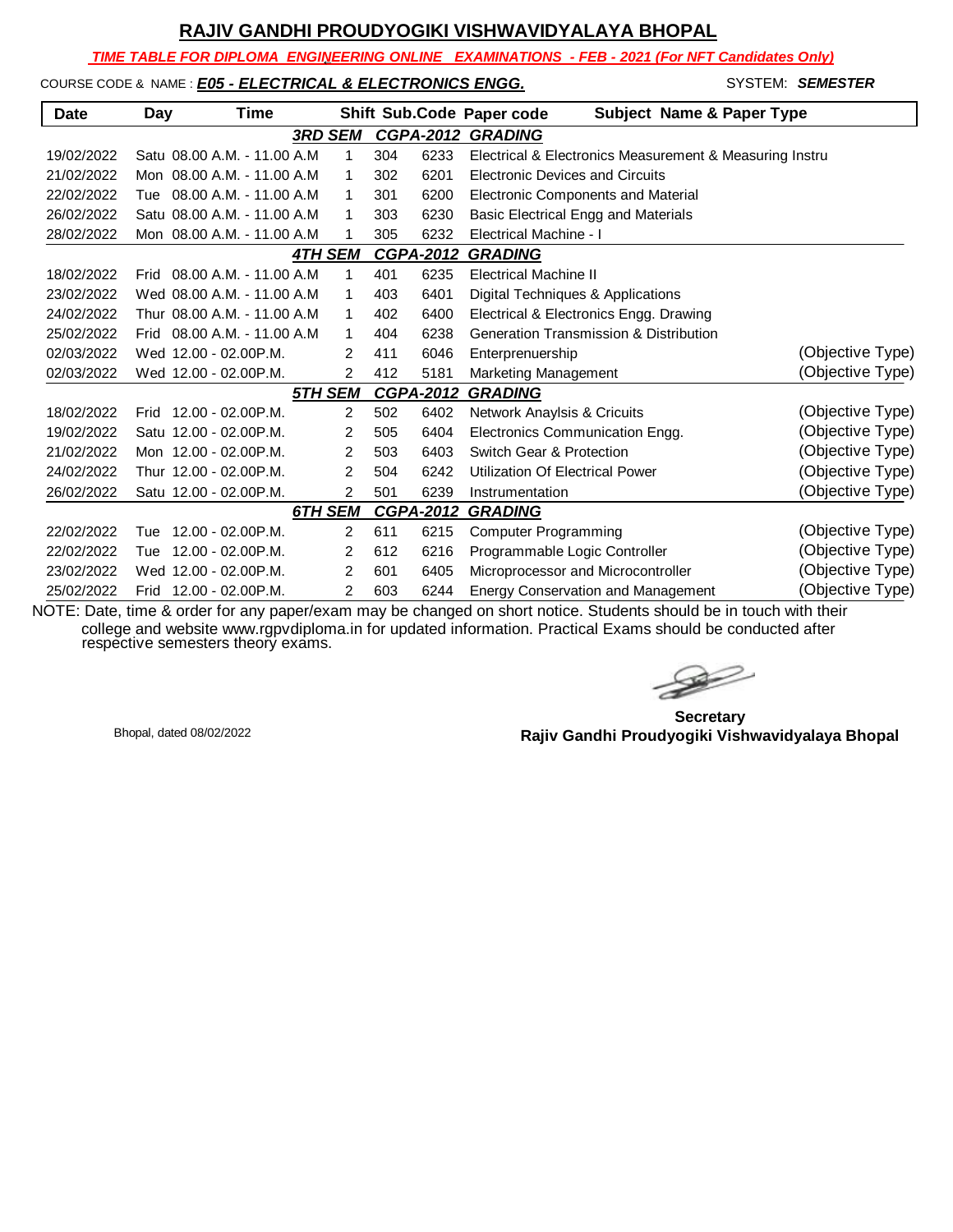*TIME TABLE FOR DIPLOMA ENGINEERING ONLINE EXAMINATIONS - FEB - 2021 (For NFT Candidates Only)*

#### COURSE CODE & NAME : *E06 - ELECTRONICS ENGINEERING* - SYSTEM: *SEMESTER*

| <b>Date</b> | Day  | Time                         |                |                |     |                  | Shift Sub.Code Paper code<br><b>Subject Name &amp; Paper Type</b> |                  |
|-------------|------|------------------------------|----------------|----------------|-----|------------------|-------------------------------------------------------------------|------------------|
|             |      |                              | <b>3RD SEM</b> |                |     | <b>CGPA-2012</b> | <b>GRADING</b>                                                    |                  |
| 21/02/2022  |      | Mon 08.00 A.M. - 11.00 A.M.  | 1              |                | 302 | 6201             | <b>Electronic Devices and Circuits</b>                            |                  |
| 22/02/2022  |      | Tue 08.00 A.M. - 11.00 A.M   | 1              |                | 301 | 6200             | <b>Electronic Components and Materials</b>                        |                  |
| 23/02/2022  |      | Wed 08.00 A.M. - 11.00 A.M.  | 1              |                | 303 | 6202             | <b>Basic Electrical Engineering</b>                               |                  |
| 25/02/2022  |      | Frid 08.00 A.M. - 11.00 A.M. | 1              |                | 304 | 6203             | Network Analysis                                                  |                  |
| 26/02/2022  |      | Satu 08.00 A.M. - 11.00 A.M  | 1              |                | 305 | 6204             | <b>Digital Electronics</b>                                        |                  |
|             |      |                              | <b>4TH SEM</b> |                |     | <b>CGPA-2012</b> | <b>GRADING</b>                                                    |                  |
| 19/02/2022  |      | Satu 08.00 A.M. - 11.00 A.M. | 1              |                | 401 | 6205             | <b>Linear Integrated Circuits</b>                                 |                  |
| 23/02/2022  |      | Wed 12.00 - 02.00 P.M.       | 2              |                | 402 | 6206             | Microprocessor and Microcontroller                                | (Objective Type) |
| 24/02/2022  |      | Thur 08.00 A.M. - 11.00 A.M. | 1              |                | 403 | 6207             | <b>Electronic Measurements</b>                                    |                  |
| 28/02/2022  |      | Mon 08.00 A.M. - 11.00 A.M.  | 1              |                | 404 | 6208             | <b>Communication Engineering</b>                                  |                  |
| 02/03/2022  |      | Wed 12.00 - 02.00 P.M.       | 2              |                | 411 | 6046             | Enterprenuership                                                  | (Objective Type) |
| 02/03/2022  |      | Wed 12.00 - 02.00P.M.        | 2              |                | 412 | 5181             | Marketing Management                                              | (Objective Type) |
|             |      |                              | <u>5TH SEM</u> |                |     | <b>CGPA-2012</b> | <b>GRADING</b>                                                    |                  |
| 19/02/2022  |      | Satu 12.00 - 02.00 P.M.      |                | $\overline{2}$ | 502 | 6210             | Data Communication and Networks                                   | (Objective Type) |
| 21/02/2022  |      | Mon 12.00 - 02.00 P.M.       | $\overline{2}$ |                | 503 | 6211             | <b>Industrial Electronics</b>                                     | (Objective Type) |
| 24/02/2022  |      | Thur 12.00 - 02.00P.M.       | $\overline{2}$ |                | 504 | 6212             | Antenna and Microwave Engineering                                 | (Objective Type) |
| 26/02/2022  |      | Satu 12.00 - 02.00 P.M.      | 2              |                | 501 | 6209             | Instrumentation and Control                                       | (Objective Type) |
|             |      |                              | 6TH SEM        |                |     | <b>CGPA-2012</b> | <b>GRADING</b>                                                    |                  |
| 18/02/2022  | Frid | 12.00 - 02.00P.M.            |                | $\overline{2}$ | 602 | 6214             | <b>Advanced Communication</b>                                     | (Objective Type) |
| 22/02/2022  | Tue  | $12.00 - 02.00$ P.M.         | 2              |                | 611 | 6215             | <b>Computer Programming</b>                                       | (Objective Type) |
| 22/02/2022  | Tue  | $12.00 - 02.00$ P.M.         | 2              |                | 612 | 6216             | Programmable Logic Controller                                     | (Objective Type) |
| 25/02/2022  |      | Frid 12.00 - 02.00 P.M.      | 2              |                | 601 | 6213             | <b>Consumer Electronics</b>                                       | (Objective Type) |

 $\gg$ 

**Secretary Rajiv Gandhi Proudyogiki Vishwavidyalaya Bhopal** Bhopal, dated 08/02/2022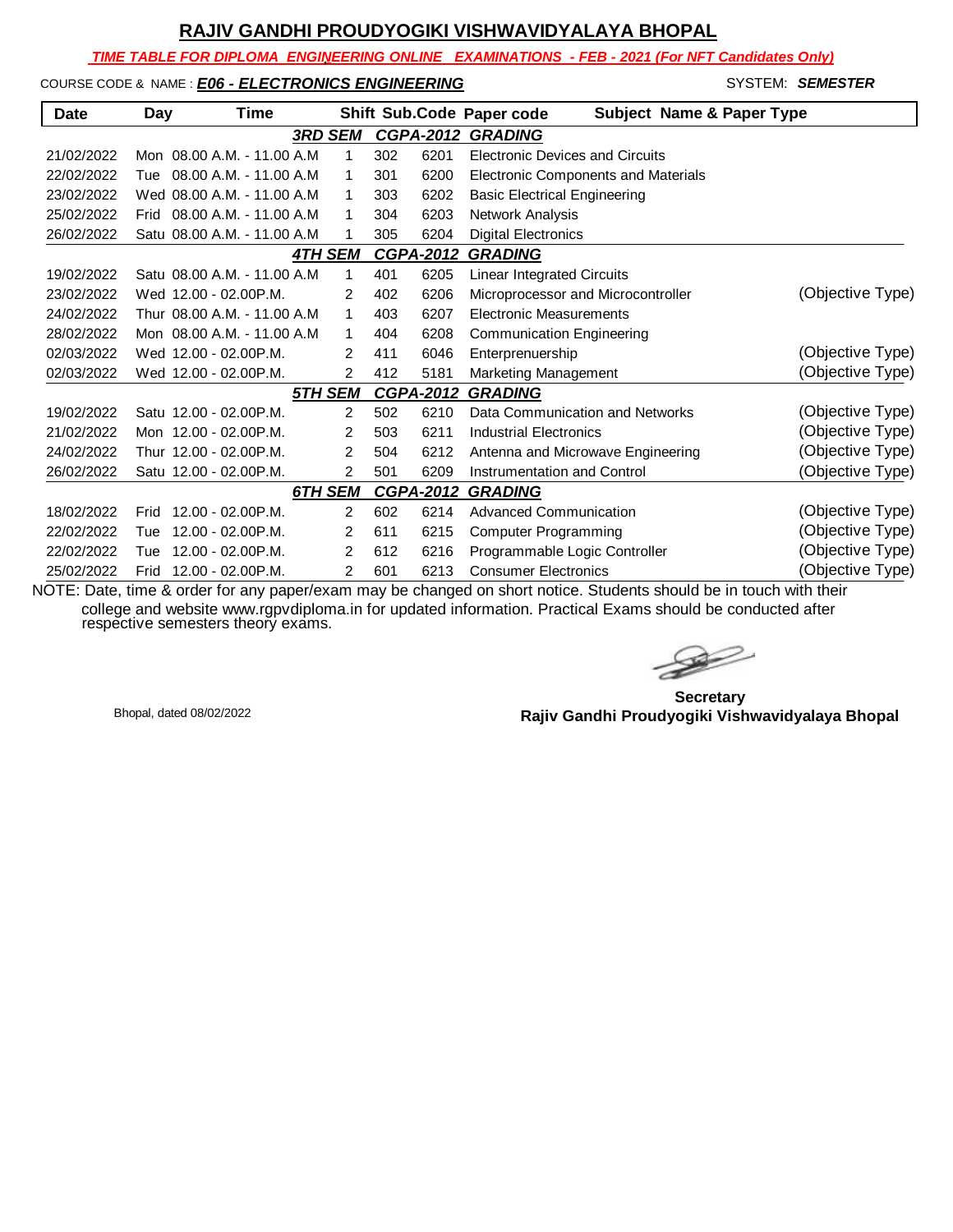*TIME TABLE FOR DIPLOMA ENGINEERING ONLINE EXAMINATIONS - FEB - 2021 (For NFT Candidates Only)*

COURSE CODE & NAME : **F03 - FASHION TECHNOLOGY SYSTEM: SEMESTER** 

| <b>Date</b> | Day  | Time                         |                |                |     |                  | <b>Subject Name &amp; Paper Type</b><br>Shift Sub.Code Paper code |                  |
|-------------|------|------------------------------|----------------|----------------|-----|------------------|-------------------------------------------------------------------|------------------|
|             |      |                              | <b>3RD SEM</b> |                |     |                  | <b>CGPA-2012 GRADING</b>                                          |                  |
| 19/02/2022  |      | Satu 08.00 A.M. - 11.00 A.M. |                | 1              | 301 | 6515             | <b>Apparel Quality Control</b>                                    |                  |
| 22/02/2022  | Tue  | 08.00 A.M. - 11.00 A.M.      |                | 1              | 302 | 6516             | Indian Textiles And Embroidery                                    |                  |
| 24/02/2022  |      | Thur 08.00 A.M. - 11.00 A.M  |                |                | 311 | 6517             | Advanced Fashion Illustration                                     |                  |
| 26/02/2022  |      | Satu 08.00 A.M. - 11.00 A.M. |                |                | 312 | 6518             | Knitted Clothing Technology                                       |                  |
|             |      |                              | <b>4TH SEM</b> |                |     | <b>CGPA-2012</b> | <b>GRADING</b>                                                    |                  |
| 18/02/2022  | Frid | 08.00 A.M. - 11.00 A.M.      |                | 1              | 401 | 6519             | Introduction To Fashion Communication                             |                  |
| 21/02/2022  |      | Mon 08.00 A.M. - 11.00 A.M.  |                | 1              | 402 | 6520             | Principles Of Fashion Marketing                                   |                  |
| 23/02/2022  |      | Wed 08.00 A.M. - 11.00 A.M.  |                |                | 411 | 6521             | Style Reading And Design Analysis                                 |                  |
| 23/02/2022  |      | Wed 08.00 A.M. - 11.00 A.M   |                | 1              | 412 | 6522             | <b>Apparel Manufacturing Processes</b>                            |                  |
|             |      |                              | 5TH SEM        |                |     | <b>CGPA-2012</b> | <b>GRADING</b>                                                    |                  |
| 18/02/2022  | Frid | 12.00 - 02.00P.M.            |                | 2              | 502 | 6524             | Product Development and Accessory Design                          | (Objective Type) |
| 21/02/2022  |      | Mon 12.00 - 02.00P.M.        |                | 2              | 503 | 6525             | Fashion Merchandising and Retailing                               | (Objective Type) |
| 24/02/2022  |      | Thur 12.00 - 02.00P.M.       |                | 2              | 511 | 6526             | Portfolio Presentation                                            | (Objective Type) |
| 24/02/2022  |      | Thur 12.00 - 02.00P.M.       |                | $\overline{2}$ | 512 | 6527             | Production Planning & Control                                     | (Objective Type) |
| 26/02/2022  |      | Satu 12.00 - 02.00 P.M.      |                | 2              | 501 | 6523             | Appreciation of Indian costumes                                   | (Objective Type) |
|             |      |                              | 6TH SEM        |                |     | <b>CGPA-2012</b> | <b>GRADING</b>                                                    |                  |
| 19/02/2022  |      | Satu 12.00 - 02.00P.M.       |                | 2              | 602 | 6529             | Consumer behavior                                                 | (Objective Type) |
| 25/02/2022  | Frid | 12.00 - 02.00P.M.            |                | 2              | 601 | 6528             | Entrepreneurship and unit management                              | (Objective Type) |

 $\rightarrow$ 

**Secretary Rajiv Gandhi Proudyogiki Vishwavidyalaya Bhopal** Bhopal, dated 08/02/2022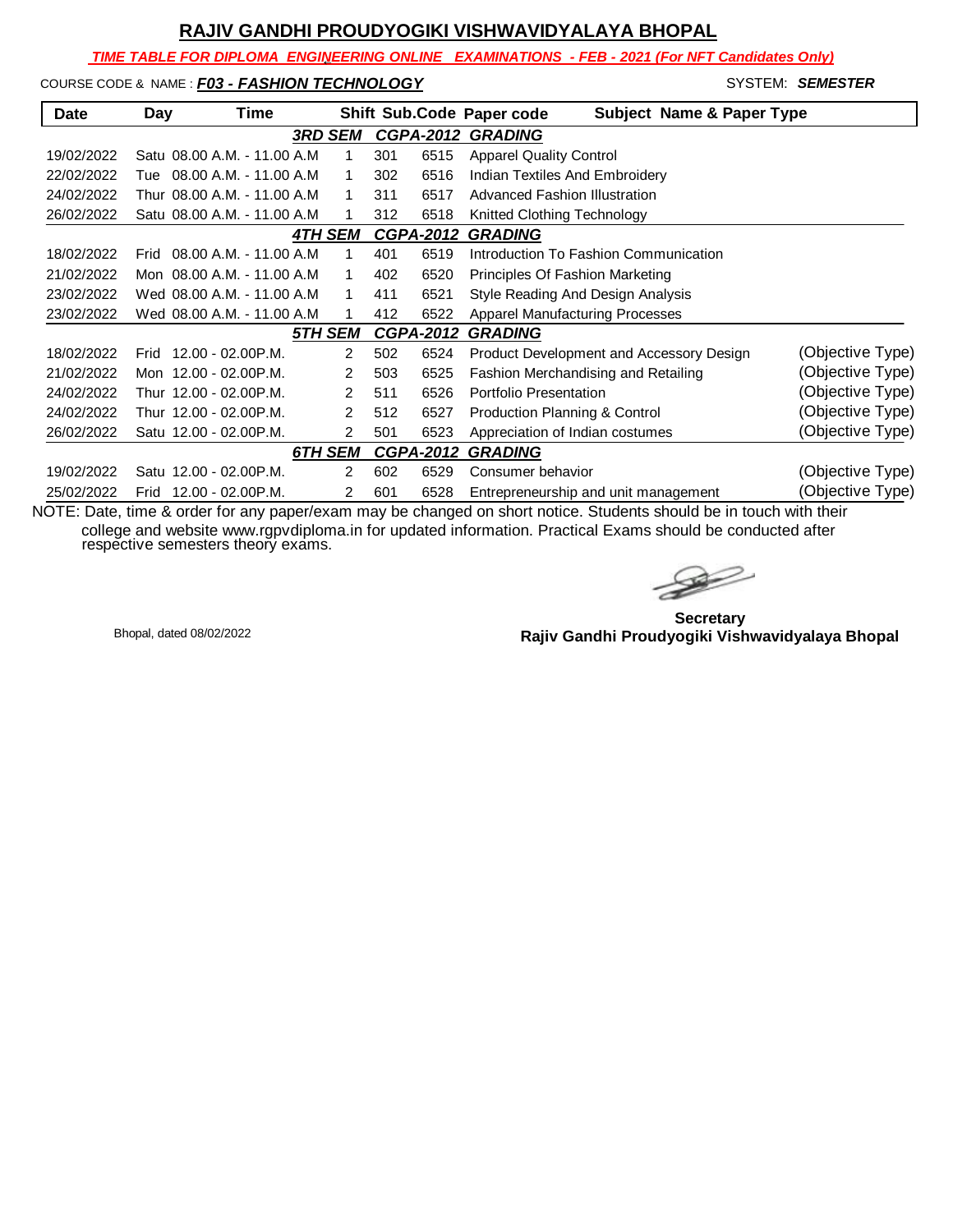*TIME TABLE FOR DIPLOMA ENGINEERING ONLINE EXAMINATIONS - FEB - 2021 (For NFT Candidates Only)*

COURSE CODE & NAME : *H01 - HOTEL MANAGEMENT & CATERING TECHNOLOGY* - SYSTEM: *SEMESTER*

| <b>Date</b> | Day  | Time                         |                |                  | Shift Sub.Code Paper code<br><b>Subject Name &amp; Paper Type</b>   |
|-------------|------|------------------------------|----------------|------------------|---------------------------------------------------------------------|
|             |      |                              | <b>3RD SEM</b> | <b>CGPA-2012</b> | <b>GRADING</b>                                                      |
| 19/02/2022  |      | Satu 08.00 A.M. - 11.00 A.M. | 1              | 6489<br>301      | Food Science                                                        |
| 22/02/2022  |      | Tue 08.00 A.M. - 11.00 A.M   | 1              | 6490<br>302      | Food Production - III                                               |
| 24/02/2022  |      | Thur 08.00 A.M. - 11.00 A.M. | 1              | 303<br>6491      | Accomodation Operations - I                                         |
| 25/02/2022  | Frid | 08.00 A.M. - 11.00 A.M       | 1              | 304<br>6460      | Accountancy & Book Keeping                                          |
| 28/02/2022  |      | Mon 08.00 A.M. - 11.00 A.M.  | 1              | 305<br>6463      | Functional Communication - Ii                                       |
|             |      |                              | <b>4TH SEM</b> | <b>CGPA-2012</b> | <b>GRADING</b>                                                      |
| 18/02/2022  |      | Frid 08.00 A.M. - 11.00 A.M. | 1              | 401<br>6492      | Food Safety & Quality                                               |
| 21/02/2022  |      | Mon 08.00 A.M. - 11.00 A.M.  | 1              | 6493<br>402      | Food Production - IV                                                |
| 23/02/2022  |      | Wed 08.00 A.M. - 11.00 A.M.  | 1              | 403<br>6494      | Food & Beverage Service Operations-III                              |
| 26/02/2022  |      | Satu 08.00 A.M. - 11.00 A.M. | 1              | 404<br>6495      | <b>Front Office Operations-III</b>                                  |
| 02/03/2022  |      | Wed 08.00 A.M. - 11.00 A.M   | 1              | 405<br>6496      | <b>Accomodation Operations-II</b>                                   |
|             |      |                              | 5TH SEM        | <b>CGPA-2012</b> | <b>GRADING</b>                                                      |
| 18/02/2022  |      | Frid 12.00 - 02.00 P.M.      | $\overline{2}$ | 502<br>6498      | (Objective Type)<br>Food & Beverage Service Operations- IV          |
| 21/02/2022  |      | Mon 12.00 - 02.00 P.M.       | 2              | 503<br>6499      | (Objective Type)<br><b>Accomodation Operations-III</b>              |
| 23/02/2022  |      | Wed 12.00 - 02.00 P.M.       | 2              | 505<br>6501      | (Objective Type)<br>Front Office Management                         |
| 24/02/2022  |      | Thur 12.00 - 02.00P.M.       | 2              | 504<br>6500      | (Objective Type)<br>Entrepreneurship In Hotel And Catering Industry |
| 26/02/2022  |      | Satu 12.00 - 02.00 P.M.      | 2              | 501<br>6497      | (Objective Type)<br>French Laguage In Hotel Industry                |
|             |      |                              | 6TH SEM        | <b>CGPA-2012</b> | <b>GRADING</b>                                                      |
| 19/02/2022  |      | Satu 12.00 - 02.00 P.M.      | $\overline{2}$ | 602<br>6503      | (Objective Type)<br>Event Management                                |
| 22/02/2022  | Tue  | 12.00 - 02.00P.M.            | 2              | 603<br>6504      | (Objective Type)<br>Food Production - V                             |
| 25/02/2022  | Frid | 12.00 - 02.00P.M.            | $\overline{2}$ | 601<br>6502      | (Objective Type)<br><b>Hotel Engineering</b>                        |

 $\rightarrow$ 

**Secretary Rajiv Gandhi Proudyogiki Vishwavidyalaya Bhopal** Bhopal, dated 08/02/2022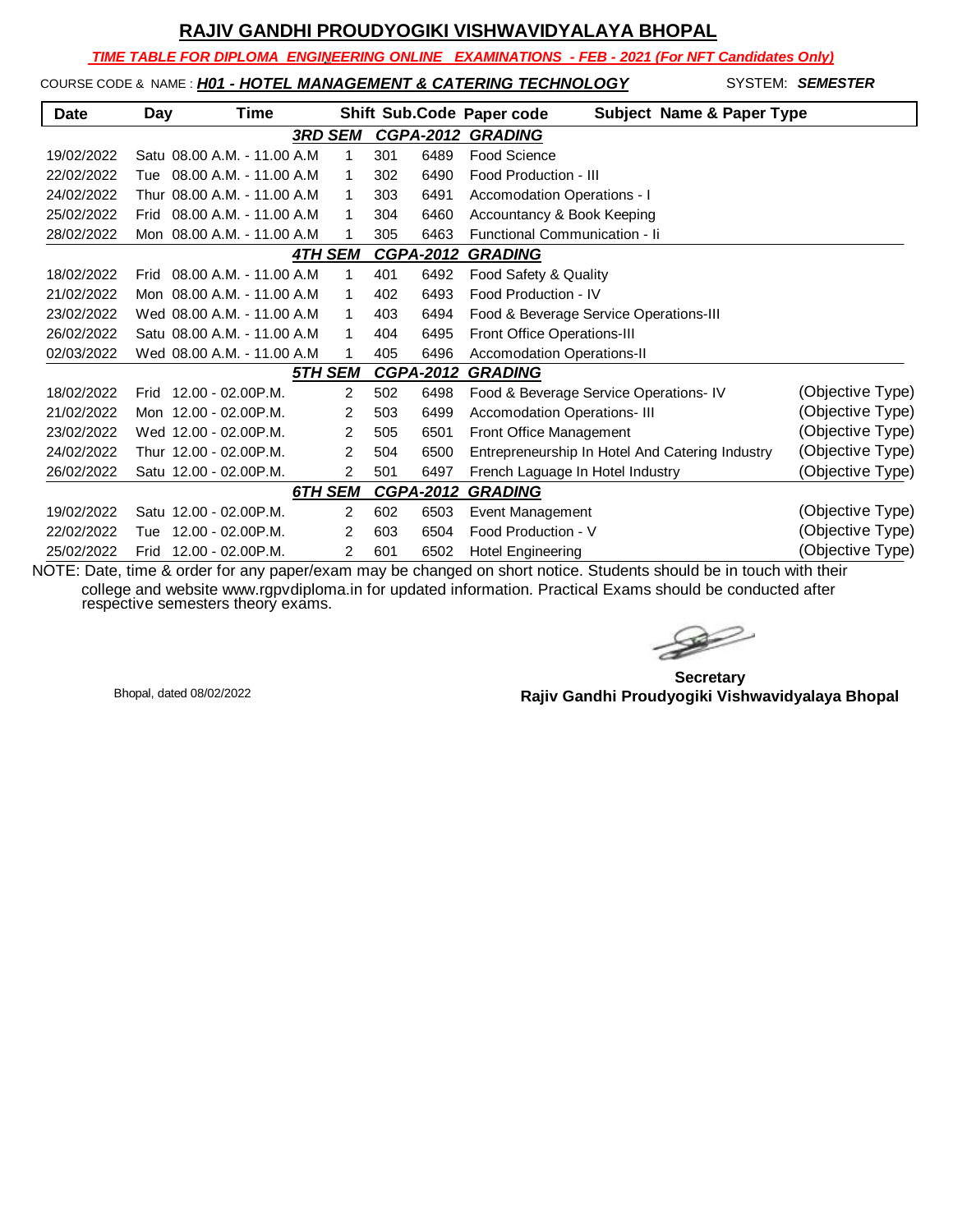*TIME TABLE FOR DIPLOMA ENGINEERING ONLINE EXAMINATIONS - FEB - 2021 (For NFT Candidates Only)*

COURSE CODE & NAME : *I01 - INDUSTRIAL ELECTRONICS* SYSTEM: SEMESTER

| <b>Date</b> | Day | Time                         |                |     |      | Shift Sub.Code Paper code<br><b>Subject Name &amp; Paper Type</b> |                  |
|-------------|-----|------------------------------|----------------|-----|------|-------------------------------------------------------------------|------------------|
|             |     | <b>1ST SEM</b>               |                |     |      | <b>REVISED NONGRADING</b>                                         |                  |
| 24/02/2022  |     | Thur 08.00 A.M. - 11.00 A.M  | 1              | 103 | 1462 | Engg. Physics                                                     |                  |
| 25/02/2022  |     | Frid 08.00 A.M. - 11.00 A.M  | 1              | 102 | 1461 | Mathematics-I                                                     |                  |
| 26/02/2022  |     | Satu 08.00 A.M. - 11.00 A.M  | 1              | 104 | 1463 | Engg. Chemistry                                                   |                  |
| 04/03/2022  |     | Frid 08.00 A.M. - 11.00 A.M  | 1              | 101 | 0014 | <b>Communication Skill - I</b>                                    |                  |
| 04/03/2022  |     | Frid 12.00. - 03.00 P.M      | 3              | 105 | 1464 | Engg. Drawing                                                     |                  |
|             |     | <b>2ND SEM</b>               |                |     |      | <b>REVISED NONGRADING</b>                                         |                  |
| 22/02/2022  |     | Tue 08.00 A.M. - 11.00 A.M.  | 1              | 201 | 1465 | Mathematics-II                                                    |                  |
| 23/02/2022  |     | Wed 08.00 A.M. - 11.00 A.M   | 1              | 204 | 1468 | <b>Basic Electrical Engg.</b>                                     |                  |
| 03/03/2022  |     | Thur 08.00 A.M. - 11.00 A.M  | 1              | 202 | 1466 | Basic Mechanical Engg.                                            |                  |
| 03/03/2022  |     | Thur 12.00. - 03.00 P.M      | 3              | 203 | 1467 | Electronics Engg.-I                                               |                  |
| 05/03/2022  |     | Satu 12.00. - 03.00 P.M      | 3              | 205 | 1469 | Electrical & Electronics Materials                                |                  |
|             |     | <b>3RD SEM</b>               |                |     |      | <b>REVISED NONGRADING</b>                                         |                  |
| 18/02/2022  |     | Frid 08.00 A.M. - 11.00 A.M. | $\mathbf 1$    | 305 | 1472 | <b>Digital Electronics</b>                                        |                  |
| 21/02/2022  |     | Mon 08.00 A.M. - 11.00 A.M   | $\mathbf{1}$   | 302 | 1470 | <b>Electrical Machines</b>                                        |                  |
| 28/02/2022  |     | Mon 08.00 A.M. - 11.00 A.M   | 1              | 301 | 0107 | Elect. & Electronics Measurements And Measuring Inst              |                  |
| 07/03/2022  |     | Mon 08.00 A.M. - 11.00 A.M   | 1              | 303 | 0261 | <b>Computer Applications</b>                                      |                  |
| 07/03/2022  |     | Mon 12.00. - 03.00 P.M       | 3              | 304 | 1471 | Electrical & Electronics Drawing                                  |                  |
|             |     | <b>4TH SEM</b>               |                |     |      | <b>REVISED NONGRADING</b>                                         |                  |
| 26/02/2022  |     | Satu 12.00. - 03.00 P.M      | 3              | 403 | 1475 | Linear ICs and Applications                                       |                  |
| 02/03/2022  |     | Wed 08.00 A.M. - 11.00 A.M   | $\mathbf{1}$   | 402 | 1474 | Instrumentation                                                   |                  |
| 02/03/2022  |     | Wed 12.00. - 03.00 P.M       | 3              | 401 | 1477 | <b>Power Electronics</b>                                          |                  |
| 05/03/2022  |     | Satu 08.00 A.M. - 11.00 A.M  | 1              | 404 | 1476 | <b>Electrical Engineering</b>                                     |                  |
|             |     | 6TH SEM                      |                |     |      | <b>REVISED NONGRADING</b>                                         |                  |
| 18/02/2022  |     | Frid 12.00. - 03.00 P.M      | 3              | 601 | 1479 | Microprocessor-I                                                  |                  |
| 19/02/2022  |     | Satu 08.00 A.M. - 11.00 A.M. | 1              | 604 | 1577 | <b>Business Communication</b>                                     |                  |
| 21/02/2022  |     | Mon 12.00. - 03.00 P.M       | 3              | 602 | 1478 | <b>Industrial Electronics-I</b>                                   |                  |
| 24/02/2022  |     | Thur 12.00. - 03.00 P.M      | 3              | 603 | 1480 | <b>Process Control</b>                                            |                  |
|             |     | <u>7TH SEM</u>               |                |     |      | <b>REVISED NONGRADING</b>                                         |                  |
| 19/02/2022  |     | Satu 12.00 - 02.00 P.M.      | 2              | 702 | 1482 | <b>Industrial Electronics-II</b>                                  | (Objective Type) |
| 22/02/2022  |     | Tue 12.00 - 02.00P.M.        | $\overline{2}$ | 703 | 1483 | Computer In Industry                                              | (Objective Type) |
| 23/02/2022  |     | Wed 12.00 - 02.00P.M.        | 2              | 704 | 1484 | Elec. Repair Maint.& Testing                                      | (Objective Type) |
| 25/02/2022  |     | Frid 12.00 - 02.00 P.M.      | 2              | 701 | 1481 | Microprocessor-II                                                 | (Objective Type) |
| 28/02/2022  |     | Mon 12.00 - 02.00P.M.        | $\mathfrak{p}$ | 705 | 1485 | Industrial Management                                             | (Objective Type) |

**Secretary Rajiv Gandhi Proudyogiki Vishwavidyalaya Bhopal** Bhopal, dated 08/02/2022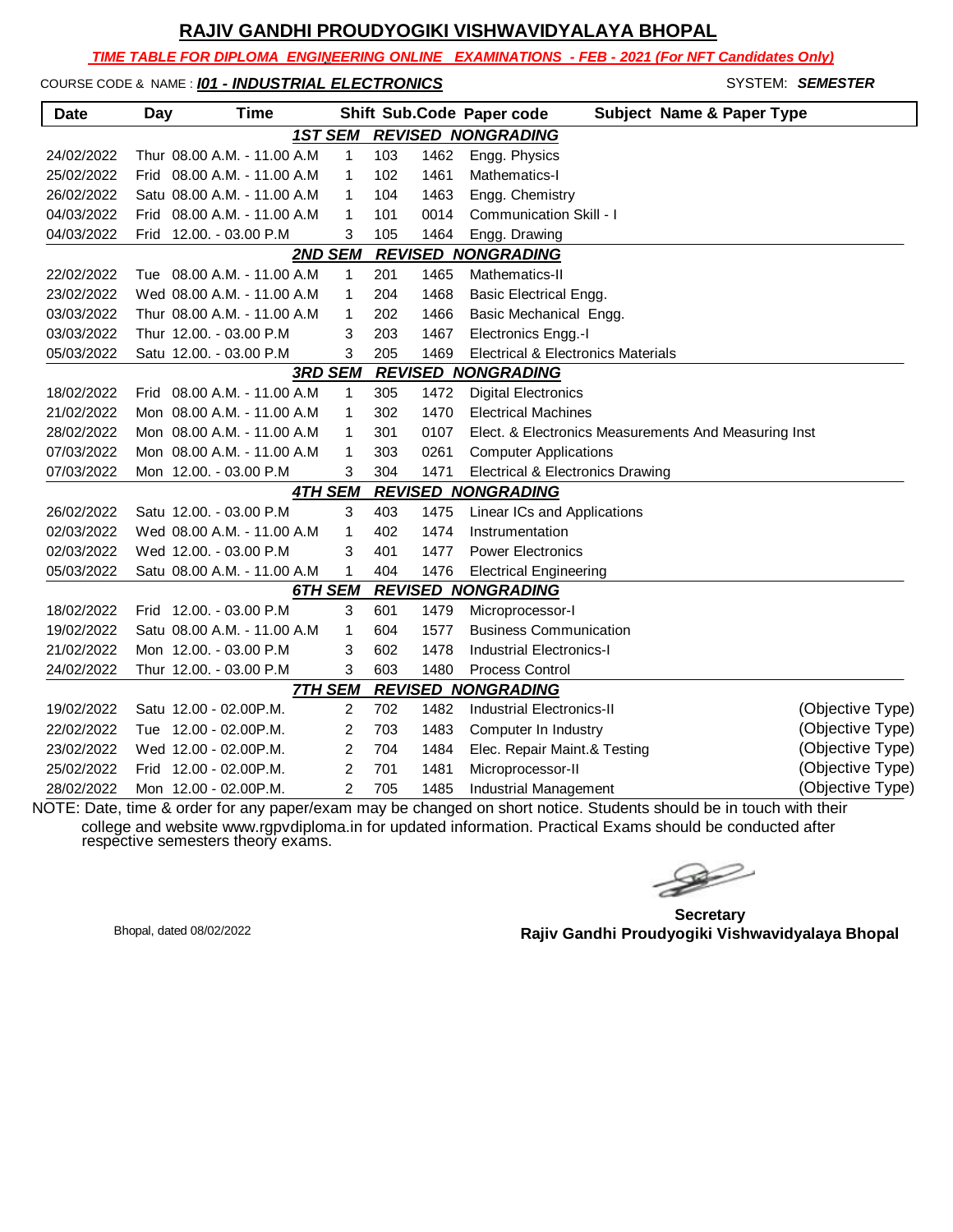*TIME TABLE FOR DIPLOMA ENGINEERING ONLINE EXAMINATIONS - FEB - 2021 (For NFT Candidates Only)*

#### COURSE CODE & NAME : *I04 - INFORMATION TECHNOLOGY* - SYSTEM: *SEMESTER*

| Date       | Day         | Time                         |                |     |                  | Shift Sub.Code Paper code<br><b>Subject Name &amp; Paper Type</b> |                  |
|------------|-------------|------------------------------|----------------|-----|------------------|-------------------------------------------------------------------|------------------|
|            |             |                              | <b>3RD SEM</b> |     | <b>CGPA-2012</b> | <b>GRADING</b>                                                    |                  |
| 18/02/2022 |             | Frid 08.00 A.M. - 11.00 A.M. | 1              | 301 | 6344             | <b>Computer Architecture</b>                                      |                  |
| 21/02/2022 |             | Mon 08.00 A.M. - 11.00 A.M.  | 1              | 302 | 6345             | <b>Operating System</b>                                           |                  |
| 23/02/2022 |             | Wed 08.00 A.M. - 11.00 A.M   | 1              | 303 | 6346             | <b>Networking Essential</b>                                       |                  |
| 25/02/2022 |             | Frid 08.00 A.M. - 11.00 A.M. | 1              | 304 | 6371             | Data Structurse and Alogrithms                                    |                  |
| 28/02/2022 |             | Mon 08.00 A.M. - 11.00 A.M   | 1              | 305 | 6430             | Object Oriented Programming Using C++                             |                  |
|            |             |                              | <b>4TH SEM</b> |     | <b>CGPA-2012</b> | <b>GRADING</b>                                                    |                  |
| 19/02/2022 |             | Satu 08.00 A.M. - 11.00 A.M. | 1              | 401 | 6431             | <b>Information Security</b>                                       |                  |
| 22/02/2022 |             | Tue 08.00 A.M. - 11.00 A.M.  | 1              | 402 | 6432             | Database Management System with Query Language                    |                  |
| 24/02/2022 |             | Thur 08.00 A.M. - 11.00 A.M. | 1              | 403 | 6374             | Linux and Shell Programming                                       |                  |
| 26/02/2022 |             | Satu 08.00 A.M. - 11.00 A.M. | 1              | 404 | 6433             | Web Programming                                                   |                  |
| 02/03/2022 |             | Wed 12.00 - 02.00 P.M.       | 2              | 411 | 6046             | Entrepreneurship                                                  | (Objective Type) |
| 02/03/2022 |             | Wed 12.00 - 02.00 P.M.       | $\overline{2}$ | 412 | 5181             | <b>Marketing Management</b>                                       | (Objective Type) |
|            |             |                              | <b>5TH SEM</b> |     | <b>CGPA-2012</b> | <b>GRADING</b>                                                    |                  |
| 18/02/2022 | <b>Frid</b> | $12.00 - 02.00$ P.M.         | 2              | 511 | 6381             | Dot Net Technologies                                              | (Objective Type) |
| 18/02/2022 | Frid        | 12.00 - 02.00P.M.            | 2              | 512 | 6383             | Advanced Web Technology                                           | (Objective Type) |
| 22/02/2022 |             | Tue 12.00 - 02.00 P.M.       | 2              | 504 | 6377             | Software Engineering                                              | (Objective Type) |
| 23/02/2022 |             | Wed 12.00 - 02.00 P.M.       | $\overline{c}$ | 502 | 6375             | Java Programming                                                  | (Objective Type) |
| 26/02/2022 |             | Satu 12.00 - 02.00P.M.       | 2              | 501 | 6434             | Networking With Tcp/ip                                            | (Objective Type) |
| 03/03/2022 |             | Thur 12.00 - 02.00P.M.       | 2              | 503 | 6378             | Wireless Communication and Mobile Computing                       | (Objective Type) |
|            |             |                              | 6TH SEM        |     | <b>CGPA-2012</b> | <b>GRADING</b>                                                    |                  |
| 19/02/2022 |             | Satu 12.00 - 02.00 P.M.      | 2              | 612 | 6354             | Network Management & Administration                               | (Objective Type) |
| 21/02/2022 |             | Mon 12.00 - 02.00 P.M.       | 2              | 623 | 6380             | Computer Graphics, Multimedia & Animation                         | (Objective Type) |
| 24/02/2022 |             | Thur 12.00 - 02.00P.M.       | $\overline{2}$ | 611 | 6359             | Linux Server Administration                                       | (Objective Type) |
| 25/02/2022 | Frid        | 12.00 - 02.00P.M.            | 2              | 601 | 6435             | Hardware Maintenence & Microprocessor                             | (Objective Type) |
| 28/02/2022 |             | Mon 12.00 - 02.00 P.M.       | 2              | 621 | 6384             | Data Mining & Warehousing                                         | (Objective Type) |
| 28/02/2022 |             | Mon 12.00 - 02.00P.M.        | 2              | 622 | 6385             | Artificial Intelligence & Expert System (AI & ES)                 | (Objective Type) |

 $\begin{picture}(120,17)(-20,17)(-20,17)(-20,17)(-20,17)(-20,17)(-20,17)(-20,17)(-20,17)(-20,17)(-20,17)(-20,17)(-20,17)(-20,17)(-20,17)(-20,17)(-20,17)(-20,17)(-20,17)(-20,17)(-20,17)(-20,17)(-20,17)(-20,17)(-20,17)(-20,17)(-20,17)(-20,17)(-20,17)(-20,17)(-20,1$ 

**Secretary Rajiv Gandhi Proudyogiki Vishwavidyalaya Bhopal** Bhopal, dated 08/02/2022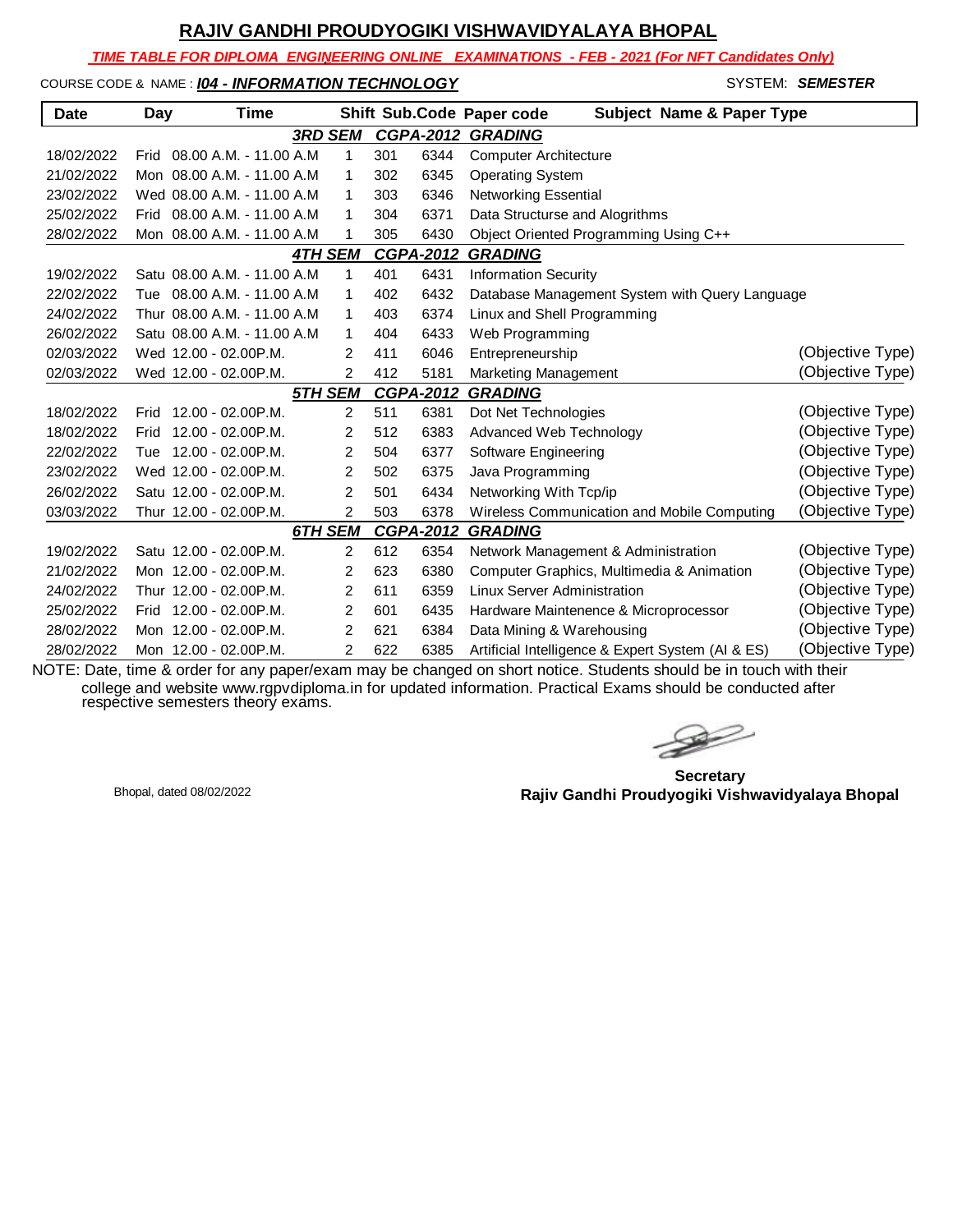*TIME TABLE FOR DIPLOMA ENGINEERING ONLINE EXAMINATIONS - FEB - 2021 (For NFT Candidates Only)*

COURSE CODE & NAME : **M01 - MANUFACTURING ENGG.** SYSTEM: SEMESTER

| <b>Date</b> | Day | <b>Time</b>                  |                |     |      | Shift Sub.Code Paper code<br><b>Subject Name &amp; Paper Type</b> |                  |
|-------------|-----|------------------------------|----------------|-----|------|-------------------------------------------------------------------|------------------|
|             |     | <b>1ST SEM</b>               |                |     |      | <b>REVISED NONGRADING</b>                                         |                  |
| 24/02/2022  |     | Thur 08.00 A.M. - 11.00 A.M  | $\mathbf{1}$   | 102 | 1462 | Engg. Physics                                                     |                  |
| 25/02/2022  |     | Frid 08.00 A.M. - 11.00 A.M  | $\mathbf{1}$   | 101 | 1461 | Mathematics-I                                                     |                  |
| 26/02/2022  |     | Satu 08.00 A.M. - 11.00 A.M  | 1              | 103 | 1463 | Engg. Chemistry                                                   |                  |
| 04/03/2022  |     | Frid 08.00 A.M. - 11.00 A.M  | $\mathbf 1$    | 106 | 0014 | <b>Communication Skill</b>                                        |                  |
| 04/03/2022  |     | Frid 12.00. - 03.00 P.M      | 3              | 104 | 1464 | Engg. Drawing                                                     |                  |
|             |     | 2ND SEM                      |                |     |      | <b>REVISED NONGRADING</b>                                         |                  |
| 18/02/2022  |     | Frid 08.00 A.M. - 11.00 A.M. | 1              | 203 | 1564 | Electrical Engg.                                                  |                  |
| 22/02/2022  |     | Tue 08.00 A.M. - 11.00 A.M   | 1              | 201 | 1465 | Maths-II                                                          |                  |
| 28/02/2022  |     | Mon 08.00 A.M. - 11.00 A.M   | $\mathbf{1}$   | 202 | 1561 | <b>Applied Mechanics</b>                                          |                  |
| 03/03/2022  |     | Thur 08.00 A.M. - 11.00 A.M  | $\mathbf{1}$   | 205 | 1563 | <b>Machine Drawing</b>                                            |                  |
| 03/03/2022  |     | Thur 12.00. - 03.00 P.M      | 3              | 204 | 1562 | Elements of Thermal Engg.                                         |                  |
|             |     | <b>3RD SEM</b>               |                |     |      | <b>REVISED NONGRADING</b>                                         |                  |
| 19/02/2022  |     | Satu 12.00. - 03.00 P.M      | 3              | 301 | 1565 | <b>Basic Computers</b>                                            |                  |
| 21/02/2022  |     | Mon 12.00. - 03.00 P.M       | 3              | 302 | 1566 | <b>Material Science</b>                                           |                  |
| 23/02/2022  |     | Wed 12.00. - 03.00 P.M       | 3              | 303 | 1567 | <b>Manufacturing Processes</b>                                    |                  |
| 24/02/2022  |     | Thur 12.00. - 03.00 P.M      | 3              | 305 | 1569 | Fluid Mechanics & Hydraulic Machines                              |                  |
| 02/03/2022  |     | Wed 08.00 A.M. - 11.00 A.M   | 1              | 306 | 1570 | Electronics Engg.                                                 |                  |
| 05/03/2022  |     | Satu 08.00 A.M. - 11.00 A.M  | 1              | 304 | 1568 | Theory of Metal Cutting                                           |                  |
|             |     | <b>4TH SEM</b>               |                |     |      | <b>REVISED NONGRADING</b>                                         |                  |
| 22/02/2022  |     | Tue 12.00. - 03.00 P.M       | 3              | 403 | 1573 | Machine Tool Engg.                                                |                  |
| 25/02/2022  |     | Frid 12 .00 - 3.00 P. M.     | 3              | 406 | 1576 | Machine Design                                                    |                  |
| 26/02/2022  |     | Satu 12.00. - 03.00 P.M      | 3              | 401 | 1571 | <b>Computer Applications</b>                                      |                  |
| 28/02/2022  |     | Mon 12.00. - 03.00 P.M       | 3              | 402 | 1572 | <b>Mechanics Of Machines</b>                                      |                  |
| 02/03/2022  |     | Wed 12.00. - 03.00 P.M       | 3              | 404 | 1574 | Engg. Metrology                                                   |                  |
| 07/03/2022  |     | Mon 08.00 A.M. - 11.00 A.M   | 1              | 405 | 1575 | Process Planning & Control                                        |                  |
|             |     | 6TH SEM                      |                |     |      | <b>REVISED NONGRADING</b>                                         |                  |
| 18/02/2022  |     | Frid 12.00. - 03.00 P.M      | 3              | 602 | 1578 | <b>Tool Engineering</b>                                           |                  |
| 19/02/2022  |     | Satu 08.00 A.M. - 11.00 A.M  | $\mathbf{1}$   | 604 | 1577 | <b>Business Communication</b>                                     |                  |
| 21/02/2022  |     | Mon 08.00 A.M. - 11.00 A.M   | $\mathbf{1}$   | 601 | 1579 | Instrumentation                                                   |                  |
| 23/02/2022  |     | Wed 08.00 A.M. - 11.00 A.M   | 1              | 605 | 2043 | Control Engg.                                                     |                  |
| 05/03/2022  |     | Satu 12.00. - 03.00 P.M      | 3              | 603 | 1580 | Quality Control (ISO 9000)                                        |                  |
|             |     | <b>7TH SEM</b>               |                |     |      | <b>REVISED NONGRADING</b>                                         |                  |
| 18/02/2022  |     | Frid 12.00 - 02.00P.M.       | 2              | 705 | 0262 | Environmental Engg.                                               | (Objective Type) |
| 21/02/2022  |     | Mon 12.00 - 02.00P.M.        | $\overline{c}$ | 702 | 1582 | C.N.C.                                                            | (Objective Type) |
| 22/02/2022  |     | Tue 12.00 - 02.00 P.M.       | $\overline{c}$ | 703 | 1583 | CAD/CAM                                                           | (Objective Type) |
| 23/02/2022  |     | Wed 12.00 - 02.00P.M.        | $\overline{2}$ | 704 | 2073 | Maintenance Engg.                                                 | (Objective Type) |
| 25/02/2022  |     | Frid 12.00 - 02.00P.M.       | $\overline{2}$ | 701 | 2068 | <b>Production Management</b>                                      | (Objective Type) |

**Secretary Rajiv Gandhi Proudyogiki Vishwavidyalaya Bhopal** Bhopal, dated 08/02/2022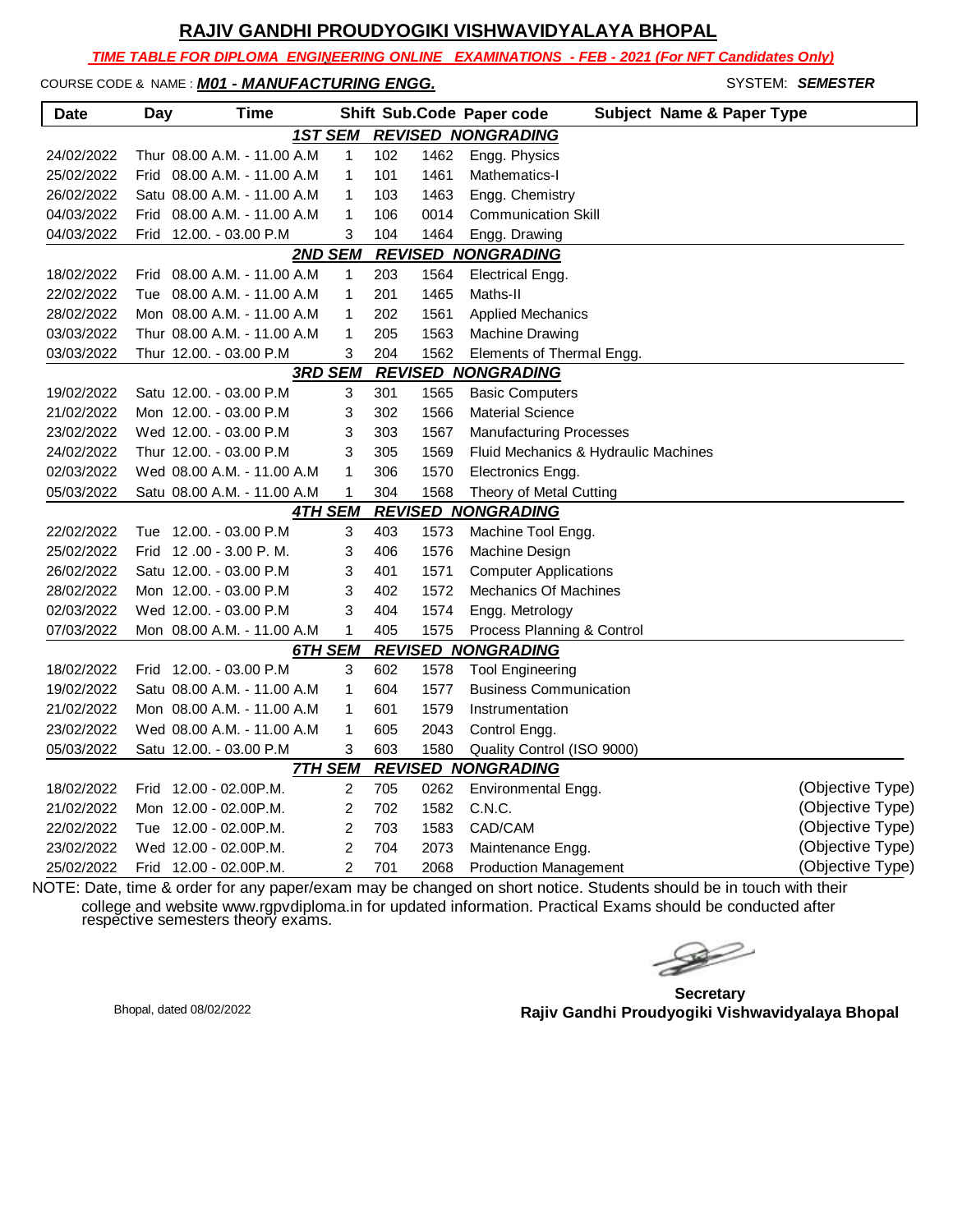*TIME TABLE FOR DIPLOMA ENGINEERING ONLINE EXAMINATIONS - FEB - 2021 (For NFT Candidates Only)*

#### COURSE CODE & NAME : *M02 - MECHANICAL ENGINEERING* - SYSTEM: *SEMESTER*

| <b>Date</b> | Day         | Time                         |                |     |                  | Shift Sub.Code Paper code<br><b>Subject Name &amp; Paper Type</b> |                  |
|-------------|-------------|------------------------------|----------------|-----|------------------|-------------------------------------------------------------------|------------------|
|             |             |                              | <b>3RD SEM</b> |     |                  | <b>CGPA-2012 GRADING</b>                                          |                  |
| 18/02/2022  |             | Frid 08.00 A.M. - 11.00 A.M. | 1              | 302 | 6251             | <b>Manufacturing Processes</b>                                    |                  |
| 19/02/2022  |             | Satu 08.00 A.M. - 11.00 A.M. | 1              | 303 | 6063             | <b>Basic Electrical and Electronics</b>                           |                  |
| 22/02/2022  |             | Tue 08.00 A.M. - 11.00 A.M   | 1              | 301 | 6250             | Material Technology                                               |                  |
| 24/02/2022  |             | Thur 08.00 A.M. - 11.00 A.M  | 1              | 304 | 6252             | Mechanical Drafting & AutoCAD                                     |                  |
| 28/02/2022  |             | Mon 08.00 A.M. - 11.00 A.M   | 1              | 305 | 6253             | <b>Strength of Materials</b>                                      |                  |
|             |             |                              | 4TH SEM        |     | <b>CGPA-2012</b> | <b>GRADING</b>                                                    |                  |
| 21/02/2022  |             | Mon 08.00 A.M. - 11.00 A.M   | 1              | 401 | 6254             | Fluid Mechanics & Hydraulic Machines                              |                  |
| 23/02/2022  |             | Wed 08.00 A.M. - 11.00 A.M   | 1              | 403 | 6256             | Theory of Machines                                                |                  |
| 25/02/2022  |             | Frid 12.00 - 02.00 P.M.      | 2              | 404 | 6129             | <b>Industrial Management</b>                                      | (Objective Type) |
| 26/02/2022  |             | Satu 08.00 A.M. - 11.00 A.M. | 1              | 402 | 6255             | <b>Thermal Engineering</b>                                        |                  |
| 02/03/2022  |             | Wed 12.00 - 02.00P.M.        | 2              | 411 | 6046             | Entrepreneurship                                                  | (Objective Type) |
| 02/03/2022  |             | Wed 12.00 - 02.00P.M.        | 2              | 412 | 5181             | Marketing Management                                              | (Objective Type) |
|             |             |                              | 5TH SEM        |     | <b>CGPA-2012</b> | <b>GRADING</b>                                                    |                  |
| 19/02/2022  |             | Satu 12.00 - 02.00 P.M.      | 2              | 504 | 6260             | Modern Practices in Manufacturing and Managemen(Objective Type)   |                  |
| 22/02/2022  |             | Tue 12.00 - 02.00 P.M.       | 2              | 502 | 6258             | Machine Tool Technology                                           | (Objective Type) |
| 23/02/2022  |             | Wed 12.00 - 02.00 P.M.       | 2              | 503 | 6259             | Engg Measurements and Maintenance Practices                       | (Objective Type) |
| 24/02/2022  |             | Thur 12.00 - 02.00P.M.       | 2              | 505 | 6261             | Industrial Engineering                                            | (Objective Type) |
| 28/02/2022  |             | Mon 12.00 - 02.00 P.M.       | 2              | 501 | 6257             | Process Planning, Estimating and Costing                          | (Objective Type) |
|             |             |                              | 6TH SEM        |     | <b>CGPA-2012</b> | <b>GRADING</b>                                                    |                  |
| 18/02/2022  | <b>Frid</b> | $12.00 - 02.00$ P.M.         | 2              | 611 | 6263             | Automobile Engineering                                            | (Objective Type) |
| 18/02/2022  | Frid        | $12.00 - 02.00$ P.M.         | 2              | 612 | 6264             | CAD/CAM                                                           | (Objective Type) |
| 21/02/2022  |             | Mon 12.00 - 02.00 P.M.       | 2              | 621 | 6265             | Refrigeration And Air Conditioning                                | (Objective Type) |
| 21/02/2022  |             | Mon 12.00 - 02.00 P.M.       | 2              | 622 | 6266             | Power Plant Engineering                                           | (Objective Type) |
| 26/02/2022  |             | Satu 12.00 - 02.00 P.M.      | 2              | 601 | 6262             | Design of Machine Elements                                        | (Objective Type) |

 $\rightarrow$ 

**Secretary Rajiv Gandhi Proudyogiki Vishwavidyalaya Bhopal** Bhopal, dated 08/02/2022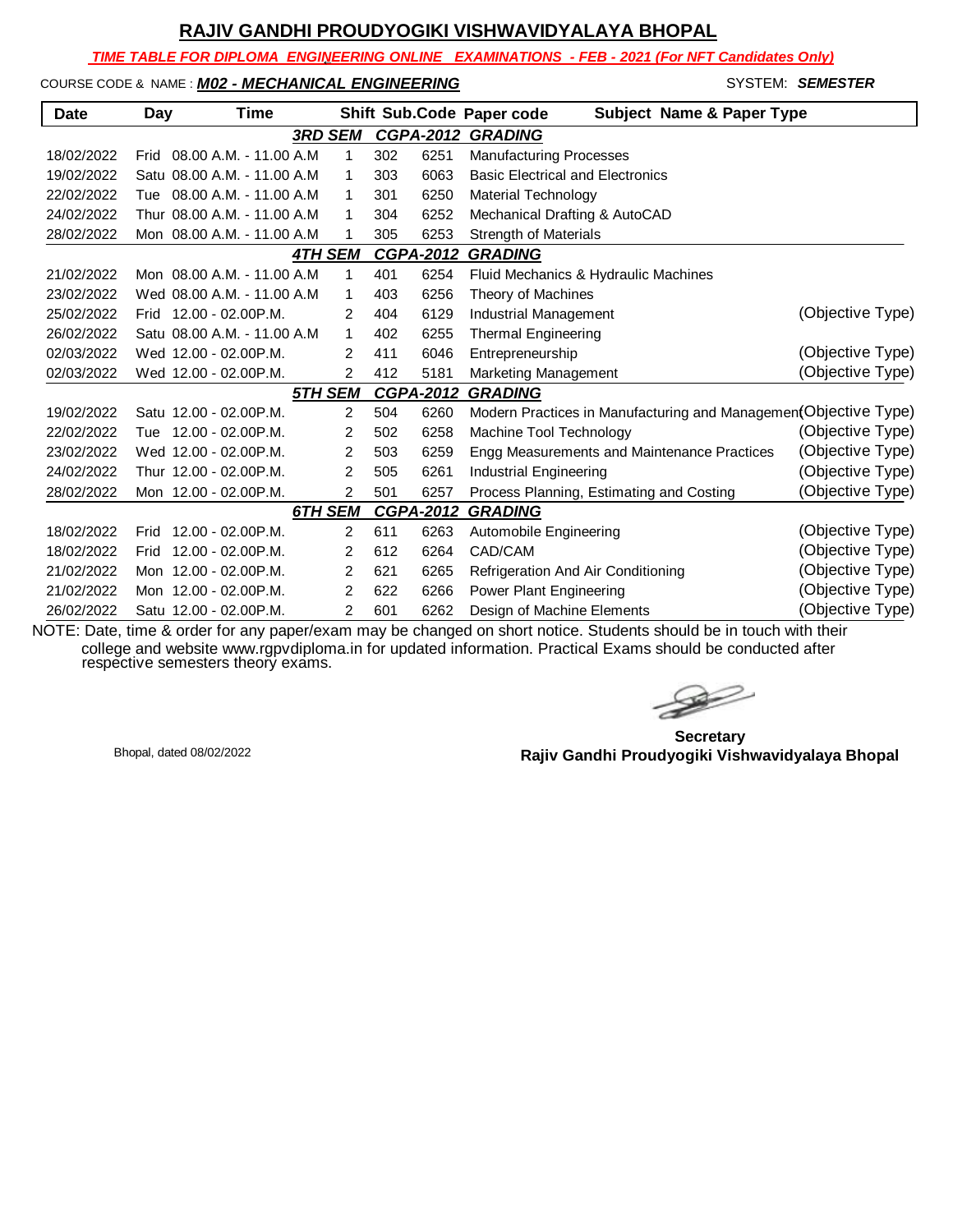*TIME TABLE FOR DIPLOMA ENGINEERING ONLINE EXAMINATIONS - FEB - 2021 (For NFT Candidates Only)*

### COURSE CODE & NAME : *M03 - MECHATRONICS* - SYSTEM: SEMESTER

| <b>Date</b> | <b>Day</b> | <b>Time</b>                 |                |     |      | Shift Sub.Code Paper code<br><b>Subject Name &amp; Paper Type</b> |                  |
|-------------|------------|-----------------------------|----------------|-----|------|-------------------------------------------------------------------|------------------|
|             |            | <b>1ST SEM</b>              |                |     |      | <b>REVISED NONGRADING</b>                                         |                  |
| 24/02/2022  |            | Thur 08.00 A.M. - 11.00 A.M | $\mathbf{1}$   | 103 | 1462 | Engg. Physics                                                     |                  |
| 25/02/2022  |            | Frid 08.00 A.M. - 11.00 A.M | 1              | 102 | 1461 | Mathematics-I                                                     |                  |
| 26/02/2022  |            | Satu 08.00 A.M. - 11.00 A.M | 1              | 104 | 1463 | Engg. Chemistry                                                   |                  |
| 04/03/2022  |            | Frid 08.00 A.M. - 11.00 A.M | 1              | 101 | 0014 | <b>Communication Skill</b>                                        |                  |
| 04/03/2022  |            | Frid 12.00. - 03.00 P.M     | 3              | 105 | 1464 | Engg. Drawing                                                     |                  |
|             |            | 2ND SEM                     |                |     |      | <b>REVISED NONGRADING</b>                                         |                  |
| 22/02/2022  |            | Tue 08.00 A.M. - 11.00 A.M  | $\mathbf{1}$   | 201 | 1465 | Maths-II                                                          |                  |
| 28/02/2022  |            | Mon 08.00 A.M. - 11.00 A.M  | 1              | 202 | 1561 | <b>Applied Mechanics</b>                                          |                  |
| 02/03/2022  |            | Wed 12.00. - 03.00 P.M      | 3              | 203 | 1601 | General Mechanical Engg.                                          |                  |
| 05/03/2022  |            | Satu 08.00 A.M. - 11.00 A.M | 1              | 204 | 1602 | <b>Basic Electrical Engg.</b>                                     |                  |
| 07/03/2022  |            | Frid 08.00 A.M. - 11.00 A.M | 1              | 205 | 1603 | <b>Basic Electronics Engg.</b>                                    |                  |
|             |            | <b>3RD SEM</b>              |                |     |      | <b>REVISED NONGRADING</b>                                         |                  |
| 18/02/2022  |            | Frid 08.00 A.M. - 11.00 A.M | $\mathbf{1}$   | 304 | 1472 | <b>Digital Electronics</b>                                        |                  |
| 19/02/2022  |            | Satu 12.00. - 03.00 P.M     | 3              | 301 | 1565 | <b>Basics of Computer</b>                                         |                  |
| 21/02/2022  |            | Mon 08.00 A.M. - 11.00 A.M  | 1              | 303 | 1470 | <b>Electrical Machines</b>                                        |                  |
| 02/03/2022  |            | Wed 08.00 A.M. - 11.00 A.M  | 1              | 305 | 1604 | Machine Drawing & Electrical Drawing                              |                  |
| 05/03/2022  |            | Satu 12.00. - 03.00 P.M     | 3              | 302 | 1469 | Electrical & Electronic Materials                                 |                  |
|             |            | <b>4TH SEM</b>              |                |     |      | <b>REVISED NONGRADING</b>                                         |                  |
| 21/02/2022  |            | Mon 12.00. - 03.00 P.M      | 3              | 402 | 1606 | <b>Mechanics of Machines</b>                                      |                  |
| 23/02/2022  |            | Wed 08.00 A.M. - 11.00 A.M  | 1              | 404 | 2043 | <b>Industrial Controls</b>                                        |                  |
| 28/02/2022  |            | Mon 12.00. - 03.00 P.M      | 3              | 403 | 1605 | Microprocessor & Interfacing                                      |                  |
| 03/03/2022  |            | Thur 08.00 A.M. - 11.00 A.M | 1              | 401 | 1607 | Production Technology - I                                         |                  |
| 03/03/2022  |            | Thur 12.00. - 03.00 P.M     | 3              | 405 | 1608 | <b>Computer Applications</b>                                      |                  |
|             |            | 6TH SEM                     |                |     |      | <b>REVISED NONGRADING</b>                                         |                  |
| 18/02/2022  |            | Frid 12.00. - 03.00 P.M     | 3              | 601 | 1609 | Instrumentation                                                   |                  |
| 19/02/2022  |            | Satu 08.00 A.M. - 11.00 A.M | 1              | 605 | 1577 | <b>Business Communication</b>                                     |                  |
| 22/02/2022  |            | Tue 12.00. - 03.00 P.M      | 3              | 602 | 1610 | Production Technology II                                          |                  |
| 24/02/2022  |            | Thur 12.00. - 03.00 P.M     | 3              | 603 | 1611 | $C.N.C.-I$                                                        |                  |
| 26/02/2022  |            | Satu 12.00. - 03.00 P.M     | 3              | 604 | 1612 | Cad                                                               |                  |
|             |            | <b>7TH SEM</b>              |                |     |      | <b>REVISED NONGRADING</b>                                         |                  |
| 18/02/2022  |            | Frid 12.00 - 02.00P.M.      | 2              | 702 | 1614 | $C.N.C.-II$                                                       | (Objective Type) |
| 21/02/2022  |            | Mon 12.00 - 02.00P.M.       | $\overline{2}$ | 703 | 1615 | Maintenance Engg.                                                 | (Objective Type) |
| 23/02/2022  |            | Wed 12.00 - 02.00P.M.       | $\overline{2}$ | 704 | 1616 | <b>Computer Integrated Manufacturing</b>                          | (Objective Type) |
| 26/02/2022  |            | Satu 12.00 - 02.00P.M.      | $\overline{2}$ | 701 | 1613 | <b>Industrial Management</b>                                      | (Objective Type) |
| 28/02/2022  |            | Mon 12.00 - 02.00P.M.       | $\overline{2}$ | 705 | 2074 | Entrepreneurship                                                  | (Objective Type) |

**Secretary Rajiv Gandhi Proudyogiki Vishwavidyalaya Bhopal** Bhopal, dated 08/02/2022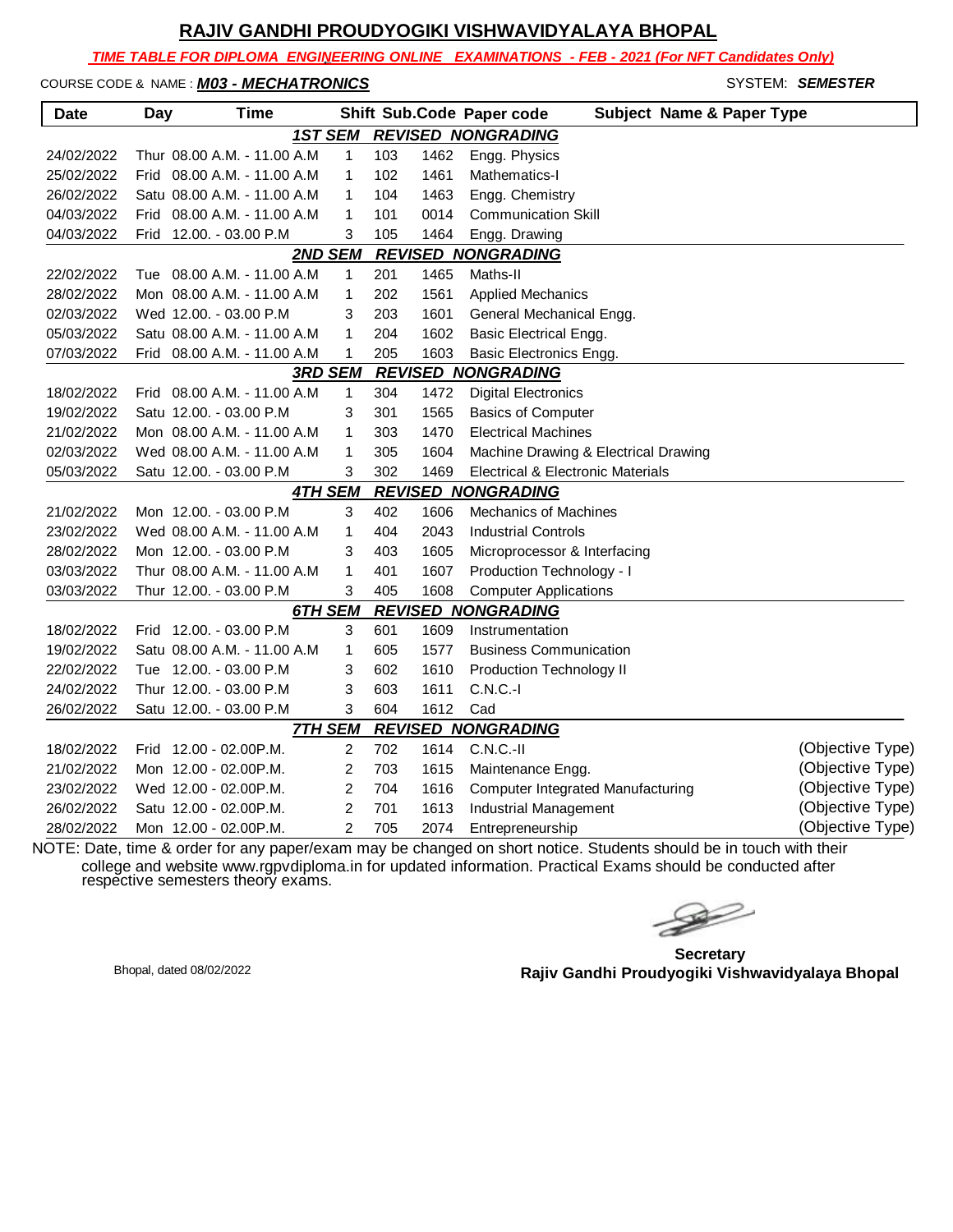*TIME TABLE FOR DIPLOMA ENGINEERING ONLINE EXAMINATIONS - FEB - 2021 (For NFT Candidates Only)*

# COURSE CODE & NAME : **MO6 - MINE SURVEYING** - SYSTEM: SEMESTER SEMESTER

| <b>Date</b>                                | Day  | Time                         |                |     |      | <b>Subject Name &amp; Paper Type</b><br>Shift Sub.Code Paper code |                  |  |
|--------------------------------------------|------|------------------------------|----------------|-----|------|-------------------------------------------------------------------|------------------|--|
|                                            |      | 1ST SEM                      |                |     |      | <b>JUL.12 NONGRADING</b>                                          |                  |  |
| 22/02/2022                                 |      | Tue 08.00 A.M. - 11.00 A.M   | 1              | 104 | 6322 | <b>Basics of Surveying</b>                                        |                  |  |
| 28/02/2022                                 |      | Mon 12.00 - 02.00 P.M.       | 2              | 103 | 6033 | <b>Mathematics</b>                                                | (Objective Type) |  |
| 02/03/2022                                 |      | Wed 08.00 A.M. - 11.00 A.M.  | 1              | 102 | 6320 | <b>Applied Sciences</b>                                           |                  |  |
| 04/03/2022                                 |      | Frid 12.00 - 02.00 P.M.      | 2              | 101 | 5161 | <b>Communication Skills</b>                                       | (Objective Type) |  |
| <b>2ND SEM</b><br><b>JUL.12 NONGRADING</b> |      |                              |                |     |      |                                                                   |                  |  |
| 25/02/2022                                 |      | Frid 08.00 A.M. - 11.00 A.M. | 1              | 201 | 6325 | <b>Applied Geology</b>                                            |                  |  |
| 28/02/2022                                 |      | Mon 08.00 A.M. - 11.00 A.M.  | 1              | 203 | 6610 | Mining Technology-I                                               |                  |  |
| 02/03/2022                                 |      | Wed 12.00 - 02.00 P.M.       | $\mathcal{P}$  | 204 | 5132 | Introduction To Computers                                         | (Objective Type) |  |
| 03/03/2022                                 |      | Thur 12.00 - 02.00P.M.       | 2              | 202 | 6036 | <b>Engineering Drawing</b>                                        | (Objective Type) |  |
|                                            |      | <b>3RD SEM</b>               |                |     |      | <b>JUL.12 NONGRADING</b>                                          |                  |  |
| 18/02/2022                                 |      | Frid 12.00 - 02.00 P.M.      | $\overline{2}$ | 302 | 6612 | Mine Environment - Ventilation & Rescue                           | (Objective Type) |  |
| 21/02/2022                                 |      | Mon 12.00 - 02.00 P.M.       | 2              | 303 | 6613 | Mining Technology- II                                             | (Objective Type) |  |
| 24/02/2022                                 |      | Thur 12.00 - 02.00P.M.       | 2              | 304 | 6614 | Mine Safety & Legislation                                         | (Objective Type) |  |
| 26/02/2022                                 |      | Satu 12.00 - 02.00 P.M.      | 2              | 301 | 6611 | Mine Surveying- I                                                 | (Objective Type) |  |
|                                            |      | <b>4TH SEM</b>               |                |     |      | <b>JUL.12 NONGRADING</b>                                          |                  |  |
| 19/02/2022                                 |      | Satu 12.00 - 02.00 P.M.      | $\mathcal{P}$  | 402 | 6616 | <b>Elements Of Civil Engineering</b>                              | (Objective Type) |  |
| 22/02/2022                                 | Tue  | 12.00 - 02.00P.M.            | 2              | 403 | 6617 | Mine Surveying- II                                                | (Objective Type) |  |
| 23/02/2022                                 |      | Wed 12.00 - 02.00 P.M.       | 2              | 404 | 6618 | Mine Management & Economics                                       | (Objective Type) |  |
| 25/02/2022                                 | Frid | 12.00 - 02.00P.M.            | 2              | 401 | 6615 | Mine Surveying Drawing                                            | (Objective Type) |  |

 $\rightarrow$ 

**Secretary Rajiv Gandhi Proudyogiki Vishwavidyalaya Bhopal** Bhopal, dated 08/02/2022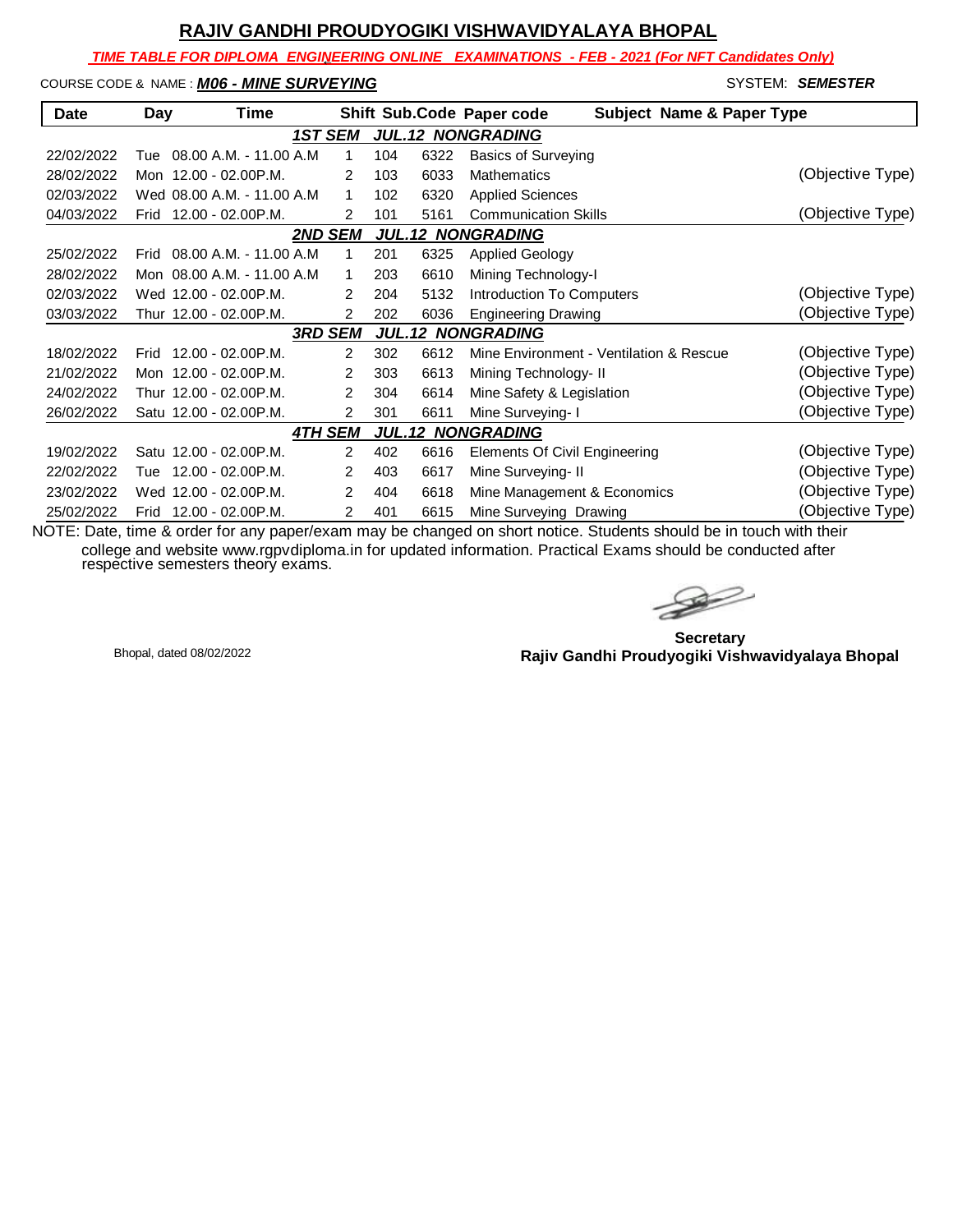*TIME TABLE FOR DIPLOMA ENGINEERING ONLINE EXAMINATIONS - FEB - 2021 (For NFT Candidates Only)*

#### COURSE CODE & NAME : *M07 - MINING & MINE SURVEYING* - SYSTEM: *SEMESTER*

| Date       | Day  | Time                         |                |     |                  | <b>Subject Name &amp; Paper Type</b><br>Shift Sub.Code Paper code |                  |
|------------|------|------------------------------|----------------|-----|------------------|-------------------------------------------------------------------|------------------|
|            |      | <b>3RD SEM</b>               |                |     | <b>CGPA-2012</b> | <b>GRADING</b>                                                    |                  |
| 19/02/2022 |      | Satu 08.00 A.M. - 11.00 A.M. | 1              | 304 | 6063             | <b>Basic Electrical and Electronics</b>                           |                  |
| 23/02/2022 |      | Wed 08.00 A.M. - 11.00 A.M   | 1              | 305 | 6326             | Applied Civil Engineering                                         |                  |
| 25/02/2022 |      | Frid 08.00 A.M. - 11.00 A.M. | 1              | 303 | 6325             | <b>Applied Geology</b>                                            |                  |
| 26/02/2022 |      | Satu 08.00 A.M. - 11.00 A.M  | 1              | 302 | 6324             | Mine Surveying                                                    |                  |
| 28/02/2022 |      | Mon 08.00 A.M. - 11.00 A.M   | 1              | 301 | 6323             | Mine Environment and Ventilation                                  |                  |
|            |      | <b>4TH SEM</b>               |                |     | <b>CGPA-2012</b> | <b>GRADING</b>                                                    |                  |
| 18/02/2022 |      | Frid 08.00 A.M. - 11.00 A.M. | 1              | 401 | 6327             | <b>Advanced Geology</b>                                           |                  |
| 21/02/2022 |      | Mon 08.00 A.M. - 11.00 A.M   | 1              | 402 | 6236             | General Mechanical Engg.                                          |                  |
| 22/02/2022 |      | Tue 08.00 A.M. - 11.00 A.M   | 1              | 403 | 6328             | Method Of Working Coal                                            |                  |
| 24/02/2022 |      | Thur 08.00 A.M. - 11.00 A.M  | 1              | 405 | 6329             | Mine Economics & Mineral Processing                               |                  |
| 02/03/2022 |      | Wed 12.00 - 02.00 P.M.       | $\overline{2}$ | 411 | 6046             | Entrepreneurship                                                  | (Objective Type) |
| 02/03/2022 |      | Wed 12.00 - 02.00 P.M.       | 2              | 412 | 5181             | Marketing Management                                              | (Objective Type) |
|            |      | 5TH SEM                      |                |     | <b>CGPA-2012</b> | <b>GRADING</b>                                                    |                  |
| 19/02/2022 |      | Satu 12.00 - 02.00 P.M.      | $\overline{2}$ | 503 | 6332             | Metalliferrous Mining                                             | (Objective Type) |
| 21/02/2022 |      | Mon 12.00 - 02.00 P.M.       | 2              | 504 | 6333             | <b>Advance Mine Surveying</b>                                     | (Objective Type) |
| 23/02/2022 |      | Wed 12.00 - 02.00 P.M.       | 2              | 501 | 6330             | Mine Machinery                                                    | (Objective Type) |
| 25/02/2022 |      | Frid 12.00 - 02.00 P.M.      | 2              | 502 | 6331             | Rock Mechanics & Ground Control                                   | (Objective Type) |
|            |      | 6TH SEM                      |                |     | <b>CGPA-2012</b> | <b>GRADING</b>                                                    |                  |
| 18/02/2022 | Frid | $12.00 - 02.00$ P.M.         | $\overline{2}$ | 603 | 6336             | <b>Surface Mining Technology</b>                                  | (Objective Type) |
| 22/02/2022 | Tue  | $12.00 - 02.00$ P.M.         | 2              | 601 | 6334             | Mine Legislation & Management                                     | (Objective Type) |
| 24/02/2022 |      | Thur 12.00 - 02.00P.M.       | 2              | 602 | 6335             | Mine Environment, Rescue and Recovery                             | (Objective Type) |

 $\rightarrow$ 

**Secretary Rajiv Gandhi Proudyogiki Vishwavidyalaya Bhopal** Bhopal, dated 08/02/2022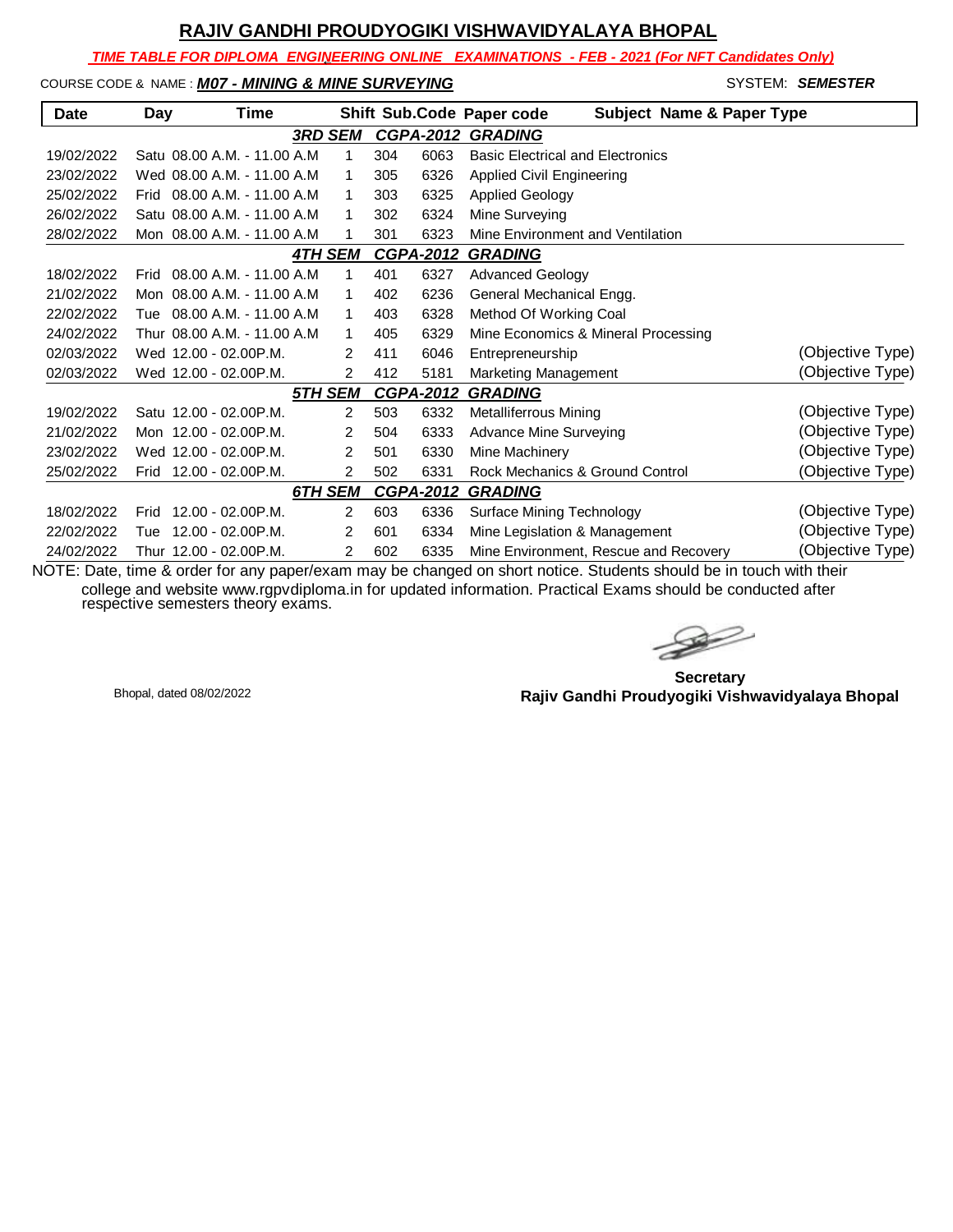**REVISED**

# **RAJIV GANDHI PROUDYOGIKI VISHWAVIDYALAYA BHOPAL**

 *TIME TABLE FOR DIPLOMA ENGINEERING ONLINE EXAMINATIONS - FEB - 2021 (For NFT Candidates Only)*

#### COURSE CODE & NAME : *M08 - MODERN OFFICE MANAGEMENT* - SYSTEM: *SEMESTER*

| <b>Date</b> | Day  | Time                         |                |     |                  | <b>Subject Name &amp; Paper Type</b><br>Shift Sub.Code Paper code |                  |
|-------------|------|------------------------------|----------------|-----|------------------|-------------------------------------------------------------------|------------------|
|             |      |                              | <b>3RD SEM</b> |     | <b>CGPA-2012</b> | <b>GRADING</b>                                                    |                  |
| 26/02/2022  |      | Satu 08.00 A.M. - 11.00 A.M. | 1              | 311 | 6554             | Stenography-I<br>Hindi                                            |                  |
| 26/02/2022  |      | Satu 08.00 A.M. - 11.00 A.M. | 1              | 312 | 6555             | Stenography-I English                                             |                  |
| 02/03/2022  |      | Wed 12.00 - 02.00P.M.        | $\overline{2}$ | 302 | 6551             | Financial Accounting With Tally. Erp 9                            | (Objective Type) |
| 03/03/2022  |      | Thur 12.00 - 02.00P.M.       | 2              | 304 | 6553             | <b>Secretarial Practice</b>                                       | (Objective Type) |
| 05/03/2022  |      | Satu 12.00 - 02.00 P.M.      | 2              | 303 | 6552             | <b>Financial Market</b>                                           | (Objective Type) |
| 07/03/2022  |      | Mon 12.00 - 02.00 P.M.       | $\overline{2}$ | 301 | 6550             | Cost Accounting                                                   | (Objective Type) |
|             |      |                              | <b>4TH SEM</b> |     | <b>CGPA-2012</b> | <b>GRADING</b>                                                    |                  |
| 21/02/2022  |      | Mon 08.00 A.M. - 11.00 A.M.  | 1              | 402 | 6557             | <b>Indirect Tax</b>                                               |                  |
| 24/02/2022  |      | Thur 12.00 - 02.00P.M.       | $\mathcal{P}$  | 404 | 6559             | Marketing Management and Salesmanship                             | (Objective Type) |
| 28/02/2022  |      | Mon 08.00 A.M. - 11.00 A.M.  | 1              | 411 | 6560             | Stenography-II (Hindi)                                            |                  |
| 28/02/2022  |      | Mon 08.00 A.M. - 11.00 A.M.  | 1              | 412 | 6561             | Stenography-II (English)                                          |                  |
| 28/02/2022  |      | Mon 12.00 - 02.00P.M.        | $\overline{2}$ | 403 | 6558             | Desktop Publishing & Presentation                                 | (Objective Type) |
| 04/03/2022  |      | Frid 12.00 - 02.00 P.M.      | $\overline{2}$ | 401 | 6556             | Front Office Management                                           | (Objective Type) |
|             |      |                              | <b>5TH SEM</b> |     | <b>CGPA-2012</b> | <b>GRADING</b>                                                    |                  |
| 18/02/2022  | Frid | 12.00 - 02.00P.M.            | $\overline{2}$ | 502 | 6563             | Income Tax-I                                                      | (Objective Type) |
| 21/02/2022  |      | Mon 12.00 - 02.00 P.M.       | 2              | 503 | 6564             | Database Management                                               | (Objective Type) |
| 26/02/2022  |      | Satu 12.00 - 02.00 P.M.      | 2              | 501 | 6562             | Auditing                                                          | (Objective Type) |
|             |      |                              | 6TH SEM        |     | <b>CGPA-2012</b> | <b>GRADING</b>                                                    |                  |
| 19/02/2022  |      | Satu 12.00 - 02.00P.M.       | $\overline{2}$ | 602 | 6568             | Income Tax-II                                                     | (Objective Type) |
| 22/02/2022  | Tue  | 12.00 - 02.00P.M.            | 2              | 603 | 6569             | PC Troubleshooting Maintenance                                    | (Objective Type) |
| 23/02/2022  |      | Wed 12.00 - 02.00P.M.        | 2              | 604 | 6570             | E-commerce & MIS                                                  | (Objective Type) |
| 25/02/2022  |      | Frid 12.00 - 02.00 P.M.      | $\overline{2}$ | 601 | 6567             | Entrepreneurship Development                                      | (Objective Type) |

 $\gg$ 

**Secretary Rajiv Gandhi Proudyogiki Vishwavidyalaya Bhopal** Bhopal, dated 08/02/2022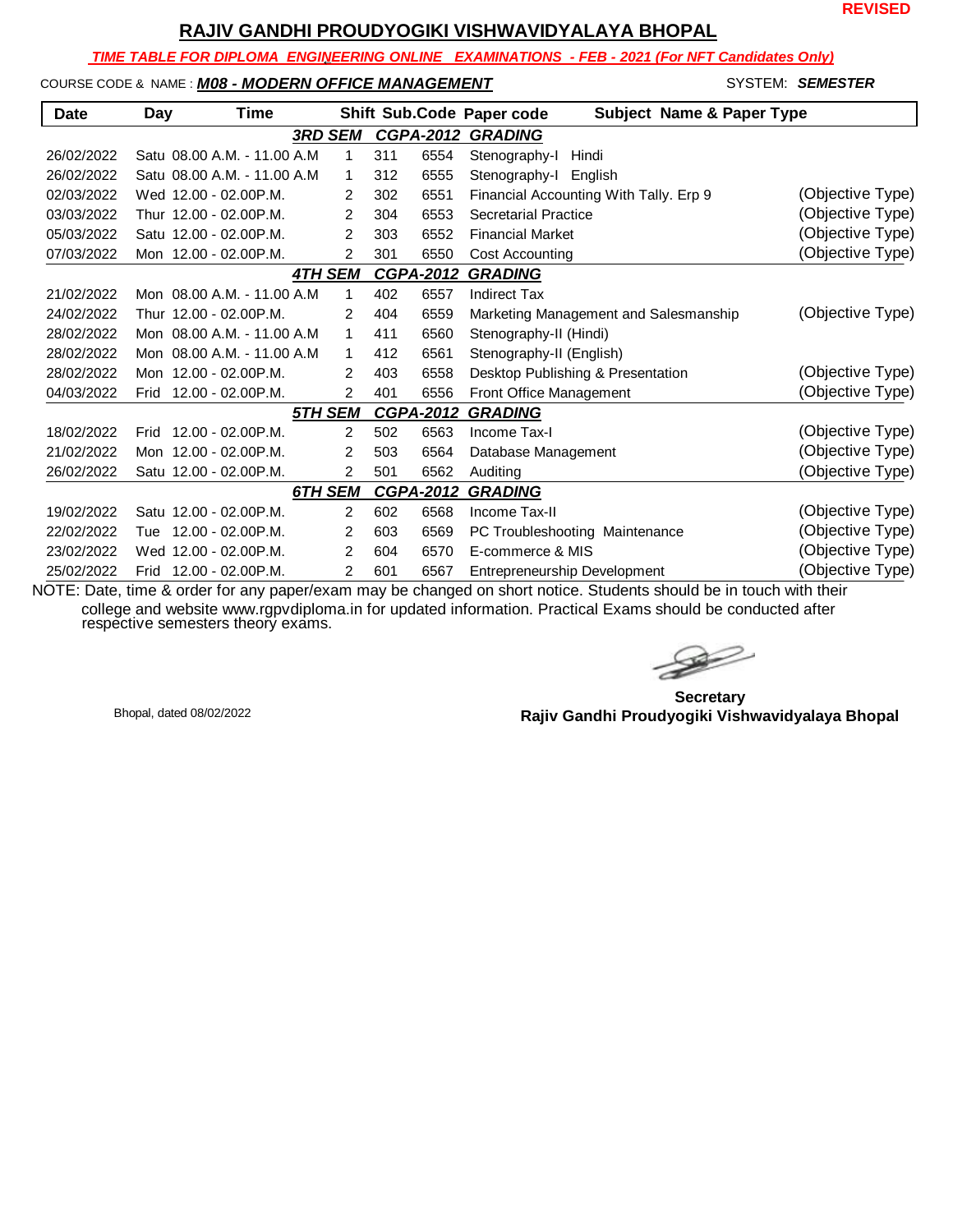*TIME TABLE FOR DIPLOMA ENGINEERING ONLINE EXAMINATIONS - FEB - 2021 (For NFT Candidates Only)*

COURSE CODE & NAME : **O01 - OPTO-ELECTRONICS** COURSE CODE & NAME : **COURSE** 

| <b>Date</b> | Day  | Time                         |                |                |     |                  | Shift Sub.Code Paper code                 | <b>Subject Name &amp; Paper Type</b> |
|-------------|------|------------------------------|----------------|----------------|-----|------------------|-------------------------------------------|--------------------------------------|
|             |      |                              | <b>3RD SEM</b> |                |     | <b>CGPA-2012</b> | <b>GRADING</b>                            |                                      |
| 21/02/2022  |      | Mon 08.00 A.M. - 11.00 A.M.  |                | 1              | 302 | 6201             | <b>Electronic Devices and Circuits</b>    |                                      |
| 22/02/2022  |      | Tue 08.00 A.M. - 11.00 A.M   |                | 1              | 301 | 6200             | <b>Electronic Components and Material</b> |                                      |
| 23/02/2022  |      | Wed 08.00 A.M. - 11.00 A.M   |                | 1              | 303 | 6202             | <b>Basic Electrical Engineering</b>       |                                      |
| 25/02/2022  |      | Frid 08.00 A.M. - 11.00 A.M. |                | 1              | 304 | 6203             | Network Analysis                          |                                      |
| 26/02/2022  |      | Satu 08.00 A.M. - 11.00 A.M. |                | 1              | 305 | 6204             | <b>Digital Electronics</b>                |                                      |
|             |      |                              | <b>4TH SEM</b> |                |     | <b>CGPA-2012</b> | <b>GRADING</b>                            |                                      |
| 19/02/2022  |      | Satu 08.00 A.M. - 11.00 A.M. |                | 1              | 401 | 6205             | <b>Linear Integrated Circuits</b>         |                                      |
| 23/02/2022  |      | Wed 12.00 - 02.00 P.M.       |                | 2              | 402 | 6206             | Microprocessor and Microcontroller        | (Objective Type)                     |
| 24/02/2022  |      | Thur 08.00 A.M. - 11.00 A.M. |                | 1              | 403 | 6207             | <b>Electronic Measurements</b>            |                                      |
| 28/02/2022  |      | Mon 08.00 A.M. - 11.00 A.M.  |                | 1              | 404 | 6208             | <b>Communication Engineering</b>          |                                      |
| 02/03/2022  |      | Wed 12.00 - 02.00 P.M.       |                | 2              | 411 | 6046             | Enterprenuership                          | (Objective Type)                     |
| 02/03/2022  |      | Wed 12.00 - 02.00P.M.        |                | 2              | 412 | 5181             | Marketing Management                      | (Objective Type)                     |
|             |      |                              | 5TH SEM        |                |     | <b>CGPA-2012</b> | <b>GRADING</b>                            |                                      |
| 19/02/2022  |      | Satu 12.00 - 02.00 P.M.      |                | $\overline{2}$ | 502 | 6221             | Opto-electronic Devices                   | (Objective Type)                     |
| 21/02/2022  |      | Mon 12.00 - 02.00 P.M.       |                | 2              | 503 | 6222             | <b>Optical Fiber Waveguide</b>            | (Objective Type)                     |
| 24/02/2022  |      | Thur 12.00 - 02.00P.M.       |                | $\overline{2}$ | 504 | 6223             | Laser Application and Safety              | (Objective Type)                     |
| 26/02/2022  |      | Satu 12.00 - 02.00 P.M.      |                | 2              | 501 | 6220             | <b>Applied Optics</b>                     | (Objective Type)                     |
|             |      |                              | 6TH SEM        |                |     | <b>CGPA-2012</b> | <b>GRADING</b>                            |                                      |
| 18/02/2022  | Frid | 12.00 - 02.00P.M.            |                | $\overline{2}$ | 602 | 6225             | Fiber Installation And Measurement        | (Objective Type)                     |
| 22/02/2022  | Tue  | 12.00 - 02.00P.M.            |                | 2              | 611 | 6215             | <b>Computer Programming</b>               | (Objective Type)                     |
| 22/02/2022  | Tue  | 12.00 - 02.00P.M.            |                | $\overline{2}$ | 612 | 6216             | Programmable Logic Controller             | (Objective Type)                     |
| 25/02/2022  |      | Frid 12.00 - 02.00 P.M.      |                | 2              | 601 | 6224             | Optical And Digital Communication         | (Objective Type)                     |

 $\geqslant$ 

**Secretary Rajiv Gandhi Proudyogiki Vishwavidyalaya Bhopal** Bhopal, dated 08/02/2022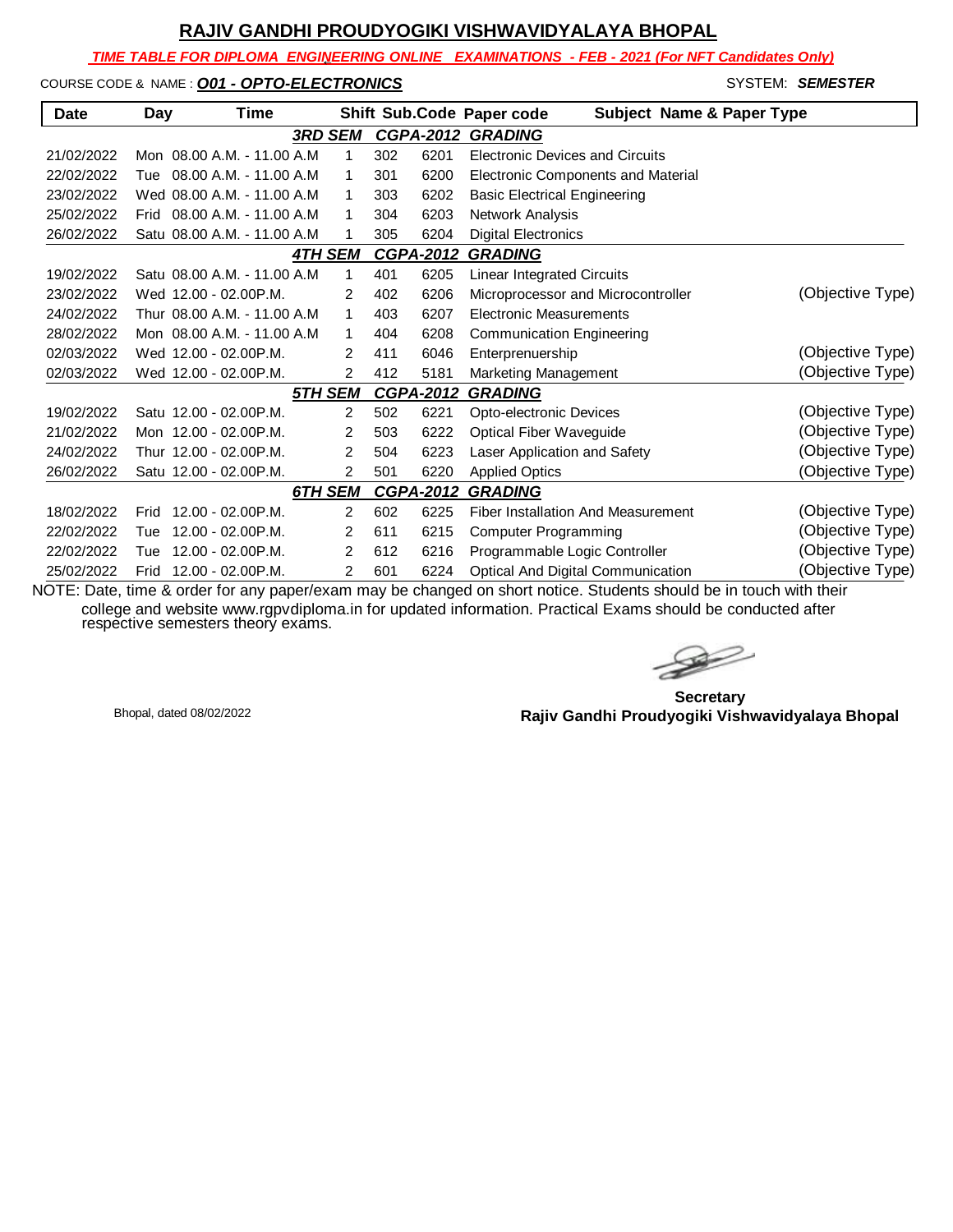*TIME TABLE FOR DIPLOMA ENGINEERING ONLINE EXAMINATIONS - FEB - 2021 (For NFT Candidates Only)*

#### COURSE CODE & NAME : **O03 - OPTHALMIC TECHNOLOGY And System: SEMESTER** SYSTEM: **SEMESTER**

| <b>Date</b> | Day  | Time                         |         |                |     |                  | Shift Sub.Code Paper code<br><b>Subject Name &amp; Paper Type</b> |                  |
|-------------|------|------------------------------|---------|----------------|-----|------------------|-------------------------------------------------------------------|------------------|
|             |      |                              | 3RD SEM |                |     |                  | <b>CGPA-2012 GRADING</b>                                          |                  |
| 21/02/2022  |      | Mon 08.00 A.M. - 11.00 A.M.  |         | 1              | 301 | 6009             | Common Ocular Problems & Their Management                         |                  |
| 23/02/2022  |      | Wed 08.00 A.M. - 11.00 A.M.  |         | 1              | 302 | 6010             | <b>Basic Optometric Optics</b>                                    |                  |
| 24/02/2022  |      | Thur 12.00 - 02.00P.M.       |         | 2              | 305 | 6035             | Environmental Engineering & Safety                                | (Objective Type) |
| 25/02/2022  | Frid | 08.00 A.M. - 11.00 A.M.      |         | 1              | 304 | 6011             | <b>Basic Visual Optics</b>                                        |                  |
|             |      |                              | 4TH SEM |                |     | <b>CGPA-2012</b> | <b>GRADING</b>                                                    |                  |
| 19/02/2022  |      | Satu 08.00 A.M. - 11.00 A.M. |         | 1              | 401 | 6012             | <b>Examination of Visual System</b>                               |                  |
| 22/02/2022  | Tue  | 08.00 A.M. - 11.00 A.M       |         | 1              | 402 | 6013             | Ophthalmic Investigations                                         |                  |
| 24/02/2022  |      | Thur 08.00 A.M. - 11.00 A.M. |         | 1              | 403 | 6014             | Ophthalmic Instrumentation                                        |                  |
| 26/02/2022  |      | Satu 08.00 A.M. - 11.00 A.M. |         | 1              | 405 | 6015             | <b>Binocular Vision &amp; Orthoptics</b>                          |                  |
|             |      |                              | 5TH SEM |                |     | <b>CGPA-2012</b> | <b>GRADING</b>                                                    |                  |
| 19/02/2022  |      | Satu 12.00 - 02.00 P.M.      |         | $\overline{2}$ | 502 | 6017             | <b>Advanced Ophthalmic Optics</b>                                 | (Objective Type) |
| 22/02/2022  | Tue  | $12.00 - 02.00$ P.M.         |         | 2              | 504 | 6018             | <b>Contact Lenses</b>                                             | (Objective Type) |
| 23/02/2022  |      | Wed 12.00 - 02.00 P.M.       |         | 2              | 505 | 6019             | Low Vision Aids                                                   | (Objective Type) |
| 25/02/2022  | Frid | 12.00 - 02.00P.M.            |         | 2              | 501 | 6016             | Advanced Dispensing Optics & W/S Practice                         | (Objective Type) |
|             |      |                              | 6TH SEM |                |     | <b>CGPA-2012</b> | <b>GRADING</b>                                                    |                  |
| 18/02/2022  |      | Frid 12.00 - 02.00P.M.       |         | $\overline{2}$ | 603 | 6021             | Pediatric Ophthalmic Technology                                   | (Objective Type) |
| 21/02/2022  |      | Mon 12.00 - 02.00P.M.        |         | 2              | 604 | 6022             | Geriatric Ophthalmic Technology                                   | (Objective Type) |
| 26/02/2022  |      | Satu 12.00 - 02.00 P.M.      |         | 2              | 601 | 6020             | Community and Occupational Ophthalmic Technologophiective Type)   |                  |

 $\rightarrow$ 

**Secretary Rajiv Gandhi Proudyogiki Vishwavidyalaya Bhopal** Bhopal, dated 08/02/2022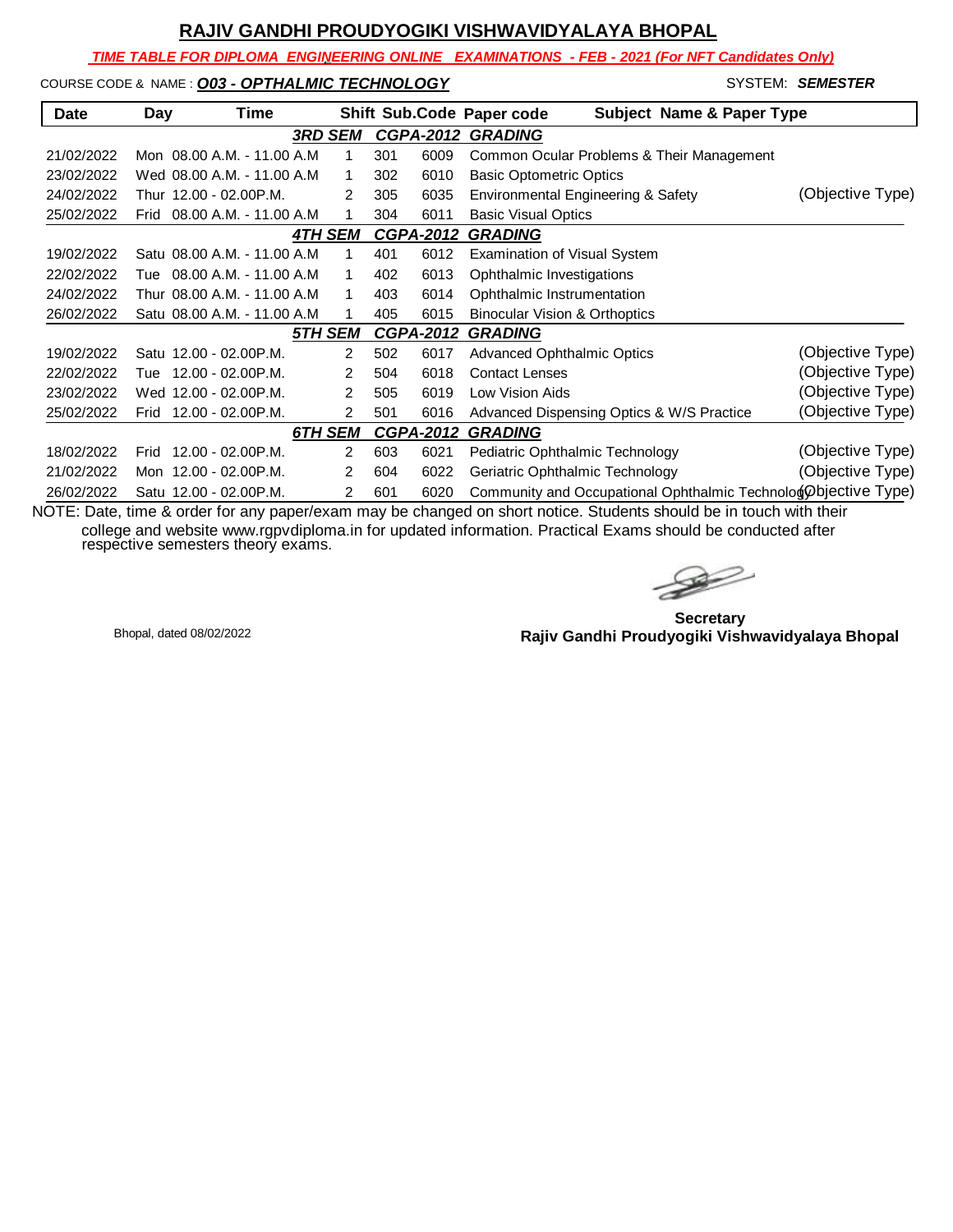*TIME TABLE FOR DIPLOMA ENGINEERING ONLINE EXAMINATIONS - FEB - 2021 (For NFT Candidates Only)*

#### COURSE CODE & NAME : *P01 - REFINERY & PETRO-CHEMICAL ENGG* - SYSTEM: *SEMESTER*

| <b>Date</b> | Day  | Time                         |                |     |                  | Shift Sub.Code Paper code<br><b>Subject Name &amp; Paper Type</b> |                  |
|-------------|------|------------------------------|----------------|-----|------------------|-------------------------------------------------------------------|------------------|
|             |      |                              | <b>3RD SEM</b> |     | <b>CGPA-2012</b> | <b>GRADING</b>                                                    |                  |
| 19/02/2022  |      | Satu 08.00 A.M. - 11.00 A.M  | 1              | 303 | 6063             | <b>Basic Electrical and Electronics</b>                           |                  |
| 22/02/2022  |      | Tue 08.00 A.M. - 11.00 A.M   | 1              | 301 | 6081             | <b>Industrial Utilities</b>                                       |                  |
| 23/02/2022  |      | Wed 08.00 A.M. - 11.00 A.M   | 1              | 304 | 6068             | <b>Material Science</b>                                           |                  |
| 25/02/2022  |      | Frid 08.00 A.M. - 11.00 A.M. | 1              | 302 | 6082             | Introduction to Petrochemical Engg.                               |                  |
| 28/02/2022  |      | Mon 08.00 A.M. - 11.00 A.M   | 1              | 305 | 6065             | <b>Industrial Process Calculation</b>                             |                  |
|             |      |                              | <b>4TH SEM</b> |     | <b>CGPA-2012</b> | <b>GRADING</b>                                                    |                  |
| 18/02/2022  |      | Frid 08.00 A.M. - 11.00 A.M. | 1              | 401 | 6083             | Petroleum Refining-I                                              |                  |
| 21/02/2022  |      | Mon 08.00 A.M. - 11.00 A.M.  | 1              | 402 | 6067             | Fluid Flow Operation                                              |                  |
| 24/02/2022  |      | Thur 08.00 A.M. - 11.00 A.M. | 1              | 403 | 6084             | Petrochemical Technology-I                                        |                  |
| 26/02/2022  |      | Satu 08.00 A.M. - 11.00 A.M. | $\mathbf{1}$   | 404 | 6085             | Refinery Maintenance and Safety                                   |                  |
| 02/03/2022  |      | Wed 12.00 - 02.00 P.M.       | 2              | 411 | 6046             | Enterprenuership                                                  | (Objective Type) |
| 02/03/2022  |      | Wed 12.00 - 02.00 P.M.       | 2              | 412 | 5181             | Marketing Management                                              | (Objective Type) |
|             |      |                              | 5TH SEM        |     | <b>CGPA-2012</b> | <b>GRADING</b>                                                    |                  |
| 18/02/2022  | Frid | 12.00 - 02.00P.M.            | $\overline{2}$ | 502 | 6071             | <b>Process Heat Transfer</b>                                      | (Objective Type) |
| 21/02/2022  |      | Mon 12.00 - 02.00 P.M.       | $\overline{2}$ | 503 | 6086             | <b>Fluid Particle Mechanics</b>                                   | (Objective Type) |
| 23/02/2022  |      | Wed 12.00 - 02.00 P.M.       | $\overline{2}$ | 504 | 6087             | Petrochemical Technology-II                                       | (Objective Type) |
| 24/02/2022  |      | Thur 12.00 - 02.00P.M.       | $\overline{2}$ | 505 | 6088             | <b>Mass Transfer Operations</b>                                   | (Objective Type) |
| 26/02/2022  |      | Satu 12.00 - 02.00 P.M.      | $\overline{2}$ | 501 | 6070             | Chemical Engineering Thermodynamics                               | (Objective Type) |
|             |      |                              | 6TH SEM        |     | <b>CGPA-2012</b> | <b>GRADING</b>                                                    |                  |
| 19/02/2022  |      | Satu 12.00 - 02.00 P.M.      | $\overline{2}$ | 602 | 6089             | Petroleum Refining II                                             | (Objective Type) |
| 22/02/2022  | Tue  | 12.00 - 02.00P.M.            | 2              | 603 | 6079             | <b>Chemical Reaction Engineering</b>                              | (Objective Type) |
| 25/02/2022  | Frid | 12.00 - 02.00P.M.            | 2              | 601 | 6077             | <b>Instrumentation and Process Control</b>                        | (Objective Type) |

 $\gg$ 

**Secretary Rajiv Gandhi Proudyogiki Vishwavidyalaya Bhopal** Bhopal, dated 08/02/2022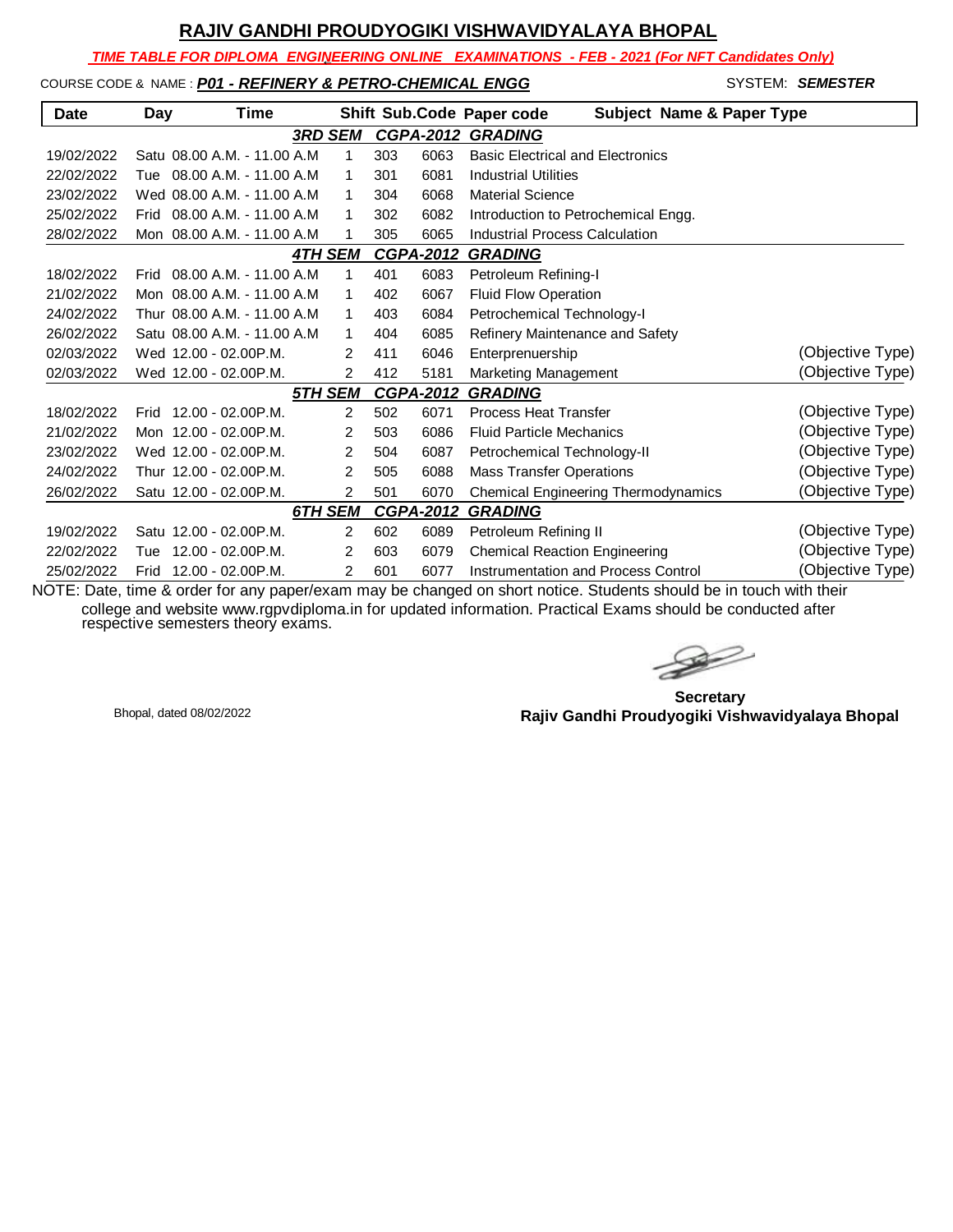*TIME TABLE FOR DIPLOMA ENGINEERING ONLINE EXAMINATIONS - FEB - 2021 (For NFT Candidates Only)*

COURSE CODE & NAME : **P03 - PLASTIC TECHNOLOGY And System: SEMESTER** SYSTEM: **SEMESTER** 

| <b>Date</b> | Day  | Time                         |                |     |                  | Shift Sub.Code Paper code<br><b>Subject Name &amp; Paper Type</b> |                  |
|-------------|------|------------------------------|----------------|-----|------------------|-------------------------------------------------------------------|------------------|
|             |      |                              | <b>3RD SEM</b> |     |                  | <b>CGPA-2012 GRADING</b>                                          |                  |
| 18/02/2022  | Frid | 08.00 A.M. - 11.00 A.M       | 1              | 301 | 6121             | Fundamentals of Polymer Science                                   |                  |
| 21/02/2022  |      | Mon 08.00 A.M. - 11.00 A.M   | 1              | 302 | 6122             | <b>Fundamentals of Plastic Processing</b>                         |                  |
| 23/02/2022  |      | Wed 08.00 A.M. - 11.00 A.M   | 1              | 303 | 6123             | Unit Operation-I                                                  |                  |
| 25/02/2022  |      | Frid 08.00 A.M. - 11.00 A.M  | 1              | 304 | 6124             | <b>Plastic Materials</b>                                          |                  |
| 28/02/2022  |      | Mon 08.00 A.M. - 11.00 A.M   | 1              | 305 | 6125             | Materials & Mechanical Technology                                 |                  |
|             |      |                              | <b>4TH SEM</b> |     | <b>CGPA-2012</b> | <b>GRADING</b>                                                    |                  |
| 19/02/2022  |      | Satu 08.00 A.M. - 11.00 A.M. | 1              | 401 | 6063             | <b>Basic Electrical and Electronics</b>                           |                  |
| 22/02/2022  |      | Tue 08.00 A.M. - 11.00 A.M   | 1              | 402 | 6126             | Plastics Processing-I                                             |                  |
| 24/02/2022  |      | Thur 08.00 A.M. - 11.00 A.M  | 1              | 403 | 6127             | Unit Operation-II                                                 |                  |
| 26/02/2022  |      | Satu 08.00 A.M. - 11.00 A.M  | 1              | 404 | 6128             | Moulds & Dies Design-I                                            |                  |
| 02/03/2022  |      | Wed 12.00 - 02.00 P.M.       | 2              | 411 | 6046             | Entrepreneurship                                                  | (Objective Type) |
| 02/03/2022  |      | Wed 12.00 - 02.00 P.M.       | $\overline{2}$ | 412 | 5181             | Marketing Management                                              | (Objective Type) |
|             |      |                              | 5TH SEM        |     | <b>CGPA-2012</b> | <b>GRADING</b>                                                    |                  |
| 19/02/2022  |      | Satu 12.00 - 02.00 P.M.      | $\overline{2}$ | 502 | 6130             | Plastic Processing-II                                             | (Objective Type) |
| 22/02/2022  |      | Tue 12.00 - 02.00 P.M.       | 2              | 503 | 6131             | Plastic Testing and Quality Control                               | (Objective Type) |
| 23/02/2022  |      | Wed 12.00 - 02.00 P.M.       | $\overline{2}$ | 504 | 6132             | Moulds and Dies Design-II                                         | (Objective Type) |
| 25/02/2022  | Frid | 12.00 - 02.00P.M.            | $\overline{2}$ | 501 | 6129             | Industrial Management                                             | (Objective Type) |
| 28/02/2022  |      | Mon 12.00 - 02.00 P.M.       | $\overline{2}$ | 505 | 6133             | Process Instrumentation and Control                               | (Objective Type) |
|             |      |                              | 6TH SEM        |     | <b>CGPA-2012</b> | <b>GRADING</b>                                                    |                  |
| 18/02/2022  | Frid | $12.00 - 02.00$ P.M.         | $\overline{2}$ | 602 | 6135             | <b>Plastic Product Design</b>                                     | (Objective Type) |
| 21/02/2022  |      | Mon 12.00 - 02.00 P.M.       | 2              | 611 | 6136             | Additives & Compounding                                           | (Objective Type) |
| 21/02/2022  |      | Mon 12.00 - 02.00 P.M.       | 2              | 612 | 6137             | <b>Reinforced Plastics</b>                                        | (Objective Type) |
| 26/02/2022  |      | Satu 12.00 - 02.00P.M.       | 2              | 601 | 6134             | Plant Maintenance & Safety                                        | (Objective Type) |

 $\rightarrow$ 

**Secretary Rajiv Gandhi Proudyogiki Vishwavidyalaya Bhopal** Bhopal, dated 08/02/2022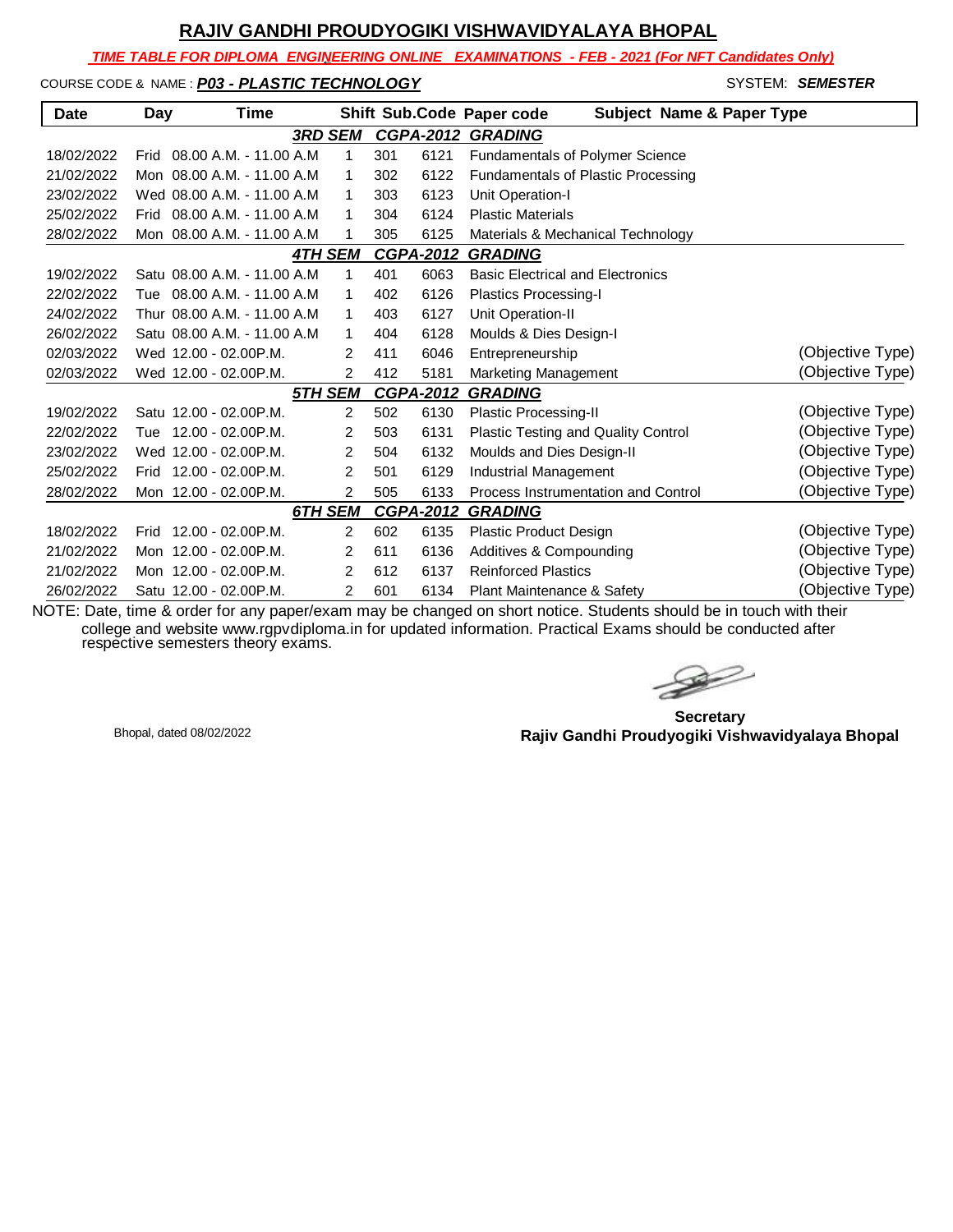*TIME TABLE FOR DIPLOMA ENGINEERING ONLINE EXAMINATIONS - FEB - 2021 (For NFT Candidates Only)*

COURSE CODE & NAME : *P04 - PRINTING TECHNOLOGY* - SYSTEM: *SEMESTER*

| <b>Date</b> | Day  | Time                         |                |     |                  | <b>Subject Name &amp; Paper Type</b><br>Shift Sub.Code Paper code |                  |
|-------------|------|------------------------------|----------------|-----|------------------|-------------------------------------------------------------------|------------------|
|             |      |                              | <b>3RD SEM</b> |     |                  | <b>CGPA-2012 GRADING</b>                                          |                  |
| 19/02/2022  |      | Satu 08.00 A.M. - 11.00 A.M. | 1              | 301 | 6145             | Letter Assembly                                                   |                  |
| 22/02/2022  |      | Tue 08.00 A.M. - 11.00 A.M   | 1              | 302 | 6146             | Graphic Design                                                    |                  |
| 24/02/2022  |      | Thur 08.00 A.M. - 11.00 A.M. | 1              | 303 | 6147             | <b>Printing Processes</b>                                         |                  |
| 26/02/2022  |      | Satu 08.00 A.M. - 11.00 A.M. | 1              | 304 | 6148             | <b>Printer's Science</b>                                          |                  |
| 28/02/2022  |      | Mon 08.00 A.M. - 11.00 A.M   | 1              | 305 | 6149             | Ware H & BB                                                       |                  |
|             |      |                              | <b>4TH SEM</b> |     | <b>CGPA-2012</b> | <b>GRADING</b>                                                    |                  |
| 18/02/2022  |      | Frid 08.00 A.M. - 11.00 A.M. | 1              | 401 | 6150             | Image Carrier (Plano)                                             |                  |
| 21/02/2022  |      | Mon 08.00 A.M. - 11.00 A.M.  | 1              | 402 | 6151             | <b>Graphic Reproduction Technique-I</b>                           |                  |
| 23/02/2022  |      | Wed 08.00 A.M. - 11.00 A.M.  | 1              | 403 | 6152             | Press Work-I                                                      |                  |
| 25/02/2022  | Frid | 08.00 A.M. - 11.00 A.M       | 1              | 404 | 6153             | Printing Materials and Allied Technology                          |                  |
| 02/03/2022  |      | Wed 12.00 - 02.00 P.M.       | 2              | 411 | 6046             | Enterprenuership                                                  | (Objective Type) |
| 02/03/2022  |      | Wed 12.00 - 02.00 P.M.       | 2              | 412 | 5181             | Marketing Management                                              | (Objective Type) |
|             |      |                              | 5TH SEM        |     | <b>CGPA-2012</b> | <b>GRADING</b>                                                    |                  |
| 18/02/2022  | Frid | 12.00 - 02.00P.M.            | 2              | 502 | 6155             | <b>Graphic Reproduction Technique-II</b>                          | (Objective Type) |
| 21/02/2022  |      | Mon 12.00 - 02.00 P.M.       | 2              | 503 | 6156             | Press Work - II                                                   | (Objective Type) |
| 23/02/2022  |      | Wed 12.00 - 02.00 P.M.       | 2              | 505 | 6158             | Print Media Advertising                                           | (Objective Type) |
| 24/02/2022  |      | Thur 12.00 - 02.00P.M.       | 2              | 504 | 6157             | <b>Finishing Processes</b>                                        | (Objective Type) |
| 26/02/2022  |      | Satu 12.00 - 02.00 P.M.      | 2              | 501 | 6154             | Printing Management and Accountancy                               | (Objective Type) |
|             |      |                              | 6TH SEM        |     | <b>CGPA-2012</b> | <b>GRADING</b>                                                    |                  |
| 19/02/2022  |      | Satu 12.00 - 02.00 P.M.      | 2              | 602 | 6160             | Packaging                                                         | (Objective Type) |
| 22/02/2022  | Tue  | 12.00 - 02.00P.M.            | 2              | 603 | 6161             | Electronic & Digital Reproduction                                 | (Objective Type) |
| 25/02/2022  |      | Frid 12.00 - 02.00 P.M.      | 2              | 601 | 6159             | Printer's Costing & Estimating                                    | (Objective Type) |

 $\gg$ 

**Secretary Rajiv Gandhi Proudyogiki Vishwavidyalaya Bhopal** Bhopal, dated 08/02/2022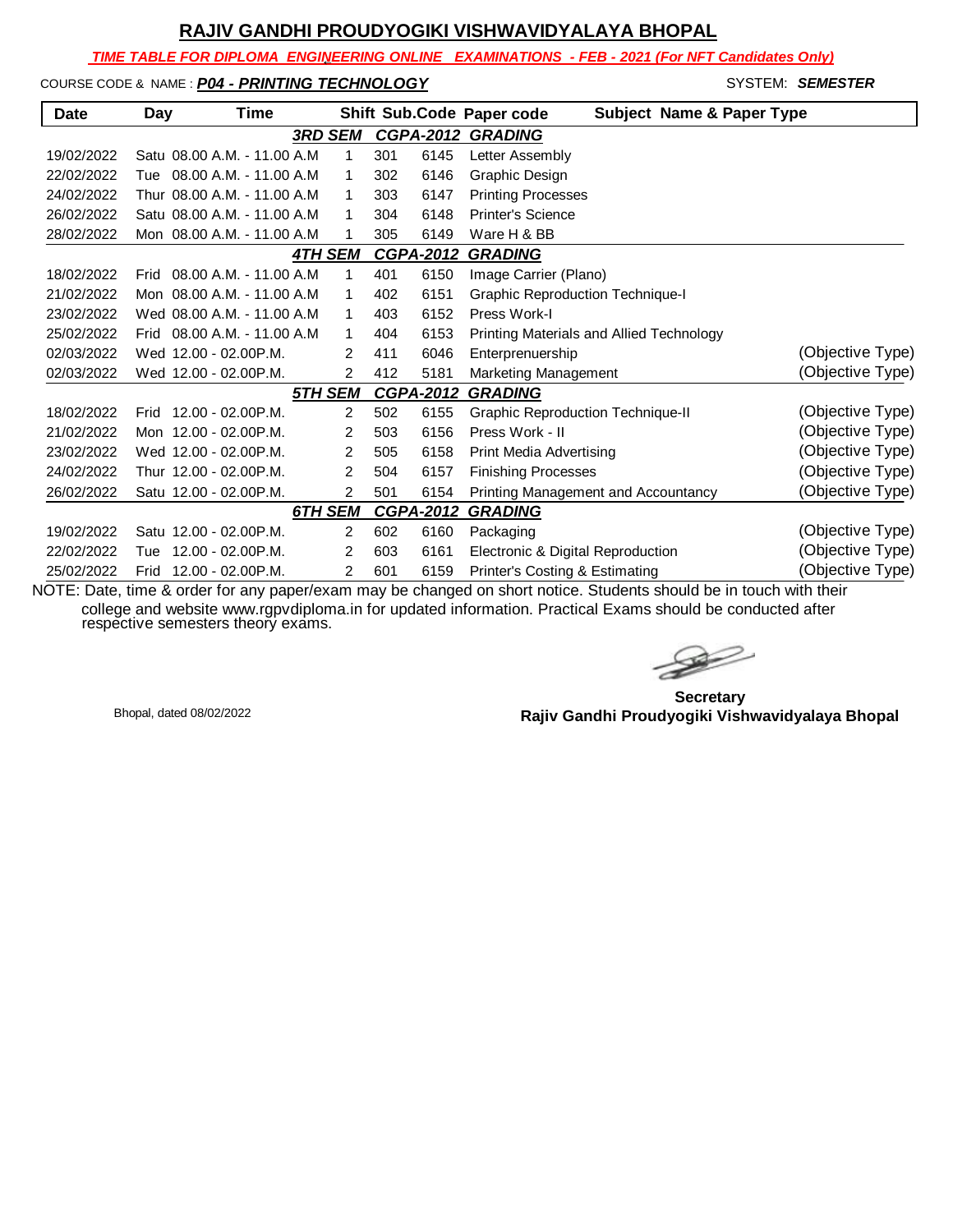*TIME TABLE FOR DIPLOMA ENGINEERING ONLINE EXAMINATIONS - FEB - 2021 (For NFT Candidates Only)*

#### COURSE CODE & NAME : **P05 - PRODUCTION TECHNOLOGY And System: SEMESTER**

| <b>Date</b> | Day | Time                         |                |                  | Shift Sub.Code Paper code<br><b>Subject Name &amp; Paper Type</b>                                                                                                   |                  |
|-------------|-----|------------------------------|----------------|------------------|---------------------------------------------------------------------------------------------------------------------------------------------------------------------|------------------|
|             |     |                              | <b>3RD SEM</b> | <b>CGPA-2012</b> | <b>GRADING</b>                                                                                                                                                      |                  |
| 18/02/2022  |     | Frid 08.00 A.M. - 11.00 A.M  | 1              | 302<br>6410      | Foundary and Welding Technology                                                                                                                                     |                  |
| 19/02/2022  |     | Satu 08.00 A.M. - 11.00 A.M. | 1              | 6063<br>305      | Basic Electrical and Electronics Engineering                                                                                                                        |                  |
| 21/02/2022  |     | Mon 08.00 A.M. - 11.00 A.M   | 1              | 303<br>6411      | <b>Basic Mechanical Engineering</b>                                                                                                                                 |                  |
| 22/02/2022  |     | Tue 08.00 A.M. - 11.00 A.M.  | 1              | 6250<br>301      | <b>Material Technology</b>                                                                                                                                          |                  |
| 23/02/2022  |     | Wed 08.00 A.M. - 11.00 A.M   | 1              | 6412<br>304      | <b>Mechanics of Machine</b>                                                                                                                                         |                  |
|             |     |                              | <b>4TH SEM</b> | <b>CGPA-2012</b> | <b>GRADING</b>                                                                                                                                                      |                  |
| 24/02/2022  |     | Thur 08.00 A.M. - 11.00 A.M. | 1              | 402<br>6414      | <b>Production Technololgy-I</b>                                                                                                                                     |                  |
| 25/02/2022  |     | Frid 12.00 - 02.00 P.M.      | 2              | 6129<br>403      | Industrial Management                                                                                                                                               | (Objective Type) |
| 26/02/2022  |     | Satu 08.00 A.M. - 11.00 A.M. | 1              | 421<br>6415      | <b>Steel Fabrication</b>                                                                                                                                            |                  |
| 26/02/2022  |     | Satu 08.00 A.M. - 11.00 A.M. | 1              | 422<br>6416      | Plastic Technology                                                                                                                                                  |                  |
| 28/02/2022  |     | Mon 08.00 A.M. - 11.00 A.M.  | 1              | 6413<br>401      | <b>Engineering Metrology</b>                                                                                                                                        |                  |
| 02/03/2022  |     | Wed 12.00 - 02.00 P.M.       | 2              | 411<br>6046      | Enterprenuership                                                                                                                                                    | (Objective Type) |
| 02/03/2022  |     | Wed 12.00 - 02.00 P.M.       | $\overline{2}$ | 412<br>5181      | Marketing Management                                                                                                                                                | (Objective Type) |
|             |     |                              | <u>5TH SEM</u> | <b>CGPA-2012</b> | <b>GRADING</b>                                                                                                                                                      |                  |
| 19/02/2022  |     | Satu 12.00 - 02.00 P.M.      | 2              | 502<br>6418      | <b>Production Drawing</b>                                                                                                                                           | (Objective Type) |
| 22/02/2022  |     | Tue 12.00 - 02.00 P.M.       | 2              | 503<br>6419      | Estimating Costing & Process Planning,                                                                                                                              | (Objective Type) |
| 23/02/2022  |     | Wed 12.00 - 02.00 P.M.       | $\overline{2}$ | 6420<br>504      | <b>Computer Aided Technologies</b>                                                                                                                                  | (Objective Type) |
| 24/02/2022  |     | Thur 12.00 - 02.00P.M.       | 2              | 505<br>6421      | Industrial Engg & Quality Control                                                                                                                                   | (Objective Type) |
| 28/02/2022  |     | Mon 12.00 - 02.00P.M.        | 2              | 501<br>6417      | Production Technology-II                                                                                                                                            | (Objective Type) |
|             |     |                              | 6TH SEM        | <b>CGPA-2012</b> | <b>GRADING</b>                                                                                                                                                      |                  |
| 18/02/2022  |     | Frid 12.00 - 02.00 P.M.      | $\overline{2}$ | 602<br>6423      | Maintenance Engineering & Safety                                                                                                                                    | (Objective Type) |
| 21/02/2022  |     | Mon 12.00 - 02.00 P.M.       | 2              | 603<br>6424      | Pneumatics & Hydraulics Control & Instrumentation (Objective Type)                                                                                                  |                  |
| 26/02/2022  |     | Satu 12.00 - 02.00 P.M.      | $\overline{2}$ | 601<br>6422      | <b>Computer Aided Manufacturing</b><br>$\overline{I}$ . Deta time 8 erder for enu penerlevem mou he ebenged en ebert petion. Ctudente ebeuld be in touch with their | (Objective Type) |

 $\rightarrow$ 

**Secretary Rajiv Gandhi Proudyogiki Vishwavidyalaya Bhopal** Bhopal, dated 08/02/2022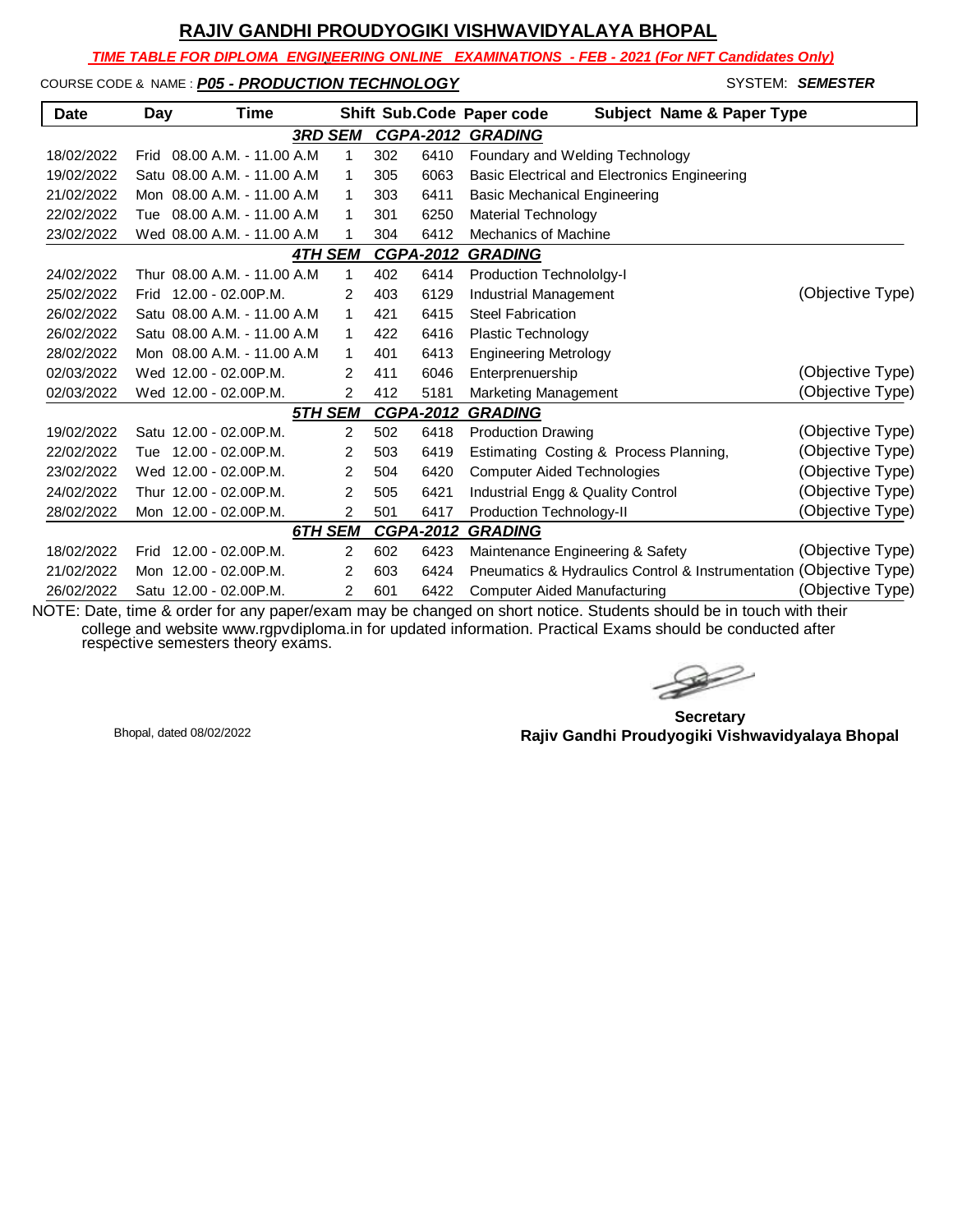|  | RAJIV GANDHI PROUDYOGIKI VISHWAVIDYALAYA BHOPAL                                               |  |                     |
|--|-----------------------------------------------------------------------------------------------|--|---------------------|
|  | TIME TABLE FOR DIPLOMA ENGINEERING ONLINE EXAMINATIONS - FEB - 2021 (For NFT Candidates Only) |  |                     |
|  | COURSE CODE & NAME : P07 - PTDC- CIVIL ENGG. (PART TIME)                                      |  | SYSTEM: <i>PTDC</i> |

| <b>Date</b> | <b>Day</b> | Time                         |                |            |      | <b>Subject Name &amp; Paper Type</b><br>Shift Sub.Code Paper code |
|-------------|------------|------------------------------|----------------|------------|------|-------------------------------------------------------------------|
|             |            | <b>1ST SEM</b>               |                |            |      | <b>NEW PTDC NONGRADING</b>                                        |
| 25/02/2022  |            | Frid 08.00 A.M. - 11.00 A.M. | 1              | 102        | 0016 | App. Chemistry - I                                                |
| 03/03/2022  |            | Thur 12.00 - 03.00 P.M       | 3              | 101        | 0001 | Communication Skill - I                                           |
| 04/03/2022  |            | Frid 12.00 - 03.00 P.M       | 3              | 103        | 0002 | Applied Physics - I                                               |
| 05/03/2022  |            | Satu 12.00 - 03.00 P.M       | 3              | 104        | 0006 | App. Maths - I                                                    |
|             |            | <b>2ND SEM</b>               |                |            |      | <b>NEW PTDC NONGRADING</b>                                        |
| 19/02/2022  |            | Satu 08.00 A.M. - 11.00 A.M. | $\mathbf{1}$   | 201        | 0021 | <b>Communication Skill - II</b>                                   |
| 28/02/2022  |            | Mon 08.00 A.M. - 11.00 A.M   | 1              | 202        | 0017 | App. Chemistry - II                                               |
| 02/03/2022  |            | Wed 12.00 - 03.00 P.M        | 3              | 203        | 0003 | Applied Physics - II                                              |
|             |            |                              | <b>3RD SEM</b> |            |      | <b>NEW PTDC NONGRADING</b>                                        |
| 22/02/2022  |            | Tue 08.00 A.M. - 11.00 A.M   | $\mathbf{1}$   | 303        | 0022 | Maths & Comp. Application                                         |
| 24/02/2022  |            | Thur 12.00 - 03.00 P.M       | 3              | 301        | 0012 | <b>Applied Mechanics</b>                                          |
| 26/02/2022  |            | Satu 12.00 - 03.00 P.M       | 3              | 302        | 0007 | App. Maths - II                                                   |
|             |            | <b>4TH SEM</b>               |                | <b>NEW</b> |      | <b>PTDC NONGRADING</b>                                            |
| 21/02/2022  |            | Mon 12.00 - 03.00 P.M        | 3              | 401        | 0023 | Surveying - I                                                     |
| 21/02/2022  |            | Mon 12.00 - 03.00 P.M        | 3              | 403        | 0024 | Civil Engg. Drawing                                               |
| 23/02/2022  |            | Wed 12.00 - 03.00 P.M        | 3              | 402        | 0027 | Materials Tech.                                                   |
|             |            | 5TH SEM                      |                |            |      | <b>NEW PTDC NONGRADING</b>                                        |
| 03/03/2022  |            | Thur 08.00 A.M. - 11.00 A.M  | 1              | 501        | 0026 | Engg. Mechanics & Mechanics of Structure                          |
| 04/03/2022  |            | Frid 08.00 A.M. - 11.00 A.M. | 1              | 502        | 0038 | Surveying-II                                                      |
| 05/03/2022  |            | Satu 08.00 A.M. - 11.00 A.M  | 1              | 503        | 0028 | <b>Construction Technology</b>                                    |
|             |            | 6TH SEM                      |                | <b>NEW</b> |      | <b>PTDC NONGRADING</b>                                            |
| 25/02/2022  |            | Frid 12.00 - 03.00 P.M       | 3              | 601        | 0029 | Highway Engg. (including Project)                                 |
| 28/02/2022  |            | Mon 12.00 - 03.00 P.M        | 3              | 602        | 0025 | Hydraulics                                                        |
| 02/03/2022  |            | Wed 08.00 A.M. - 11.00 A.M   | 1              | 603        | 0031 | <b>Quantity Surveying &amp; Costing</b>                           |
|             |            | <b>7TH SEM</b>               |                | <b>NEW</b> |      | <b>PTDC NONGRADING</b>                                            |
| 19/02/2022  |            | Satu 12.00 - 03.00 P.M       | 3              | 701        | 0035 | Structural Design & Drafting (Steel)-II                           |
| 22/02/2022  |            | Tue 12.00 - 03.00 P.M        | 3              | 702        | 0032 | Soil Mechanics                                                    |
| 24/02/2022  |            | Thur 08.00 A.M. - 11.00 A.M  | 1              | 703        | 0033 | Public Health Engg.                                               |
| 26/02/2022  |            | Satu 08.00 A.M. - 11.00 A.M  | 1              | 704        | 0034 | Works Organisation & Accounts                                     |
|             |            | 8TH SEM                      |                | <b>NEW</b> |      | <b>PTDC NONGRADING</b>                                            |
| 18/02/2022  |            | Frid 08.00 A.M. - 11.00 A.M. | $\mathbf{1}$   | 801        | 0030 | Structural Design & Drafting - I (RCC)                            |
| 21/02/2022  |            | Mon 08.00 A.M. - 11.00 A.M   | 1              | 802        | 0037 | <b>Irrigation Engineering</b>                                     |
| 23/02/2022  |            | Wed 08.00 A.M. - 11.00 A.M   | 1              | 803        | 0036 | Railway Bridges & Tunnels(incl. Maintenance Manual P              |

 $\begin{picture}(120,15) \put(0,0){\line(1,0){15}} \put(15,0){\line(1,0){15}} \put(15,0){\line(1,0){15}} \put(15,0){\line(1,0){15}} \put(15,0){\line(1,0){15}} \put(15,0){\line(1,0){15}} \put(15,0){\line(1,0){15}} \put(15,0){\line(1,0){15}} \put(15,0){\line(1,0){15}} \put(15,0){\line(1,0){15}} \put(15,0){\line(1,0){15}} \put(15,0){\line($ 

**Secretary Rajiv Gandhi Proudyogiki Vishwavidyalaya Bhopal** Bhopal, dated 08/02/2022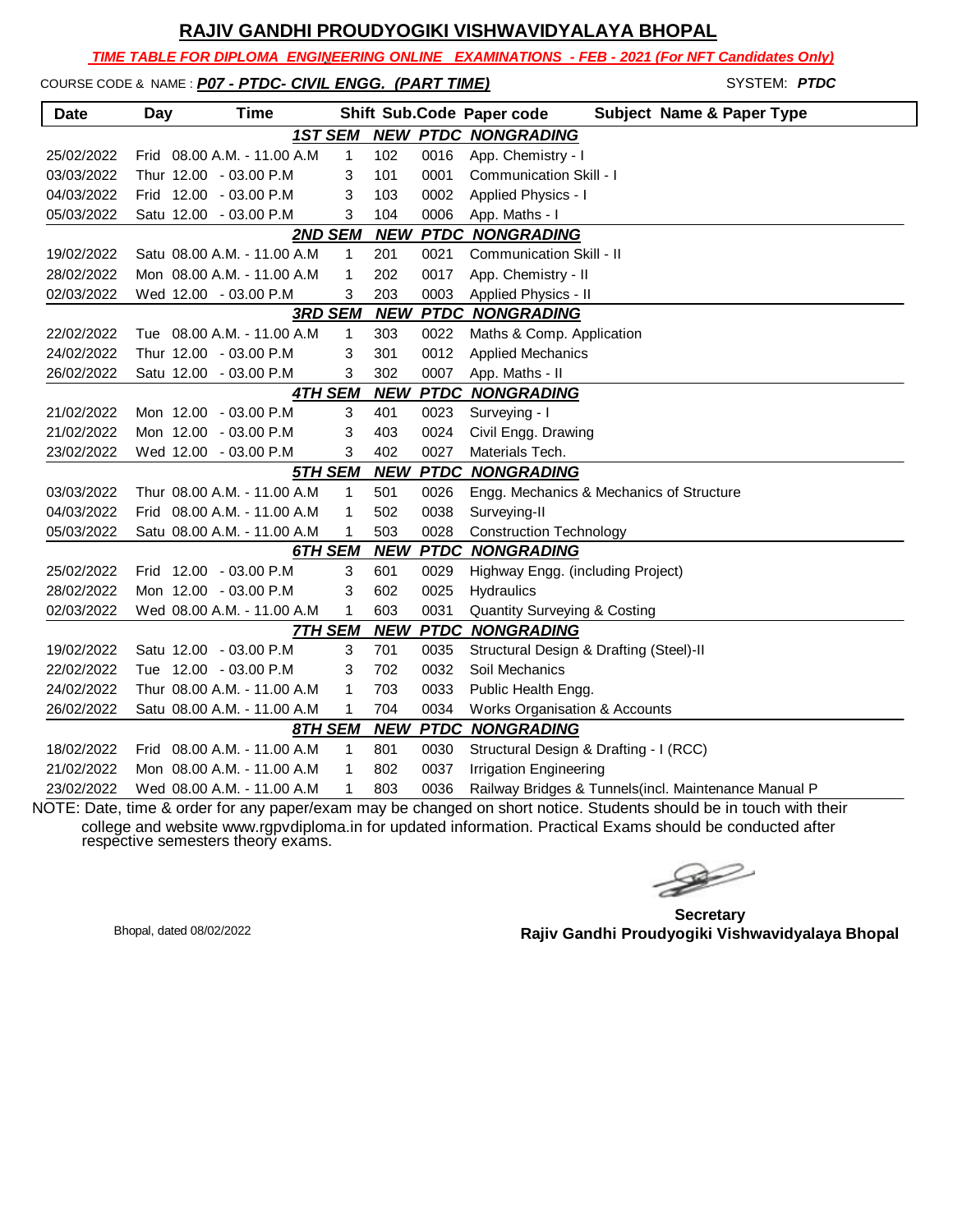*TIME TABLE FOR DIPLOMA ENGINEERING ONLINE EXAMINATIONS - FEB - 2021 (For NFT Candidates Only)*

COURSE CODE & NAME : *P08 - PTDC- MECHANICAL ENGG. (PART TIME)* - SYSTEM: *PTDC*

| <b>Date</b> | Day | <b>Time</b>                 |                |            |      | <b>Subject Name &amp; Paper Type</b><br>Shift Sub.Code Paper code |
|-------------|-----|-----------------------------|----------------|------------|------|-------------------------------------------------------------------|
|             |     |                             | 1ST SEM        | <b>NEW</b> |      | <b>PTDC NONGRADING</b>                                            |
| 25/02/2022  |     | Frid 08.00 A.M. - 11.00 A.M | 1              | 102        | 0016 | App. Chemistry - I                                                |
| 03/03/2022  |     | Thur 12.00 - 03.00 P.M      | 3              | 101        | 0001 | <b>Communication Skill - I</b>                                    |
| 04/03/2022  |     | Frid 12.00 - 03.00 P.M      | 3              | 103        | 0002 | Applied Physics - I                                               |
| 05/03/2022  |     | Satu 12.00 - 03.00 P.M      | 3              | 104        | 0006 | App. Maths - I                                                    |
|             |     |                             | 2ND SEM        | <b>NEW</b> |      | <b>PTDC NONGRADING</b>                                            |
| 19/02/2022  |     | Satu 08.00 A.M. - 11.00 A.M | 1              | 201        | 0021 | Communication Skill - II                                          |
| 28/02/2022  |     | Mon 08.00 A.M. - 11.00 A.M  | 1              | 202        | 0017 | App. Chemistry - II                                               |
| 02/03/2022  |     | Wed 12.00 - 03.00 P.M       | 3              | 203        | 0003 | Applied Physics - II                                              |
|             |     |                             | <b>3RD SEM</b> | <b>NEW</b> |      | <b>PTDC NONGRADING</b>                                            |
| 22/02/2022  |     | Tue 08.00 A.M. - 11.00 A.M  | 1              | 303        | 0022 | Maths & Comp. Application                                         |
| 24/02/2022  |     | Thur 12.00 - 03.00 P.M      | 3              | 301        | 0012 | <b>Applied Mechanics</b>                                          |
| 26/02/2022  |     | Satu 12.00 - 03.00 P.M      | 3              | 302        | 0007 | App. Maths - II                                                   |
|             |     |                             | <b>4TH SEM</b> | <b>NEW</b> |      | <b>PTDC NONGRADING</b>                                            |
| 28/02/2022  |     | Mon 12.00 - 03.00 P.M       | 3              | 401        | 0061 | Materials Technology                                              |
| 05/03/2022  |     | Satu 08.00 A.M. - 11.00 A.M | 1              | 402        | 0062 | <b>Strength of Materials</b>                                      |
| 07/03/2022  |     | Mon 08.00 A.M. - 11.00 A.M  | 1              | 403        | 0063 | <b>Mechanical Drawing</b>                                         |
|             |     |                             | 5TH SEM        | <b>NEW</b> |      | <b>PTDC NONGRADING</b>                                            |
| 23/02/2022  |     | Wed 08.00 A.M. - 11.00 A.M  | 1              | 502        | 0067 | Manufacturing Process Engg. & Practice                            |
| 25/02/2022  |     | Frid 12.00 - 03.00 P.M      | 3              | 503        | 0068 | <b>Electrial Engineering &amp; Electronics</b>                    |
| 02/03/2022  |     | Wed 08.00 A.M. - 11.00 A.M  | 1              | 501        | 0065 | <b>Thermal Engineering</b>                                        |
|             |     |                             | 6TH SEM        | <b>NEW</b> |      | <b>PTDC NONGRADING</b>                                            |
| 21/02/2022  |     | Mon 08.00 A.M. - 11.00 A.M  | 1              | 604        | 0069 | <b>Industrial Management</b>                                      |
| 22/02/2022  |     | Tue 12.00 - 03.00 P.M       | 3              | 602        | 0064 | <b>Mechanics of Machines</b>                                      |
| 03/03/2022  |     | Thur 08.00 A.M. - 11.00 A.M | 1              | 603        | 0074 | Industrial Engg.                                                  |
| 04/03/2022  |     | Frid 08.00 A.M. - 11.00 A.M | 1              | 601        | 0066 | Fluid Mechanics & Machinery                                       |
|             |     |                             | <b>7TH SEM</b> | <b>NEW</b> |      | <b>PTDC NONGRADING</b>                                            |
| 18/02/2022  |     | Frid 12.00 - 03.00 P.M      | 3              | 702        | 0072 | Mech. Engg. Design, Estimating & Costing                          |
| 19/02/2022  |     | Satu 12.00 - 03.00 P.M      | 3              | 701        | 0070 | Metal Cutting & Machine Tools                                     |
| 24/02/2022  |     | Thur 08.00 A.M. - 11.00 A.M | 1              | 703        | 0076 | Mechanical Drafting & Computer Graphics                           |
| 26/02/2022  |     | Satu 08.00 A.M. - 11.00 A.M | 1              | 704        | 0071 | Metrology & Instrumentation                                       |
|             |     |                             | 8TH SEM        | <b>NEW</b> |      | <b>PTDC NONGRADING</b>                                            |
| 18/02/2022  |     | Frid 08.00 A.M. - 11.00 A.M | 1              | 801        | 0073 | Refrigeration, Air Conditioning & Pollution Control               |
| 21/02/2022  |     | Mon 12.00 - 03.00 P.M       | 3              | 802        | 0075 | Automobile Engineering                                            |
| 23/02/2022  |     | Wed 12.00 - 03.00 P.M       | 3              | 803        | 0077 | Conventional and Non-conventional Sources of Energy               |

 $\rightarrow$ 

**Secretary Rajiv Gandhi Proudyogiki Vishwavidyalaya Bhopal** Bhopal, dated 08/02/2022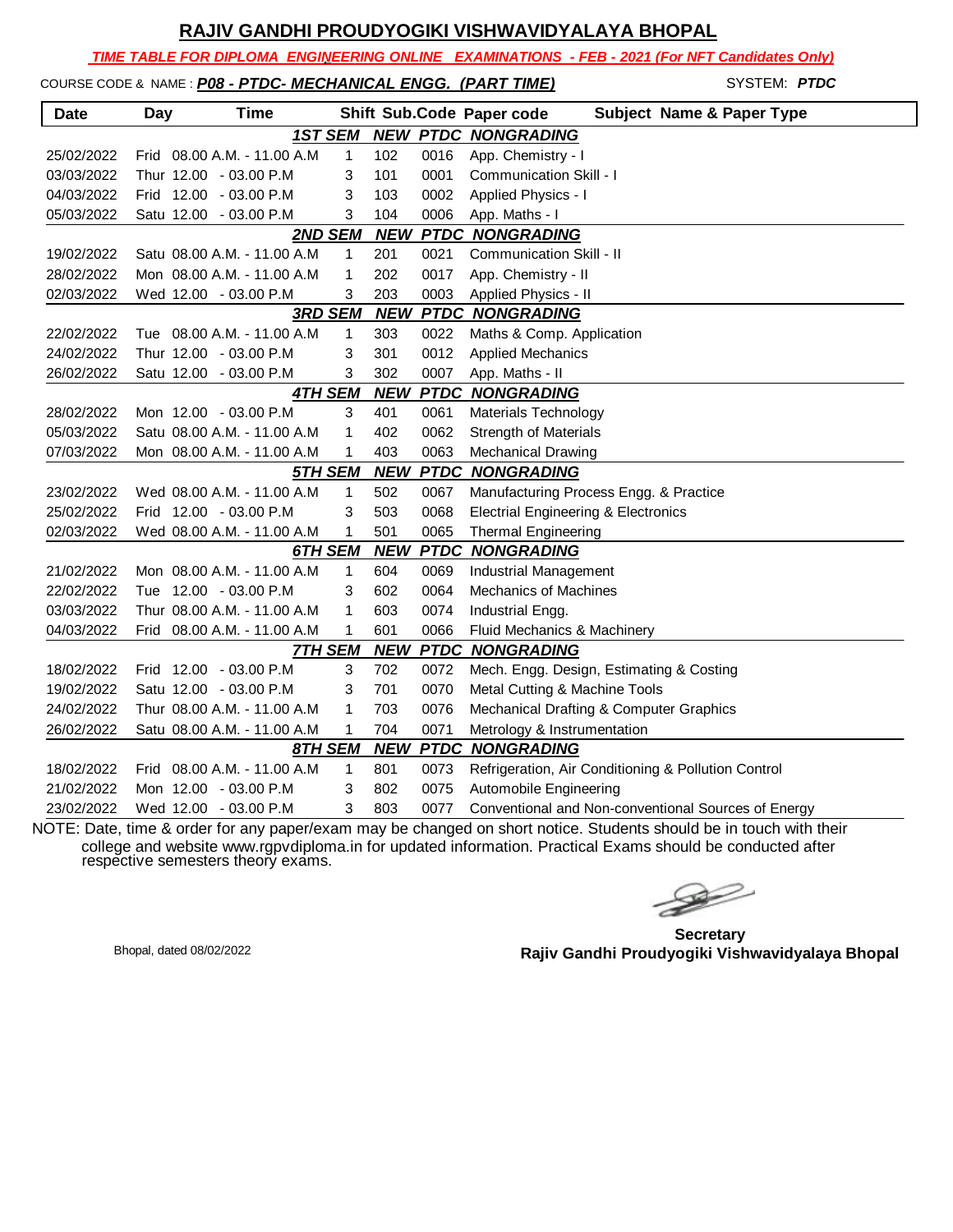*TIME TABLE FOR DIPLOMA ENGINEERING ONLINE EXAMINATIONS - FEB - 2021 (For NFT Candidates Only)*

COURSE CODE & NAME : *P09 - PTDC- ELECTRICAL ENGG. (PART TIME)* - SYSTEM: *PTDC*

| <b>Date</b> | Day | Time                         |                |            |      | Shift Sub.Code Paper code<br><b>Subject Name &amp; Paper Type</b> |
|-------------|-----|------------------------------|----------------|------------|------|-------------------------------------------------------------------|
|             |     |                              | <b>1ST SEM</b> |            |      | <b>NEW PTDC NONGRADING</b>                                        |
| 25/02/2022  |     | Frid 08.00 A.M. - 11.00 A.M. | $\mathbf{1}$   | 102        | 0016 | App. Chemistry - I                                                |
| 03/03/2022  |     | Thur 12.00 - 03.00 P.M       | 3              | 101        | 0001 | Communication Skill - I                                           |
| 04/03/2022  |     | Frid 12.00 - 03.00 P.M       | 3              | 103        | 0002 | Applied Physics - I                                               |
| 05/03/2022  |     | Satu 12.00 - 03.00 P.M       | 3              | 104        | 0006 | App. Maths - I                                                    |
|             |     |                              | 2ND SEM        |            |      | <b>NEW PTDC NONGRADING</b>                                        |
| 19/02/2022  |     | Satu 08.00 A.M. - 11.00 A.M  | 1              | 201        | 0021 | <b>Communication Skill - II</b>                                   |
| 28/02/2022  |     | Mon 08.00 A.M. - 11.00 A.M   | 1              | 202        | 0017 | App. Chemistry - II                                               |
| 02/03/2022  |     | Wed 12.00 - 03.00 P.M        | 3              | 203        | 0003 | Applied Physics - II                                              |
|             |     |                              | <b>3RD SEM</b> |            |      | <b>NEW PTDC NONGRADING</b>                                        |
| 22/02/2022  |     | Tue 08.00 A.M. - 11.00 A.M.  | $\mathbf{1}$   | 303        | 0022 | Maths & Comp. Application                                         |
| 24/02/2022  |     | Thur 12.00 - 03.00 P.M       | 3              | 301        | 0012 | <b>Applied Mechanics</b>                                          |
| 26/02/2022  |     | Satu 12.00 - 03.00 P.M       | 3              | 302        | 0007 | App. Maths - II                                                   |
|             |     |                              | <b>4TH SEM</b> | <b>NEW</b> |      | <b>PTDC NONGRADING</b>                                            |
| 28/02/2022  |     | Mon 12.00 - 03.00 P.M        | 3              | 401        | 0094 | <b>Basic Electronics</b>                                          |
| 03/03/2022  |     | Thur 08.00 A.M. - 11.00 A.M  | 1              | 402        | 0093 | Electrical & Electronics Measurement & Measuring Ins              |
|             |     |                              | 5TH SEM        | <b>NEW</b> |      | <b>PTDC NONGRADING</b>                                            |
| 19/02/2022  |     | Satu 12.00 - 03.00 P.M       | 3              | 501        | 0092 | <b>Electrical Materials &amp; Circuits</b>                        |
| 22/02/2022  |     | Tue 12.00 - 03.00 P.M        | 3              | 502        | 0095 | <b>Electrical Machines</b>                                        |
| 25/02/2022  |     | Frid 12.00 - 03.00 P.M       | 3              | 503        | 0096 | Electrical Engg. Drg.                                             |
|             |     |                              | 6TH SEM        | <b>NEW</b> |      | <b>PTDC NONGRADING</b>                                            |
| 21/02/2022  |     | Mon 08.00 A.M. - 11.00 A.M   | $\mathbf{1}$   | 602        | 0069 | <b>Industrial Management</b>                                      |
| 23/02/2022  |     | Wed 12.00 - 03.00 P.M        | 3              | 603        | 0097 | Instrumentation & Control                                         |
| 02/03/2022  |     | Wed 08.00 A.M. - 11.00 A.M   | 1              | 601        | 0091 | Mechanical Engg.                                                  |
|             |     |                              | <b>7TH SEM</b> | <b>NEW</b> |      | <b>PTDC NONGRADING</b>                                            |
| 18/02/2022  |     | Frid 12.00 - 03.00 P.M       | 3              | 701        | 0098 | Generation & Utilization of Electrical Power                      |
| 24/02/2022  |     | Thur 08.00 A.M. - 11.00 A.M. | 1              | 703        | 0100 | <b>Industrial Electronics</b>                                     |
| 26/02/2022  |     | Satu 08.00 A.M. - 11.00 A.M  | 1              | 702        | 0099 | Transmission, Distribution & Protection                           |
|             |     |                              | 8TH SEM        | <b>NEW</b> |      | <b>PTDC NONGRADING</b>                                            |
| 18/02/2022  |     | Frid 08.00 A.M. - 11.00 A.M  | 1              | 801        | 0103 | Power System Operation                                            |
| 21/02/2022  |     | Mon 12.00 - 03.00 P.M        | 3              | 802        | 0101 | Drg. Estg. and Costing                                            |
| 23/02/2022  |     | Wed 08.00 A.M. - 11.00 A.M   | 1              | 803        | 0102 | Installation, Maintenance and Testing                             |

 $\rightarrow$ 

**Secretary Rajiv Gandhi Proudyogiki Vishwavidyalaya Bhopal** Bhopal, dated 08/02/2022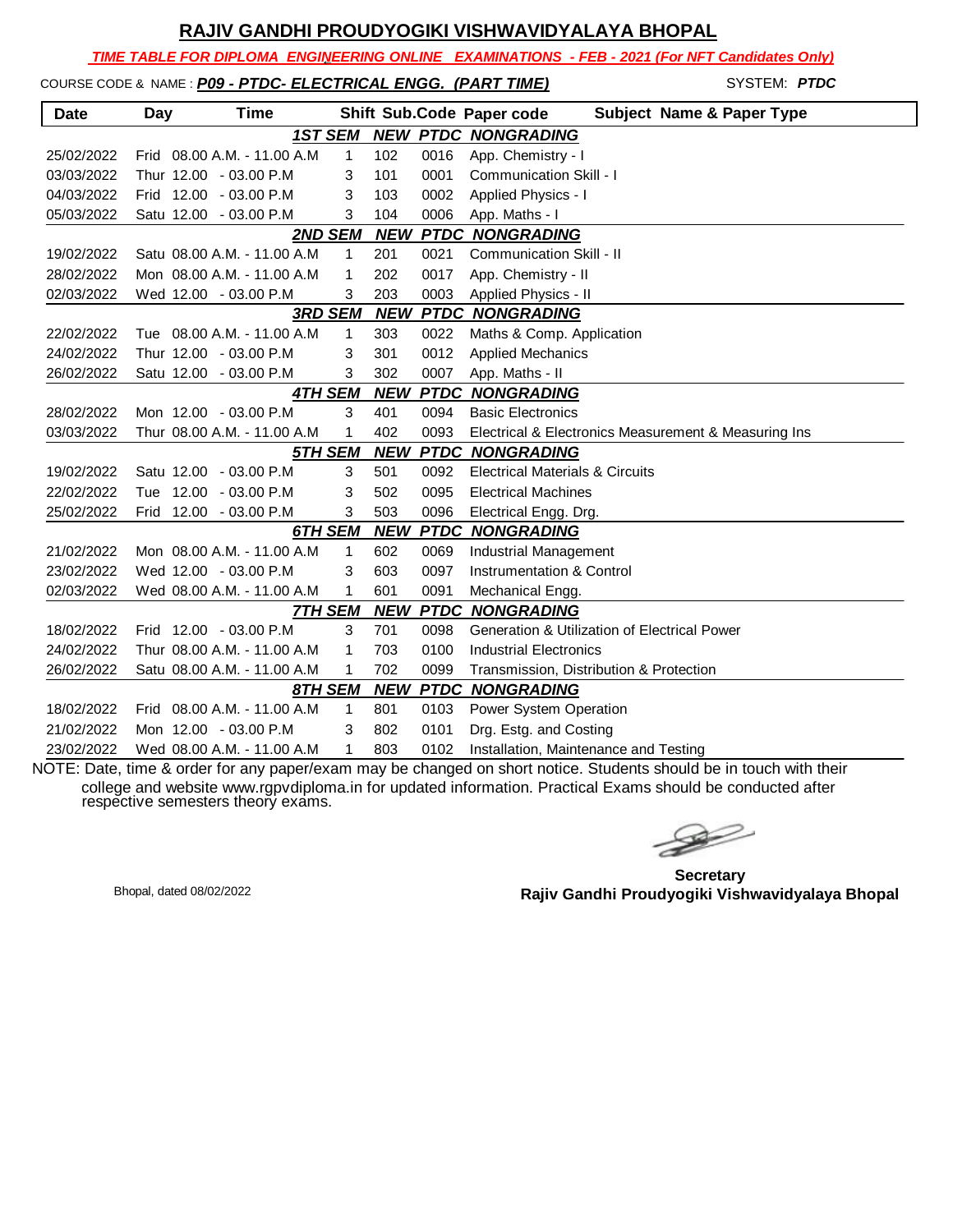*TIME TABLE FOR DIPLOMA ENGINEERING ONLINE EXAMINATIONS - FEB - 2021 (For NFT Candidates Only)*

#### COURSE CODE & NAME: **R01 - REFRIGERATION & A.C. ENGG.** STAND AND SYSTEM: **SEMESTER**

| <b>Date</b> | Day  | Time                         |                |                |     |                  | Shift Sub.Code Paper code<br>Subject Name & Paper Type |                  |
|-------------|------|------------------------------|----------------|----------------|-----|------------------|--------------------------------------------------------|------------------|
|             |      |                              | <b>3RD SEM</b> |                |     |                  | <b>CGPA-2012 GRADING</b>                               |                  |
| 18/02/2022  | Frid | 08.00 A.M. - 11.00 A.M.      |                | 1              | 302 | 6251             | <b>Manufacturing Processes</b>                         |                  |
| 19/02/2022  |      | Satu 08.00 A.M. - 11.00 A.M. |                | 1              | 303 | 6063             | <b>Basic Electrical and Electronics</b>                |                  |
| 22/02/2022  | Tue  | 08.00 A.M. - 11.00 A.M.      |                | 1              | 301 | 6250             | <b>Material Technology</b>                             |                  |
| 25/02/2022  | Frid | 08.00 A.M. - 11.00 A.M       |                | 1              | 304 | 6290             | Thermodynamics & Heat Transfer                         |                  |
| 28/02/2022  |      | Mon 08.00 A.M. - 11.00 A.M   |                | 1              | 305 | 6253             | <b>Strength of Materials</b>                           |                  |
|             |      |                              | 4TH SEM        |                |     | <b>CGPA-2012</b> | <b>GRADING</b>                                         |                  |
| 21/02/2022  |      | Mon 08.00 A.M. - 11.00 A.M.  |                | 1              | 401 | 6254             | Fluid Mechanics & Hydraulic Machines                   |                  |
| 23/02/2022  |      | Wed 08.00 A.M. - 11.00 A.M.  |                | 1              | 403 | 6256             | Theory of Machines                                     |                  |
| 25/02/2022  | Frid | $12.00 - 02.00$ P.M.         |                | $\overline{2}$ | 404 | 6129             | Industrial Management                                  | (Objective Type) |
| 26/02/2022  |      | Satu 08.00 A.M. - 11.00 A.M. |                | 1              | 402 | 6291             | Basic Refrigeration & Air Conditioning                 |                  |
| 02/03/2022  |      | Wed 12.00 - 02.00P.M.        |                | $\overline{2}$ | 411 | 6046             | Entrepreneurship                                       | (Objective Type) |
| 02/03/2022  |      | Wed 12.00 - 02.00P.M.        |                | $\overline{2}$ | 412 | 5181             | Marketing Management                                   | (Objective Type) |
|             |      |                              | <b>5TH SEM</b> |                |     | <b>CGPA-2012</b> | <b>GRADING</b>                                         |                  |
| 19/02/2022  |      | Satu 12.00 - 02.00 P.M.      |                | $\overline{2}$ | 502 | 6293             | <b>Advanced Refrigeration</b>                          | (Objective Type) |
| 22/02/2022  |      | Tue 12.00 - 02.00 P.M.       |                | $\overline{2}$ | 503 | 6294             | Refrigeration and Air-conditioning Drawing             | (Objective Type) |
| 23/02/2022  |      | Wed 12.00 - 02.00 P.M.       |                | $\overline{2}$ | 504 | 6295             | Advanced Air Conditioning                              | (Objective Type) |
| 24/02/2022  |      | Thur 12.00 - 02.00P.M.       |                | $\overline{2}$ | 505 | 6261             | Industrial Engineering                                 | (Objective Type) |
| 28/02/2022  |      | Mon 12.00 - 02.00 P.M.       |                | 2              | 501 | 6292             | System Control and Instrumentation                     | (Objective Type) |
|             |      |                              | 6TH SEM        |                |     | <b>CGPA-2012</b> | <b>GRADING</b>                                         |                  |
| 18/02/2022  | Frid | 12.00 - 02.00P.M.            |                | 2              | 602 | 6297             | Design of Refrigeration & Air Conditioning Plants      | (Objective Type) |
| 21/02/2022  |      | Mon 12.00 - 02.00 P.M.       |                | 2              | 611 | 6298             | Design of Heat Exchangers                              | (Objective Type) |
| 21/02/2022  |      | Mon 12.00 - 02.00P.M.        |                | $\overline{2}$ | 612 | 6299             | <b>Food Preservation</b>                               | (Objective Type) |
| 26/02/2022  |      | Satu 12.00 - 02.00 P.M.      |                | 2              | 601 | 6296             | Installation Operation & Maintenance                   | (Objective Type) |

**Secretary Rajiv Gandhi Proudyogiki Vishwavidyalaya Bhopal** Bhopal, dated 08/02/2022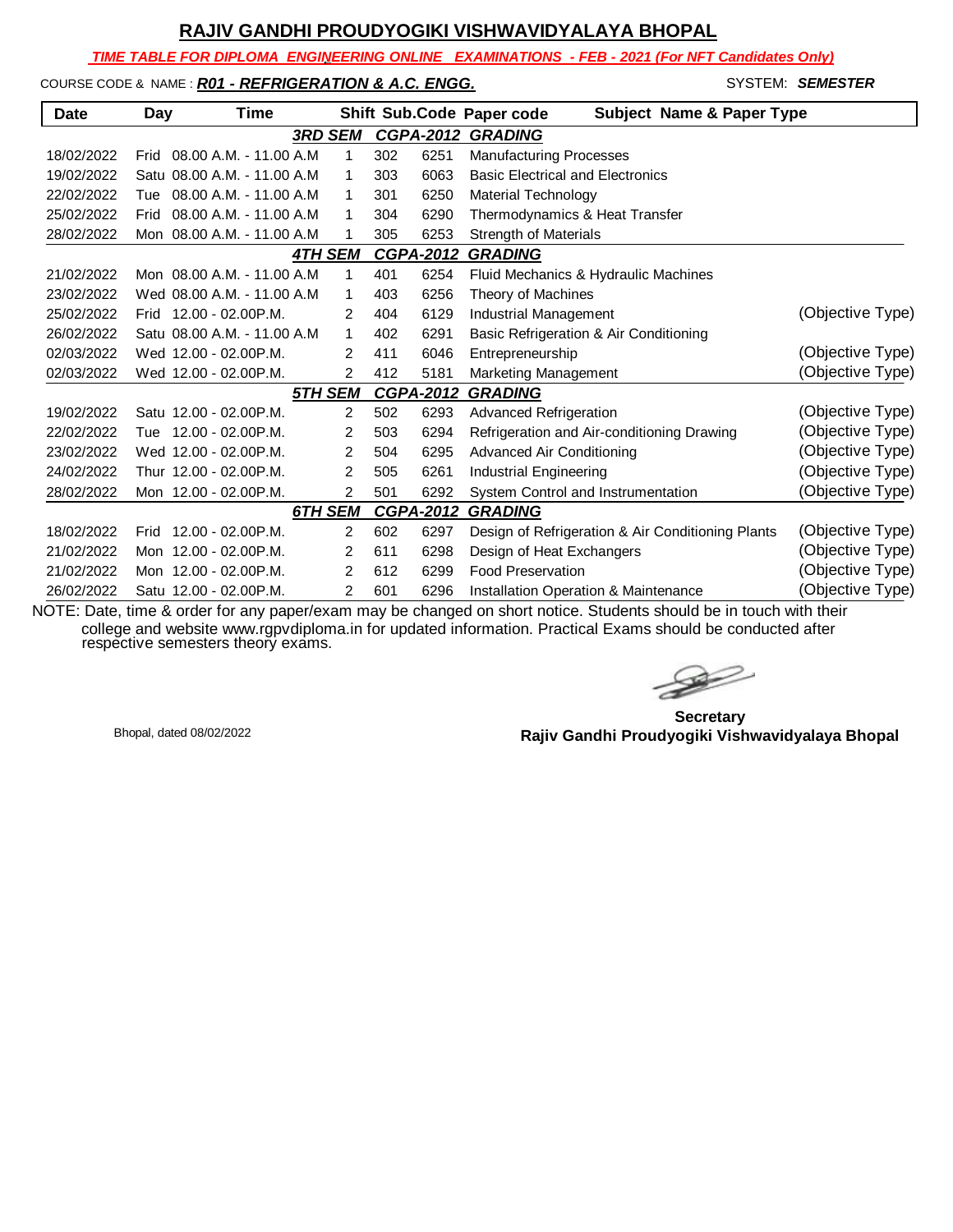*TIME TABLE FOR DIPLOMA ENGINEERING ONLINE EXAMINATIONS - FEB - 2021 (For NFT Candidates Only)*

# COURSE CODE & NAME : *T01 - TEXTILE DESIGN*  $\blacksquare$

| <b>Date</b> | Day  | Time                         |                |   |     |                | Shift Sub.Code Paper code<br><b>Subject Name &amp; Paper Type</b> |                  |
|-------------|------|------------------------------|----------------|---|-----|----------------|-------------------------------------------------------------------|------------------|
|             |      |                              | <b>1ST SEM</b> |   |     | <b>REVISED</b> |                                                                   |                  |
| 28/02/2022  |      | Mon 08.00 A.M. - 11.00 A.M.  |                | 1 | 102 | 2112           | <b>Embroidary Work</b>                                            |                  |
| 05/03/2022  |      | Satu 08.00 A.M. - 11.00 A.M. |                |   | 101 | 2111           | <b>Communication Skill</b>                                        |                  |
|             |      |                              | <b>2ND SEM</b> |   |     | <b>REVISED</b> |                                                                   |                  |
| 25/02/2022  |      | Frid 08.00 A.M. - 11.00 A.M. |                |   | 202 | 2114           | <b>Textile Fibres &amp; Yarns</b>                                 |                  |
| 02/03/2022  |      | Wed 08.00 A.M. - 11.00 A.M.  |                |   | 201 | 2113           | Design of Indian Textile                                          |                  |
|             |      |                              | 3RD SEM        |   |     | <b>REVISED</b> |                                                                   |                  |
| 21/02/2022  |      | Mon 08.00 A.M. - 11.00 A.M.  |                | 1 | 301 | 2115           | <b>Chemical Processing-I</b>                                      |                  |
| 25/02/2022  | Frid | 08.00 A.M. - 11.00 A.M       |                |   | 303 | 2116           | Computer Literacy & Applications                                  |                  |
|             |      |                              | 4TH SEM        |   |     | <b>REVISED</b> |                                                                   |                  |
| 19/02/2022  |      | Satu 08.00 A.M. - 11.00 A.M. |                | 1 | 401 | 2117           | <b>Fabric Construction &amp; Analysis-I</b>                       |                  |
| 22/02/2022  | Tue  | 08.00 A.M. - 11.00 A.M       |                |   | 402 | 2118           | Elements of Handloom Weaving                                      |                  |
| 24/02/2022  |      | Thur 08.00 A.M. - 11.00 A.M  |                |   | 403 | 2119           | Colour & Design                                                   |                  |
|             |      |                              | <u>5TH SEM</u> |   |     | <b>REVISED</b> |                                                                   |                  |
| 19/02/2022  |      | Satu 12.00 - 02.00 P.M.      |                | 2 | 502 | 2121           | Handloom Technology                                               | (Objective Type) |
| 22/02/2022  | Tue  | 12.00 - 02.00P.M.            |                | 2 | 503 | 2122           | <b>Textile Testing</b>                                            | (Objective Type) |
| 25/02/2022  | Frid | 12.00 - 02.00P.M.            |                | 2 | 501 | 2120           | Fabric Construction & Analysis-II                                 | (Objective Type) |
|             |      |                              | 6TH SEM        |   |     | <b>REVISED</b> |                                                                   |                  |
| 18/02/2022  | Frid | 12.00 - 02.00P.M.            |                | 2 | 602 | 2124           | Management & Entp.                                                | (Objective Type) |
| 26/02/2022  |      | Satu 12.00 - 02.00 P.M.      |                | 2 | 601 | 2123           | Chemical Processing-II<br>.                                       | (Objective Type) |

 $\rightarrow$ 

**Secretary Rajiv Gandhi Proudyogiki Vishwavidyalaya Bhopal** Bhopal, dated 08/02/2022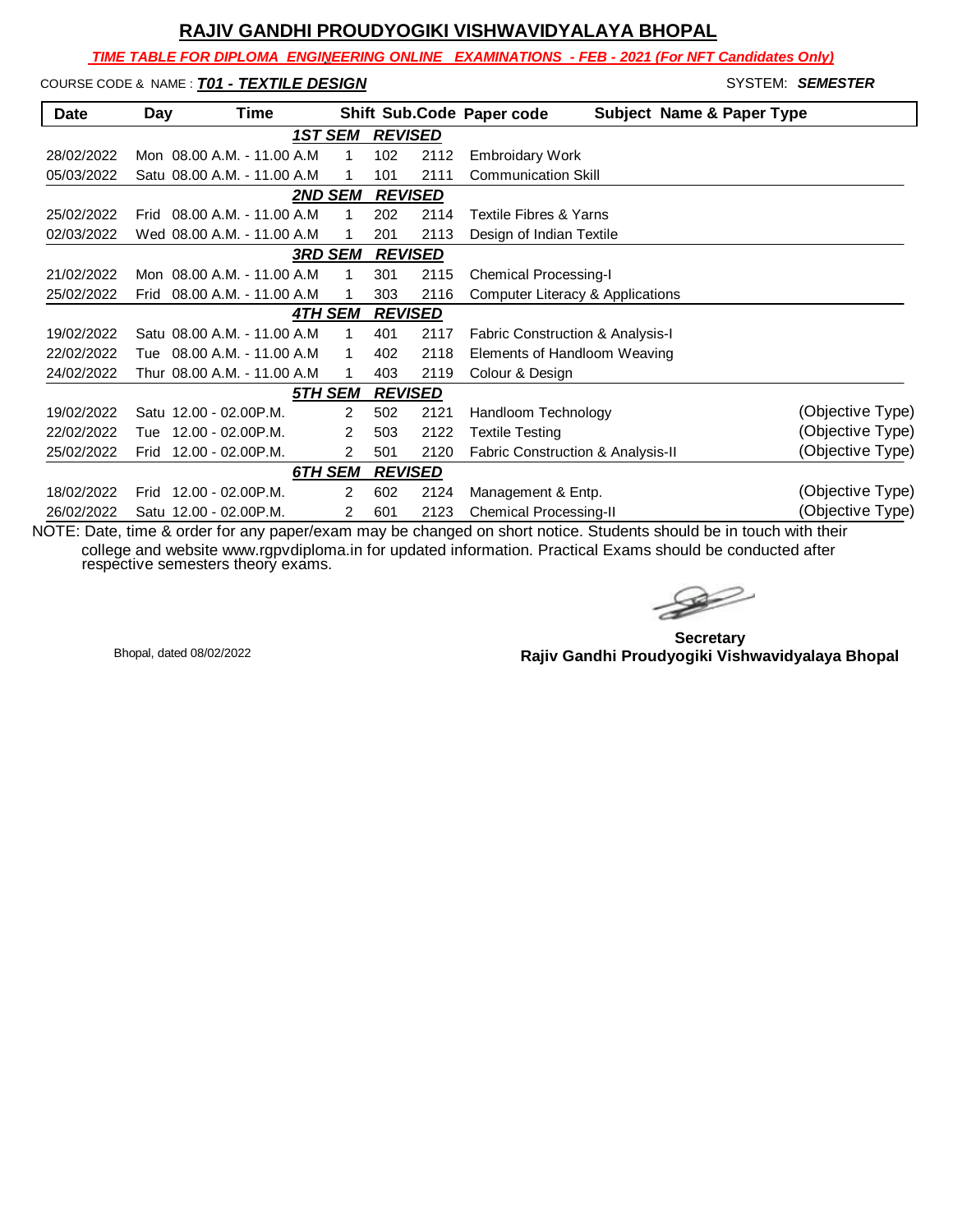*TIME TABLE FOR DIPLOMA ENGINEERING ONLINE EXAMINATIONS - FEB - 2021 (For NFT Candidates Only)*

COURSE CODE & NAME : **T02 - TEXTILE TECHNOLOGY SYSTEM: SEMESTER** 

| <b>Date</b> | Day  | Time                         |                |     |                  | <b>Subject Name &amp; Paper Type</b><br>Shift Sub.Code Paper code |                  |
|-------------|------|------------------------------|----------------|-----|------------------|-------------------------------------------------------------------|------------------|
|             |      |                              | <b>3RD SEM</b> |     |                  | <b>CGPA-2012 GRADING</b>                                          |                  |
| 19/02/2022  |      | Satu 08.00 A.M. - 11.00 A.M. | 1              | 301 | 6037             | Introductory Spinning                                             |                  |
| 22/02/2022  |      | Tue 08.00 A.M. - 11.00 A.M   | 1              | 302 | 6038             | Introductory Weaving                                              |                  |
| 24/02/2022  |      | Thur 08.00 A.M. - 11.00 A.M  | 1              | 303 | 6039             | Fabric Structure & Cloth Analysis-I                               |                  |
| 26/02/2022  |      | Satu 08.00 A.M. - 11.00 A.M. | 1              | 304 | 6040             | <b>Textile Fibre</b>                                              |                  |
| 28/02/2022  |      | Mon 08.00 A.M. - 11.00 A.M   | 1              | 305 | 6041             | Wet. Processing                                                   |                  |
|             |      |                              | <b>4TH SEM</b> |     | <b>CGPA-2012</b> | <b>GRADING</b>                                                    |                  |
| 18/02/2022  |      | Frid 08.00 A.M. - 11.00 A.M. | 1              | 401 | 6042             | <b>Spinning Preparatory</b>                                       |                  |
| 21/02/2022  |      | Mon 08.00 A.M. - 11.00 A.M   | 1              | 402 | 6043             | <b>Weaving Preparatory</b>                                        |                  |
| 23/02/2022  |      | Wed 08.00 A.M. - 11.00 A.M   | 1              | 403 | 6044             | Fabric Structure & Cloth Analysis-II                              |                  |
| 25/02/2022  | Frid | 08.00 A.M. - 11.00 A.M       | 1              | 404 | 6045             | <b>Textile Testing &amp; Quality Control-I</b>                    |                  |
| 02/03/2022  |      | Wed 12.00 - 02.00P.M.        | 2              | 411 | 6046             | Entrepreneurship                                                  | (Objective Type) |
| 02/03/2022  |      | Wed 12.00 - 02.00P.M.        | 2              | 412 | 5181             | Marketing Management                                              | (Objective Type) |
|             |      |                              | 5TH SEM        |     | <b>CGPA-2012</b> | <b>GRADING</b>                                                    |                  |
| 18/02/2022  |      | Frid 12.00 - 02.00 P.M.      | 2              | 502 | 6048             | Textile Testing and Quality Control - II                          | (Objective Type) |
| 21/02/2022  |      | Mon 12.00 - 02.00 P.M.       | 2              | 503 | 6049             | Spinning Technology                                               | (Objective Type) |
| 23/02/2022  |      | Wed 12.00 - 02.00 P.M.       | 2              | 511 | 6051             | <b>Garment Technology</b>                                         | (Objective Type) |
| 23/02/2022  |      | Wed 12.00 - 02.00 P.M.       | 2              | 512 | 6052             | Non-woven and Geo Textile                                         | (Objective Type) |
| 24/02/2022  |      | Thur 12.00 - 02.00P.M.       | $\overline{2}$ | 504 | 6050             | <b>Weaving Technology</b>                                         | (Objective Type) |
| 26/02/2022  |      | Satu 12.00 - 02.00 P.M.      | $\overline{2}$ | 501 | 6047             | <b>Textile Management</b>                                         | (Objective Type) |
|             |      |                              | 6TH SEM        |     | <b>CGPA-2012</b> | <b>GRADING</b>                                                    |                  |
| 19/02/2022  |      | Satu 12.00 - 02.00 P.M.      | $\overline{2}$ | 602 | 6054             | Shuttleless Weaving                                               | (Objective Type) |
| 22/02/2022  | Tue  | 12.00 - 02.00P.M.            | 2              | 611 | 6055             | Knitting Technology                                               | (Objective Type) |
| 22/02/2022  | Tue  | 12.00 - 02.00P.M.            | 2              | 612 | 6056             | Merchandising and Export Management                               | (Objective Type) |
| 25/02/2022  | Frid | 12.00 - 02.00P.M.            | 2              | 601 | 6053             | <b>Modern Spinning Technologes</b>                                | (Objective Type) |

 $\rightarrow$ 

**Secretary Rajiv Gandhi Proudyogiki Vishwavidyalaya Bhopal** Bhopal, dated 08/02/2022